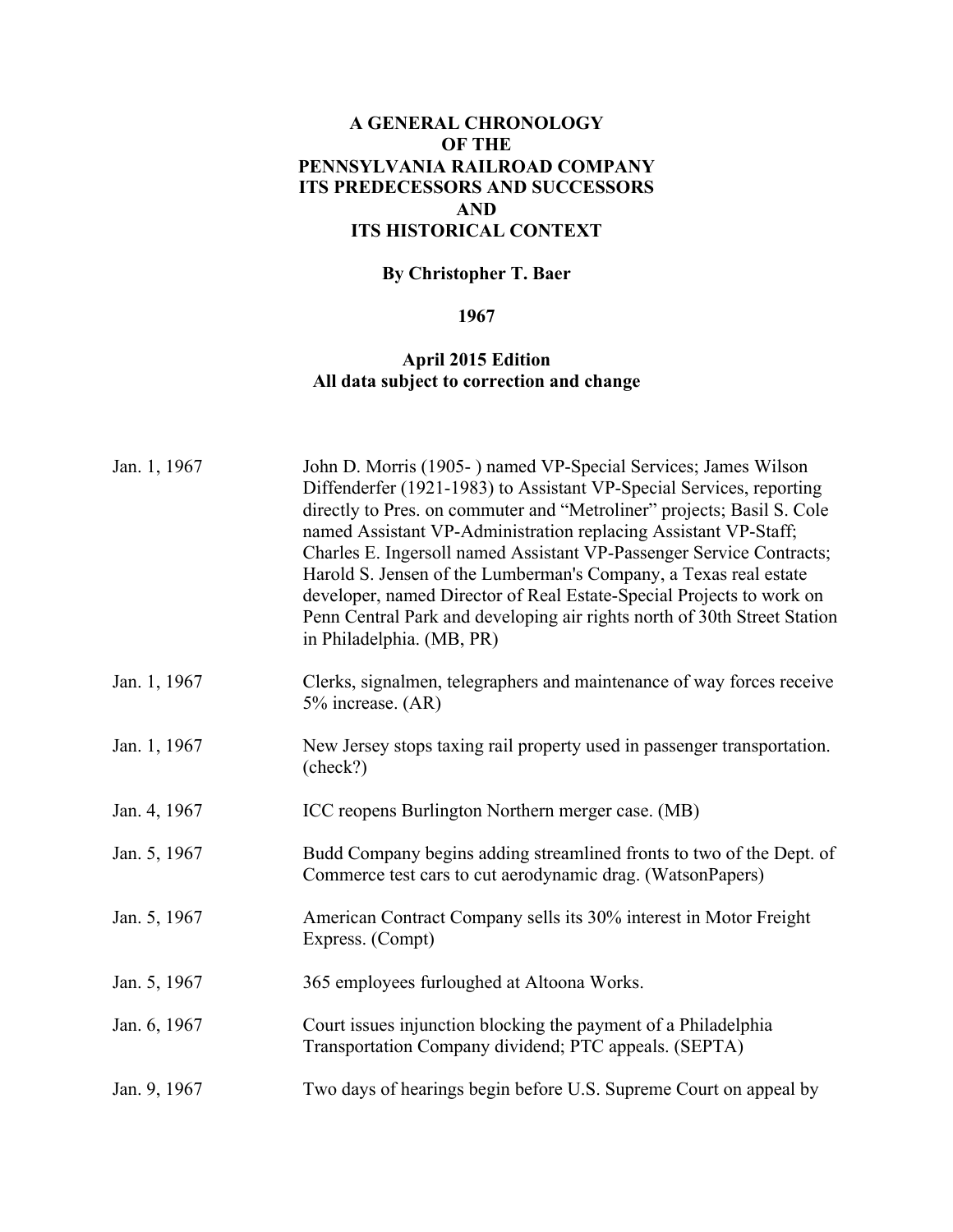|               | various parties to delay Penn Central merger. (NYT)                                                                                                                                                               |
|---------------|-------------------------------------------------------------------------------------------------------------------------------------------------------------------------------------------------------------------|
| Jan. 9, 1967  | A Japanese delegation begins two weeks of observations of the<br>Northeast Corridor Demonstration Project. (WatsonPapers)                                                                                         |
| Jan. 10, 1967 | Pa. PUC says it may intervene to block PRR from discontinuing the<br>Buffalo Day Express/Baltimore Day Express Nos. 570-571. (NYT)                                                                                |
| Jan. 10, 1967 | Chesapeake $& Ohio$ Railway files with ICC to discontinue the<br>Sportsman No. 4 and F.F.V. No. 3 effective Feb. 10. (NYT)                                                                                        |
| Jan. 12, 1967 | MCTA and ConnDOT begin active negotiations with the New Haven<br>trustees to buy or lease the West End Commuter lines, including the<br>New Canaan, Danbury and Waterbury Branches. (MTA AR)                      |
| Jan. 14, 1967 | Last run of New York-Bristol sleeper on <i>The Pelican</i> Nos. 41-42. (A-<br>sheet)                                                                                                                              |
| Jan. 1967     | LIRR adopts a modern program of budgetary and management<br>controls, including a more efficient use of electronic data processing.<br>(MTA AR)                                                                   |
| Jan. 1967     | Capt. J. E. Bridges of the Cape Charles-Little Creek tugboat fleet and<br>formerly captain of the <i>Elisha Lee</i> , receives a 50-year service pin.<br>(StmbtBll)                                               |
| Jan. 1967     | Work begins on Midtown Mart built on air rights over entrance to<br>North River Tunnels at 10 <sup>th</sup> Avenue. (NYT)                                                                                         |
| Jan. 1967     | Conglomerate Walter Kidde & Company, Inc., announces it intends to<br>buy United States Lines _ and the Matson Navigation Company as the<br>basis for a two-ocean containership business. (StmbtBll - verify NYT) |
| Jan. 16, 1967 | ICC hearings on inclusion of New Haven in Penn Central begin; New<br>Haven Trustee Richard Joyce Smith states no other alternative to<br>liquidation. (NYT)                                                       |
| Jan. 16, 1967 | Tests resume with the modified Dept. of Commerce test cars between<br>Morrisville and "COUNTY." (WatsonPapers)                                                                                                    |
| Jan. 16, 1967 | PRR ends train telephone service on <i>Broadway Limited</i> between New<br>York and Harrisburg.                                                                                                                   |
| Jan. 17, 1967 | Justice Dept. holds merger protection for EL, B&M and D&H is<br>inadequate and urges ICC to propose alternatives.                                                                                                 |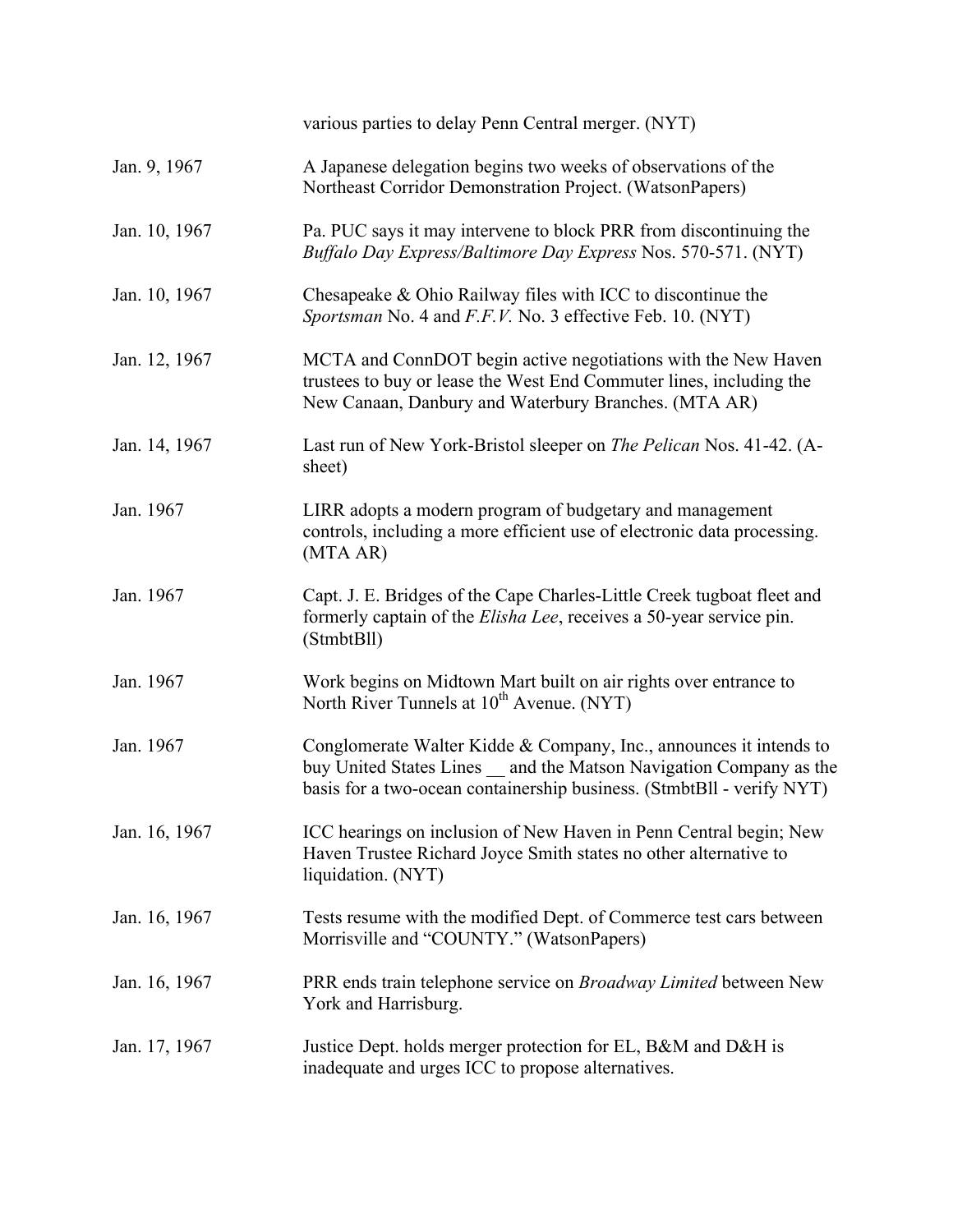| Jan. 17, 1967 | In ICC testimony, New Haven Trustees say top liquidating figure for<br>New Haven would be \$150-160 million. (NYT)                                                                                                                                                                                                                                                                                                                                             |
|---------------|----------------------------------------------------------------------------------------------------------------------------------------------------------------------------------------------------------------------------------------------------------------------------------------------------------------------------------------------------------------------------------------------------------------------------------------------------------------|
| Jan. 17, 1967 | Dept. of Commerce test cars reach 150 MPH for the second time.<br>(WatsonPapers)                                                                                                                                                                                                                                                                                                                                                                               |
| Jan. 18, 1967 | Pittsburgh Joint Stock Yards Company renamed Penn Central Park,<br>Inc., and becomes a real estate development company for Penn Central<br>Park (formerly Penn Park) at Pittsburgh. (VPF)                                                                                                                                                                                                                                                                      |
| Jan. 1967     | Port Authority begins construction of concrete "bathtub" foundation for<br>the World Trade Center; serves to keep out water from the Hudson<br>River as excavation of filled land proceeds. (NYT)                                                                                                                                                                                                                                                              |
| Jan. 23, 1967 | PRR takes the electrification between Frankford Jct. and Pavonia Yard<br>near Camden over the Delair Bridge out of service; it is restored in<br>1973. (WJNRHS)                                                                                                                                                                                                                                                                                                |
| Jan. 23, 1967 | Camden-Pemberton local begins laying overnight at Pavonia Yard<br>instead of Pemberton, deadheading back to Pemberton in the morning.<br>(Railpace)                                                                                                                                                                                                                                                                                                            |
| Jan. 23, 1967 | Dept. of Commerce test cars T-1 and T-3 begin 5 days of running in the<br>Philadelphia, Baltimore and Washington terminal areas to permit<br>AT&T to test its on-board telephone reception; the "Metroliners" are to<br>offer continuous telephone service, a new and more complicated<br>precursor to later cell phone systems. (WatsonPapers)                                                                                                                |
| Jan. 23, 1967 | Dept. of Commerce test car T-4 is sent to Detroit for loading two autos<br>through a door cut in the side; is to test the riding quality of carrying<br>automobiles and their passengers on long-distance trains, a concept that<br>evolves into the Auto-Train; at first, the idea is to have passengers ride<br>in their vehicles, but eventually the autos are carried in auto-rack cars<br>and the passengers in coaches and sleeping cars. (WatsonPapers) |
| Jan. 23, 1967 | Port Authority lets first steel contracts for World Trade Center totaling<br>\$74.1 million. (NYT)                                                                                                                                                                                                                                                                                                                                                             |
| Jan. 24, 1967 | PRR announces consolidated net earnings for 1966 of \$70.13 million or<br>\$5.06 per share. (NYT)                                                                                                                                                                                                                                                                                                                                                              |
| Jan. 24, 1967 | Norfolk & Western Railway announces 1966 net earnings of \$97.8<br>million or \$10.61 per share, a new record for a U.S. transportation<br>company; PRR announces consolidated net earnings of \$70.13 million<br>or \$5.06 per share. (NYT)                                                                                                                                                                                                                   |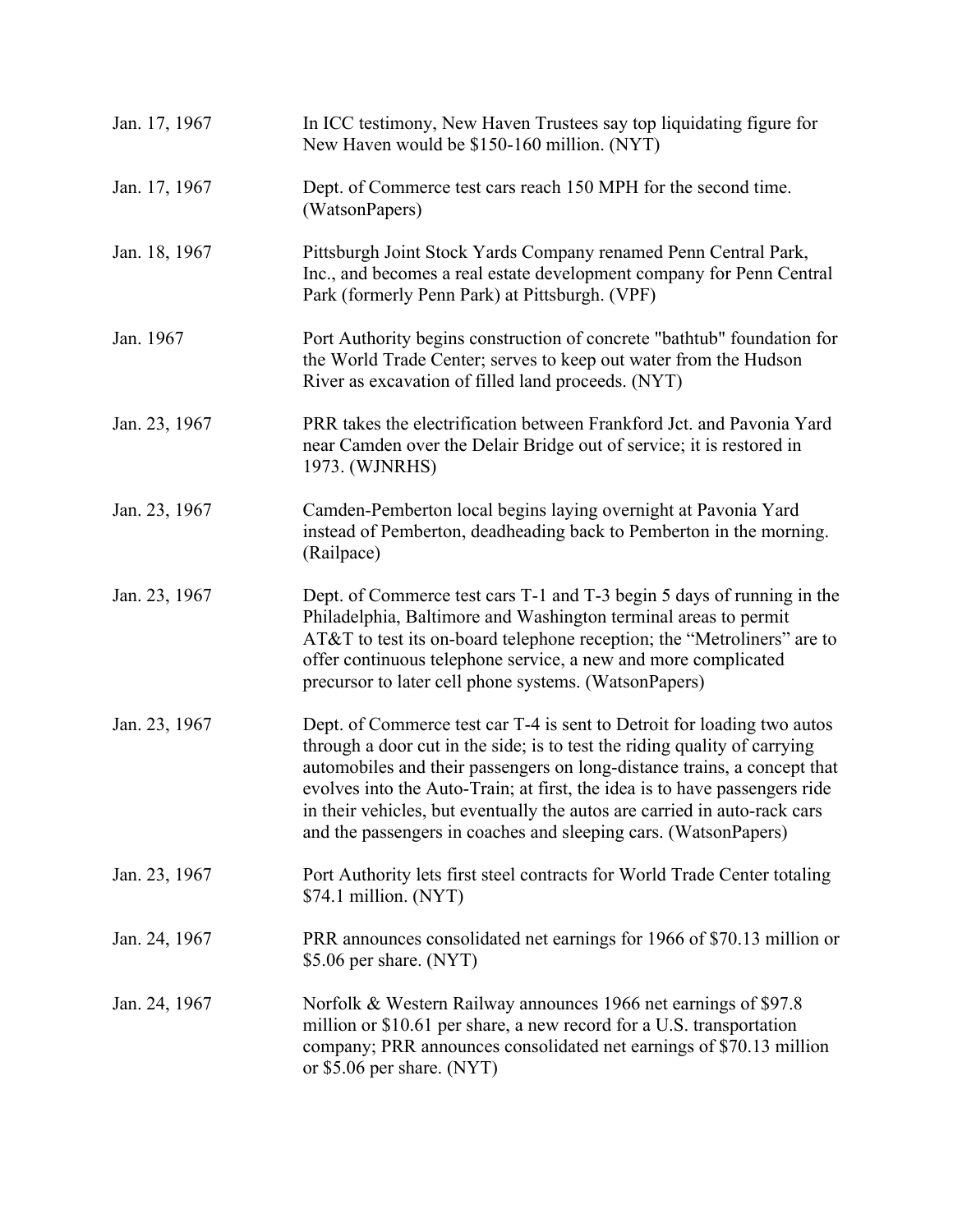| Jan. 25, 1967 | PRR Board authorizes conditional sale agreements covering 30 3,600<br>HP EMD diesels, 5 3,000 HP GE diesels, and 5 3,000 HP Alco diesels;<br>approves abandonment of 0.91 miles of Rochester Branch in Rochester,<br>N.Y. (MB)                                                                                                          |
|---------------|-----------------------------------------------------------------------------------------------------------------------------------------------------------------------------------------------------------------------------------------------------------------------------------------------------------------------------------------|
| Jan. 26, 1967 | Blizzard paralyzes western end of PRR; 31 inches of snow in Chicago<br>area. (MB)                                                                                                                                                                                                                                                       |
| Jan. 26, 1967 | Penndel Company authorizes extension of the Captina Branch 10 miles<br>to reach the Youghiogheny & Ohio Coal Company; authorizes<br>abandonment of 0.91 mile of the Rochester Branch at Rochester, N.Y.<br>(MB)                                                                                                                         |
| Jan. 28, 1967 | In special message to Legislature, Gov. Rockefeller proposes a \$2.5<br>billion transportation bond issue to aid commuter railroads. (NYT)                                                                                                                                                                                              |
| Jan. 28, 1967 | PRSL withdraws Philadelphia-Atlantic City trains Nos. 1011, 1033,<br>1008, 1016 and 1026 effective this date (A-sheet)                                                                                                                                                                                                                  |
| Jan. 29, 1967 | Through St. Louis-New York coach on No. 32/54 cut back to St. Louis-<br>Pittsburgh, and name St. Louisian dropped from No. 32, which<br>becomes an unnamed St. Louis-Pittsburgh local; New York-Chicago<br>10-6 sleeping car on the westbound Manhattan Limited and eastbound<br><i>Admiral</i> Nos. 23/43-50 makes last run. (A-sheet) |
| Jan. 29, 1967 | Last run of Southern Railway No. 35-36 between Chattanooga and<br>Memphis. (A-sheet)                                                                                                                                                                                                                                                    |
| Jan. 29, 1967 | New York Times reports that Arvida Corporation has purchased 1,800<br>acres at Boca Raton, Fla., for a development of condominium towers.<br>(NYT)                                                                                                                                                                                      |
| Jan. 30, 1967 | Weigh-in-motion scale placed in service at Denholm, Pa. (GO)                                                                                                                                                                                                                                                                            |
| Jan. 31, 1967 | At ICC hearing, PRR defends proposed special reduced trainload rates<br>on "land bridge" container unit trains from Midwest to new Sea-Land<br>Service, Inc., terminal at Port Elizabeth; NYC and other ports are<br>opposed as will be unable to compete. (NYT)                                                                        |
| Feb. 1, 1967  | PATH places first of 44 Class PA-2 cars, similar to Class PA-1, in<br>service. (PtAuth)                                                                                                                                                                                                                                                 |
| Feb. 1, 1967  | NYC joins opposition to PRR's proposed 'land bridge'' container unit<br>train rate with an unexpected public statement during ICC hearings,<br>saying the companies are "still competitors." (NYT, PubRel)                                                                                                                              |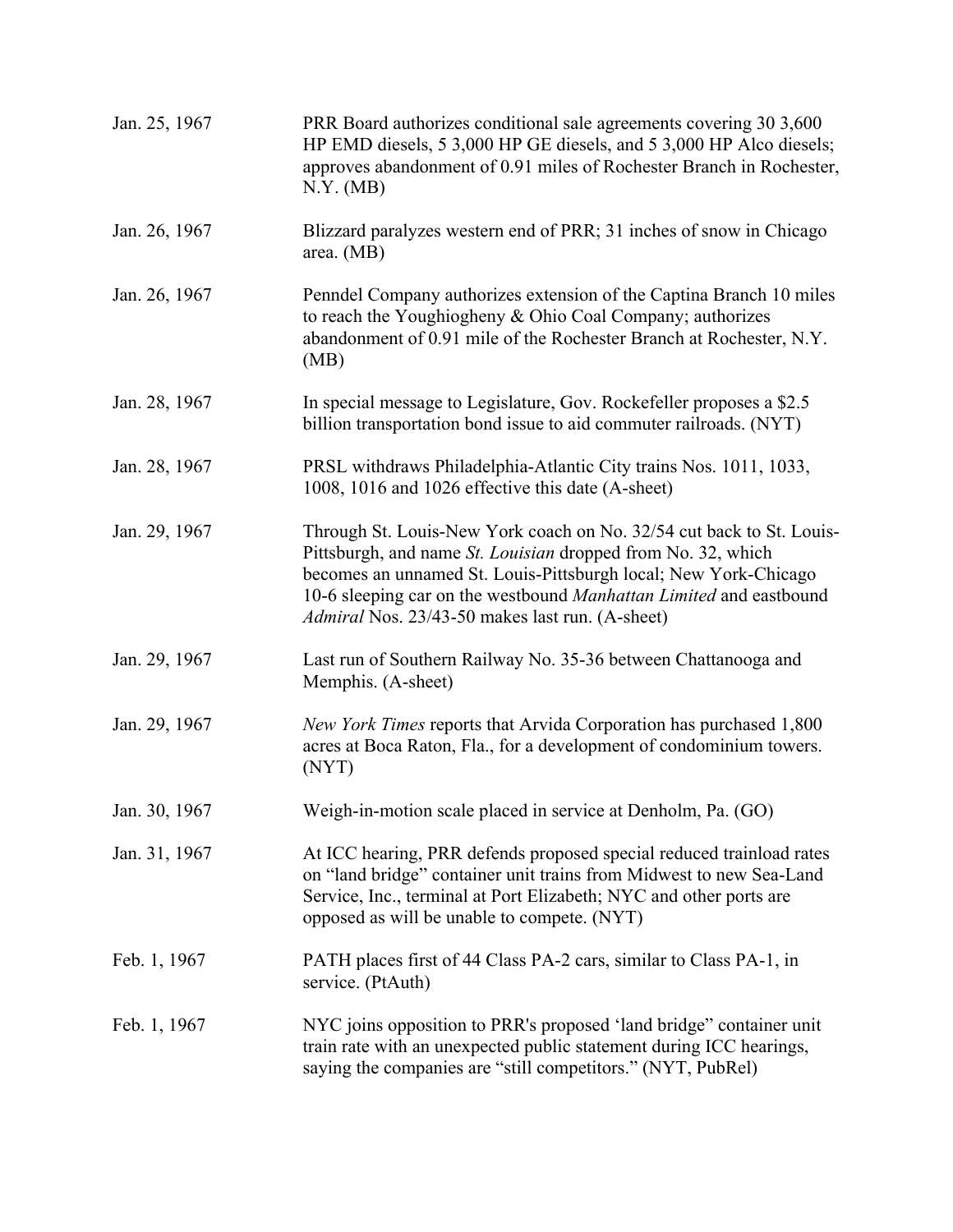| Feb. 2, 1967  | NYC Pres. Perlman reports a 1966 railroad net profit of \$50.1 million<br>or \$7.27 per share, vs. \$6.02 per share in 1965; system net earnings of<br>\$65.5 million or \$9.51 per share, vs. \$7.59 in 1965; a record net income<br>despite a drop in traffic in the 4 <sup>th</sup> quarter. (NYT)  |
|---------------|--------------------------------------------------------------------------------------------------------------------------------------------------------------------------------------------------------------------------------------------------------------------------------------------------------|
| Feb. 5, 1967  | NYC increases suburban service on Hudson and Harlem Lines. (NYT)                                                                                                                                                                                                                                       |
| Feb. 7, 1967  | Wildcat strike of 1,250 TWU members at Altoona and Hollidaysburg.                                                                                                                                                                                                                                      |
| Feb. 8, 1967  | PRR postpones proposed "land bridge" container unit train rate<br>indefinitely.                                                                                                                                                                                                                        |
| Feb. 10, 1967 | Blizzard drops 12.6 inches of snow at New York, followed by 4°<br>temperatures, the lowest in 4 years, than hamper snow removal and<br>contribute to railroad delays, especially on the New Haven Line. (NYT)                                                                                          |
| Feb. 11, 1967 | Former Baldwin Locomotive Works employee, locomotive historian<br>and pioneer photographer of the PRR Paul T. Warner (1877-1967) dies<br>at Easton, Pa.; his collection is inherited by Walter A. Lucas and<br>George Hart and eventually comes to the Railroad Museum of<br>Pennsylvania. (Solomon)   |
| Feb. 1967     | PRR signs engine run-through agreements with Missouri Pacific and<br>Cotton Belt for pooling locomotives between Harrisburg and Kansas<br>City or Pine Bluff, Ark. (press release 2/3)                                                                                                                 |
| Feb. 1967     | PRR begins construction of six-mile branch off Popes Creek Branch at<br>Lothair Jct. to reach Potomac Electric Power Company's new<br>generating station at Morgantown, Md.; to open in early summer, after<br>which the line from Lothair Jct. to Popes Creek is abandoned. (press<br>release $2/6$ ) |
| Feb. 13, 1967 | Last run of Chicago-Miami 10-6 sleeping car on The South Wind. (A-<br>sheet)                                                                                                                                                                                                                           |
| Feb. 14, 1967 | NYC VP-Finance Walter R. Grant testifies at ICC hearing that he was<br>"horrified" when told that Penn Central will be responsible for the New<br>Haven's passenger service. (NYT)                                                                                                                     |
| Feb. 15, 1967 | Director of Industrial Engineering Charles L. Towle named President<br>of Detroit, Toledo & Ironton Railroad; John E. Chubb, former<br>President of DT&I named PRR VP-Baltimore to handle public<br>relations in the Baltimore area. (MB)                                                              |
| Feb. 15, 1967 | Last run of Jacksonville-Chicago sleeping car on The South Wind. (A-<br>sheet)                                                                                                                                                                                                                         |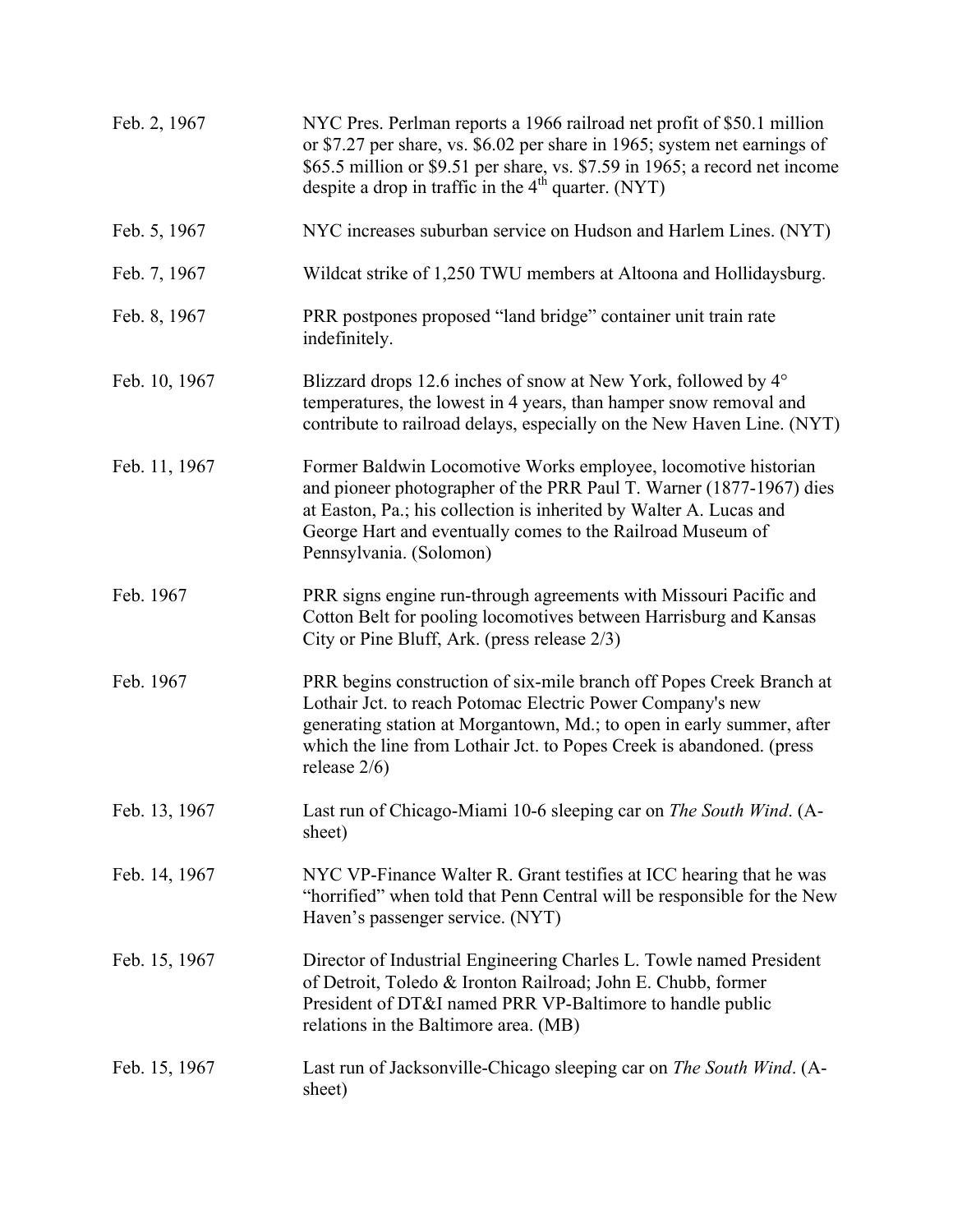| Feb. 1967     | Number of PRR employees now at 57,717, an all-time low. (MB)                                                                                                                                                                                                                                                                                                                                                                                                  |
|---------------|---------------------------------------------------------------------------------------------------------------------------------------------------------------------------------------------------------------------------------------------------------------------------------------------------------------------------------------------------------------------------------------------------------------------------------------------------------------|
| Feb. 1967     | Waynesburg Southern Railroad begins work on 1,415-foot White<br>Cottage Tunnel, the first tunnel built by the PRR in over 30 years.<br>(Trains)                                                                                                                                                                                                                                                                                                               |
| Feb. 18, 1967 | Pittsburgh & West Virginia Railroad organized in Pa. as a common law<br>business trust for the purpose of acquiring the property of the<br>Pittsburgh & West Virginia Railway. (Moodys)                                                                                                                                                                                                                                                                       |
| Feb. 19, 1967 | Pittsburgh-St. Louis passenger trains begin operating over PFW&C and<br>Ohio Connecting Bridge to permit rebuilding of Pan Handle side of<br>Pittsburgh Station; Penn Central Park plan calls for all trains to use 4th<br>Street Tunnel and Ohio Connecting Bridge. (VPF)                                                                                                                                                                                    |
| Feb. 20, 1967 | Dept. of Commerce test car T-4 is sent to the Trenton freight house for<br>two days of test loading it with two automobiles for Auto-Train tests.<br>(Watson)                                                                                                                                                                                                                                                                                                 |
| Feb. 20, 1967 | PRR announces it has ordered 139 automobile box cars. (NYT)                                                                                                                                                                                                                                                                                                                                                                                                   |
| Feb. 21, 1967 | ICC approves C&O/B&O control of Western Maryland Railway. (ICC)                                                                                                                                                                                                                                                                                                                                                                                               |
| Feb. 22, 1967 | Macco Realty Company Board notes the management is trying to<br>minimize borrowings from the company by the Pennsylvania<br>Company; residential sales in southern California have slumped,<br>leaving the company with the carrying charges on its undeveloped real<br>estate; it now requires cash advances from the Pennsylvania Company<br>of over \$7 million a year, while Pennco is pressed to divert money to<br>cover the railroad operations. (SEC) |
| Feb. 23, 1967 | Gov. Rockefeller unveils a full-size mockup of the interior and a<br>quarter-scale model of the exterior of new design for LIRR MU cars.<br>(NYT, MTA AR)                                                                                                                                                                                                                                                                                                     |
| Feb. 23, 1967 | <i>New York Times</i> reports that Stuart T. Saunders has been named<br>Chairman of the Dept. of Commerce Balance of Payments Committee.<br>(NYT)                                                                                                                                                                                                                                                                                                             |
| Feb. 23, 1967 | Second snow storm adds another 6 inches of snow at New York.<br>(NYT)                                                                                                                                                                                                                                                                                                                                                                                         |
| Feb. 24, 1967 | Dept. of Commerce test car T-4 begins preliminary Auto-Train ride<br>quality tests. (WatsonPapers)                                                                                                                                                                                                                                                                                                                                                            |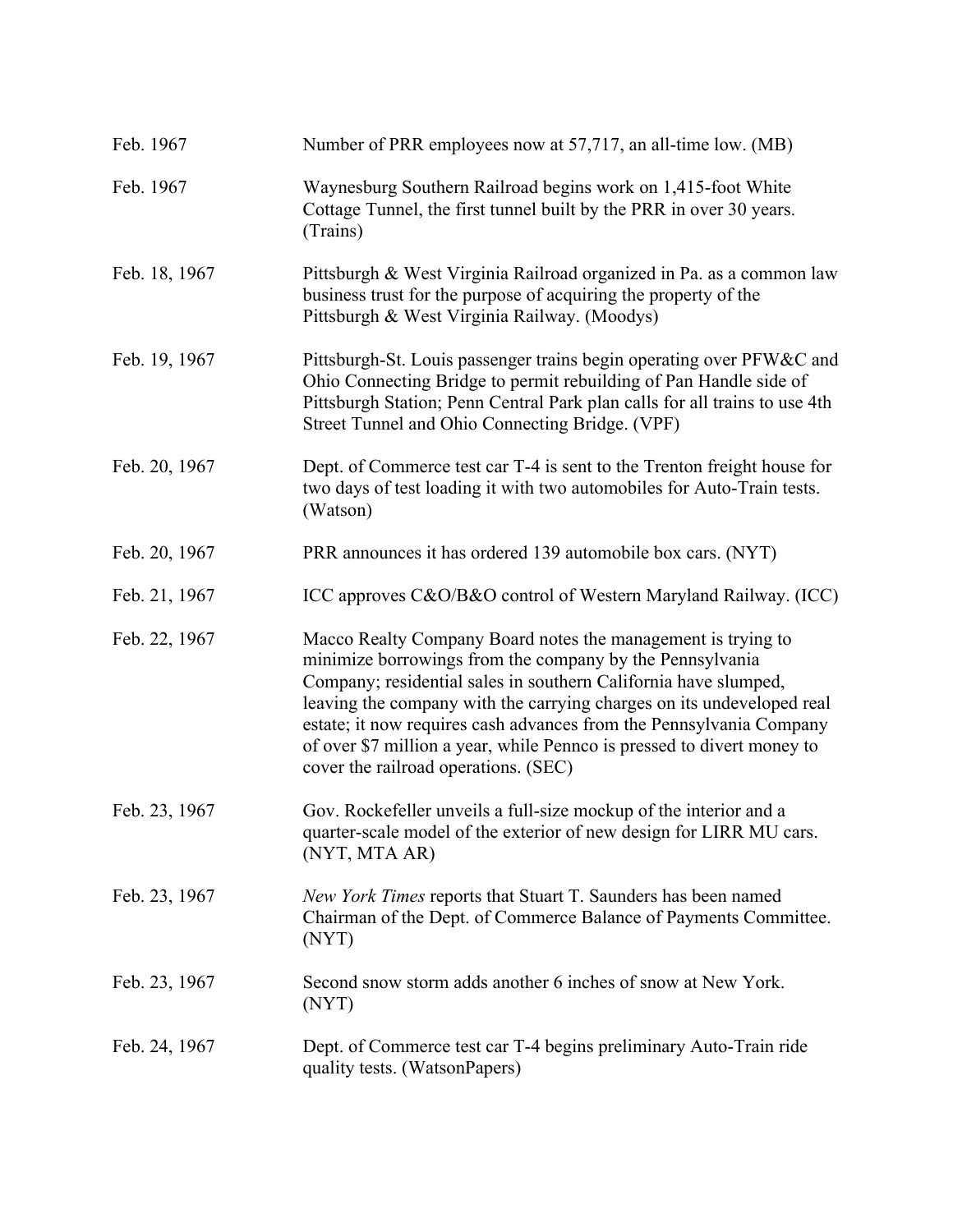| Feb. 25, 1967 | New York Mayor John V. Lindsay announces a plan for a "linear city"<br>development and Cross Brooklyn Expressway to be built over the PRR<br>Bay Ridge Branch from the Verrazano Bridge to the Long Island<br>Expressway; shuttle trains would run on the branch to serve housing;<br>plan is quickly shelved when the Federal government rejects<br>application for aid. (NYT) |
|---------------|---------------------------------------------------------------------------------------------------------------------------------------------------------------------------------------------------------------------------------------------------------------------------------------------------------------------------------------------------------------------------------|
| Feb. 26, 1967 | N.J. announces a plan to link the Erie Lackawanna Railroad's diesel<br>commuter lines to the PT&T in Secaucus so that trains can connect for<br>or run through to Penn Station; plan takes 40 years to bring to fruition.<br>(NYT)                                                                                                                                              |
| Mar. 1, 1967  | PRR signs agreement with PRSL for reciprocal use of diesels. (MB)                                                                                                                                                                                                                                                                                                               |
| Mar. 5, 1967  | Last run of No. 17 between New York and Pittsburgh. (A-sheet)                                                                                                                                                                                                                                                                                                                   |
| Mar. 6, 1967  | New York City Terminal Market opens at Hunt's Point in the Bronx<br>near New Haven line; city's main food market replaces old Washington<br>Market in downtown Manhattan where PRR produce piers were<br>located; move is marred by bankrupt New Haven refusing to pay for<br>railroad police protection of the yards as the NYC has done at $30th$<br>Street. (NYT, NH AR)     |
| Mar. 9, 1967  | PRR agrees with Park View Corporation for rebuilding part of Pan<br>Handle tunnel under new U.S. Steel Building at Pittsburgh. (MB)<br>(between 6th & 7th Streets)                                                                                                                                                                                                              |
| Mar. 9, 1967  | Mayret Corporation incorporated in N.J. with headquarters at Newark.<br>(Compt)                                                                                                                                                                                                                                                                                                 |
| Mar. 10, 1967 | Presidential Emergency Board makes recommendation in shop craft<br>dispute; urges 5% increase retroactive to Jan. 1.                                                                                                                                                                                                                                                            |
| Mar. 14, 1967 | Undersecretary of Commerce Alan S. Boyd presents the NYC and Al<br>Perlman with an Export "E" award for its containerization program.<br>(NYT)                                                                                                                                                                                                                                  |
| Mar. 15, 1967 | NYC grants PRR trackage rights over 2.2 miles at Ashtabula Harbor,<br>including Coal Dock No. 9, A & B Dock, and Union Dock, and leases<br>land to PRR for new coal dumper complex. (MB)                                                                                                                                                                                        |
| Mar. 1967     | PRR buys lunch-counter lounge cars Nos. 1291 $&$ 1292 from the<br>Denver & Rio Grande Western Rail_; renumbered Nos. 1148 & 1149<br>for service on the <i>Broadway Limited</i> . (Wayner)                                                                                                                                                                                       |
| Mar. 1967     | PRR places a new 32-track retarder hump classification yard in service                                                                                                                                                                                                                                                                                                          |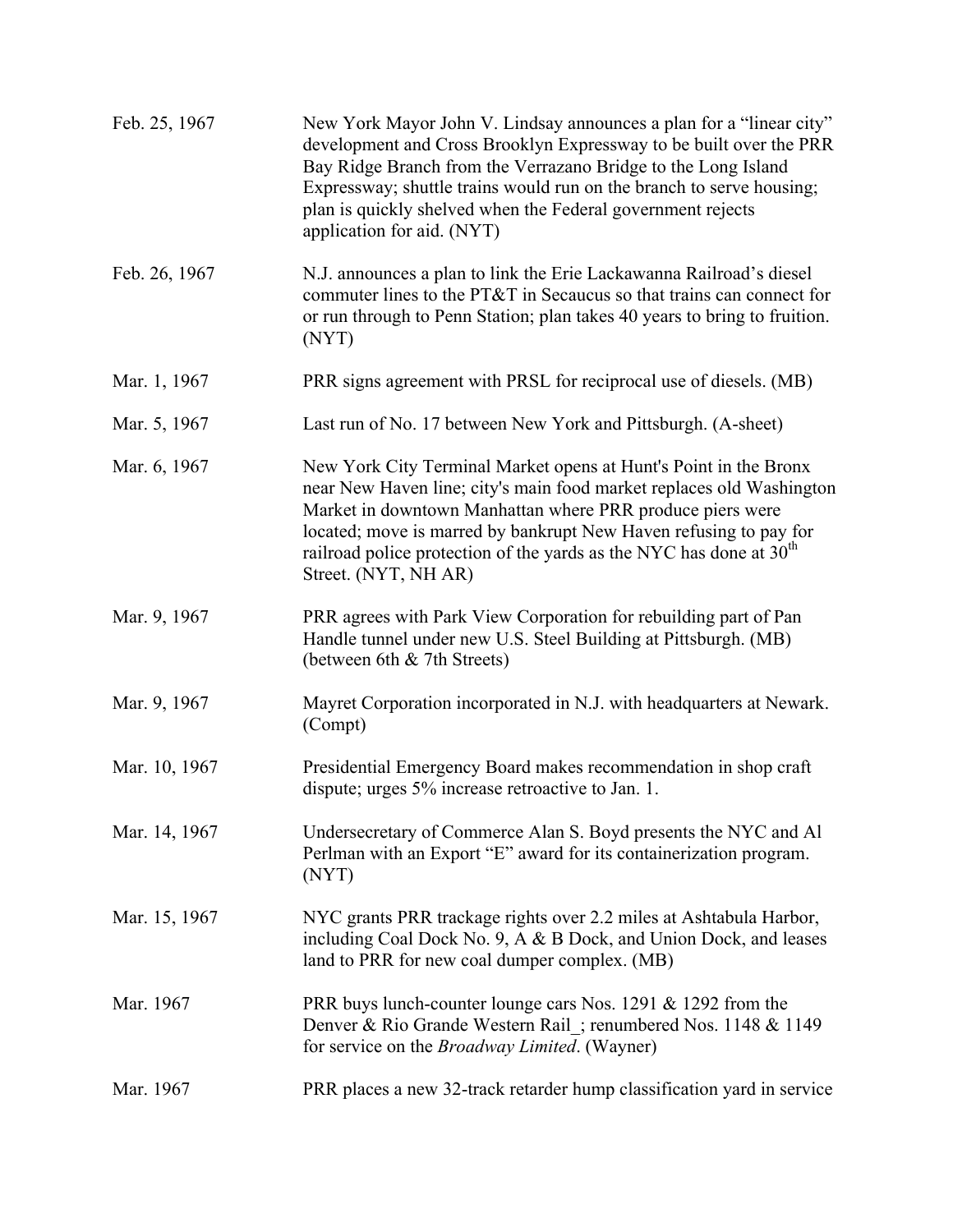|               | at Pavonia Yard; uses a General Railway Signal Company "Speed<br>Frate" system capable of classifying 1,000 cars a day. (WJNHRS)                                                                                                                                                                                                                                                                                                  |
|---------------|-----------------------------------------------------------------------------------------------------------------------------------------------------------------------------------------------------------------------------------------------------------------------------------------------------------------------------------------------------------------------------------------------------------------------------------|
| Mar. 1967     | PRR begins testing three different Automatic Car Identification<br>systems at "SPRUCE" Tower near Tyrone; systems weigh coal trains<br>from central Pennsylvania while in motion and calculate net weights<br>and billing information. (PR)                                                                                                                                                                                       |
| Mar.? 1967    | PRR begins pooling power between Harrisburg and southwestern<br>points via the Cotton Belt and between Pittsburgh and Kansas City via<br>the Missouri Pacific. (Trains)                                                                                                                                                                                                                                                           |
| Mar. 1967     | New York commodities broker Ross E. Rowland, a resident of North<br>Plainfield, N.J., forms the High Iron Company to run mainline steam<br>excursions, mostly with former Canadian locomotives; he has run two<br>trips on the CNJ in 1966 and will run 5 in 1967; Rowland and the High<br>Iron Company become major steam fantrip operators through the late<br>1970s, gradually increasing the scale of their operations. (NYT) |
| Mar. 20, 1967 | Weigh-in-motion scale placed in service at McElhatten. (GO)                                                                                                                                                                                                                                                                                                                                                                       |
| Mar. 21, 1967 | PRR VP J. Benton Jones elected Pres. of Penn Central Park, Inc., and<br>given authority to make real estate purchases up to \$500,000 and to<br>make design and development contracts. (MB)                                                                                                                                                                                                                                       |
| Mar. 21, 1967 | By this date, 15 GG1's have been retired; 49 are in freight service and<br>75 in passenger service; of the latter, 31 have had high intake louvers<br>installed to keep out fine snow and 31 have been equipped with four or<br>more traction motors coated with DuPont's Nomex epoxy resin to<br>prevent being shorted out by moisture. (Trains)                                                                                 |
| Mar. 21, 1967 | Hunts Point Market opens in the Bronx near the New Haven's Harlem<br>River line; relocates the wholesale produce market from Washington<br>Market, which was located in lower Manhattan near the PRR produce<br>terminal. (Trager)                                                                                                                                                                                                |
| Mar. 22, 1967 | Comptroller William S. Cook writes a memo to David C. Bevan<br>objecting to Saunders's schemes for manipulating first quarter earnings.<br>(SEC)                                                                                                                                                                                                                                                                                  |
| Mar. 22, 1967 | CNJ enters its fourth and final bankruptcy; Pres. Perry M. Shoemaker<br>and J.E. Farrell appointed trustees; Earl T. Moore remains Board<br>Chairman. (MB, Rdg)                                                                                                                                                                                                                                                                   |
| Mar. 22, 1967 | A third major snow storm drops another 10 inches of snow on New<br>York City; no major delays. (NYT)                                                                                                                                                                                                                                                                                                                              |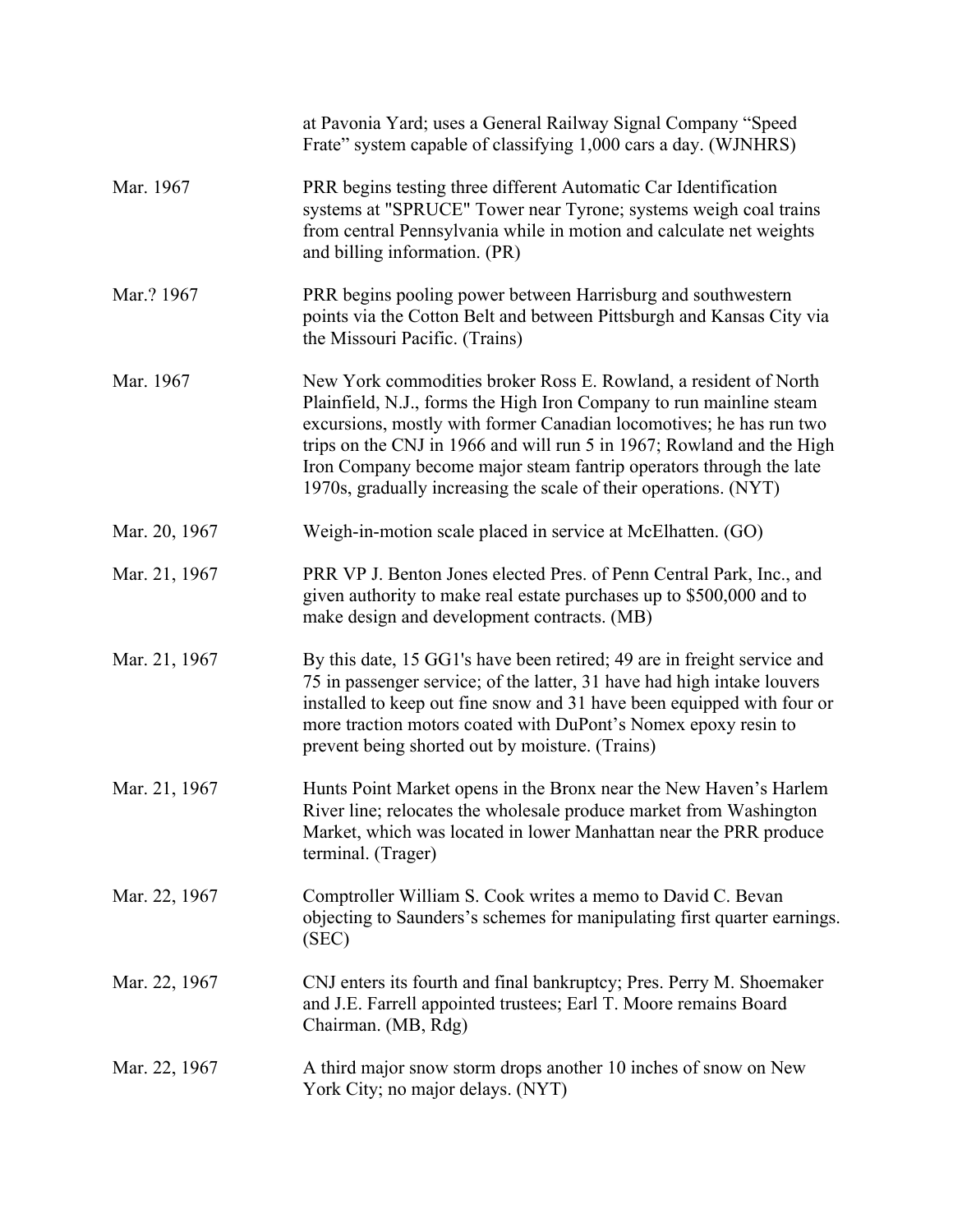| Mar. 23, 1966  | Executive Jet Aviation, Inc., leases its last Boeing 707 to International<br>Air Bahamas, providing crews as well. (Patman)                                                                                                                                                                                                                                                                                                                                                                                                                                                                                                                                                                                                                                                                  |
|----------------|----------------------------------------------------------------------------------------------------------------------------------------------------------------------------------------------------------------------------------------------------------------------------------------------------------------------------------------------------------------------------------------------------------------------------------------------------------------------------------------------------------------------------------------------------------------------------------------------------------------------------------------------------------------------------------------------------------------------------------------------------------------------------------------------|
| Mar. 24, 1967  | Walter H. Annenberg (1908-2002), publishing magnate and the richest<br>individual in the Philadelphia area, is nominated for election to PRR<br>Board. (NYT)                                                                                                                                                                                                                                                                                                                                                                                                                                                                                                                                                                                                                                 |
| Mar. 24, 1967  | New York State asks the ICC to stop the Chesapeake & Ohio-Norfolk<br>& Western merger. (NYT)                                                                                                                                                                                                                                                                                                                                                                                                                                                                                                                                                                                                                                                                                                 |
| Mar. 27, 1967  | U.S. Supreme Court overrules District Court 5-4; orders ICC to<br>reconsider Penn Central merger, postponing further action until it<br>considers the disposition of the Boston $\&$ Maine, Erie Lackawanna, and<br>Delaware & Hudson. (MB)                                                                                                                                                                                                                                                                                                                                                                                                                                                                                                                                                  |
| Mar. 28, 1967  | NYC announces it will continue to operate speeded up commuter<br>schedules after Tri-State Transportation Commission demonstration<br>ends on Apr. 30. (NYT)                                                                                                                                                                                                                                                                                                                                                                                                                                                                                                                                                                                                                                 |
| Mar. 28, 1967  | Fire in New Haven EP-5 "Jet" No. 370 on Track 27 fills Grand Central<br>Terminal concourse with smoke, forcing evacuation; unit is destroyed.<br>(nhrhta)                                                                                                                                                                                                                                                                                                                                                                                                                                                                                                                                                                                                                                    |
| Mar. 29, 1967  | Pennsylvania Company Executive Committee authorizes borrowing<br>\$9.3 million from The Chemical Bank. (MB)                                                                                                                                                                                                                                                                                                                                                                                                                                                                                                                                                                                                                                                                                  |
| Mar. 29, 1967  | CNJ and Western Maryland Railway conclude their testimony to the<br>ICC opposing inclusion of the New Haven in Penn Central; Providence<br>& Worcester Rail_says it will seek to block the New Haven Trustees<br>from disaffirming their lease prior to the merger. (NYT)                                                                                                                                                                                                                                                                                                                                                                                                                                                                                                                    |
| Mar. 30?, 1967 | N.Y. law proposed by Gov. Nelson A. Rockefeller expands the<br>Metropolitan Commuter Transportation Authority into the Metropolitan<br>Transportation Authority (MTA), a quasi-public authority that will<br>become the parent organization of the New York City Transit<br>Authority, the Manhattan & Bronx Surface Transit Operating<br>Authority, the Long Island Railroad, and the Triborough Bridge &<br>Tunnel Authority; the object is to use the surpluses of Robert Moses's<br>Triborough to subsidize public transit; however, the MTA will remain<br>financially dependent on whatever federal, state and city subsidies it<br>can obtain; the merger and change of name is to be effective Mar. 1,<br>1968. (Hood - verify - MTA AR - needs date - bill may be signed in<br>May) |
| Mar. 31, 1967  | At David Bevan's suggestion, W.W. Abendroth of Wharton School                                                                                                                                                                                                                                                                                                                                                                                                                                                                                                                                                                                                                                                                                                                                |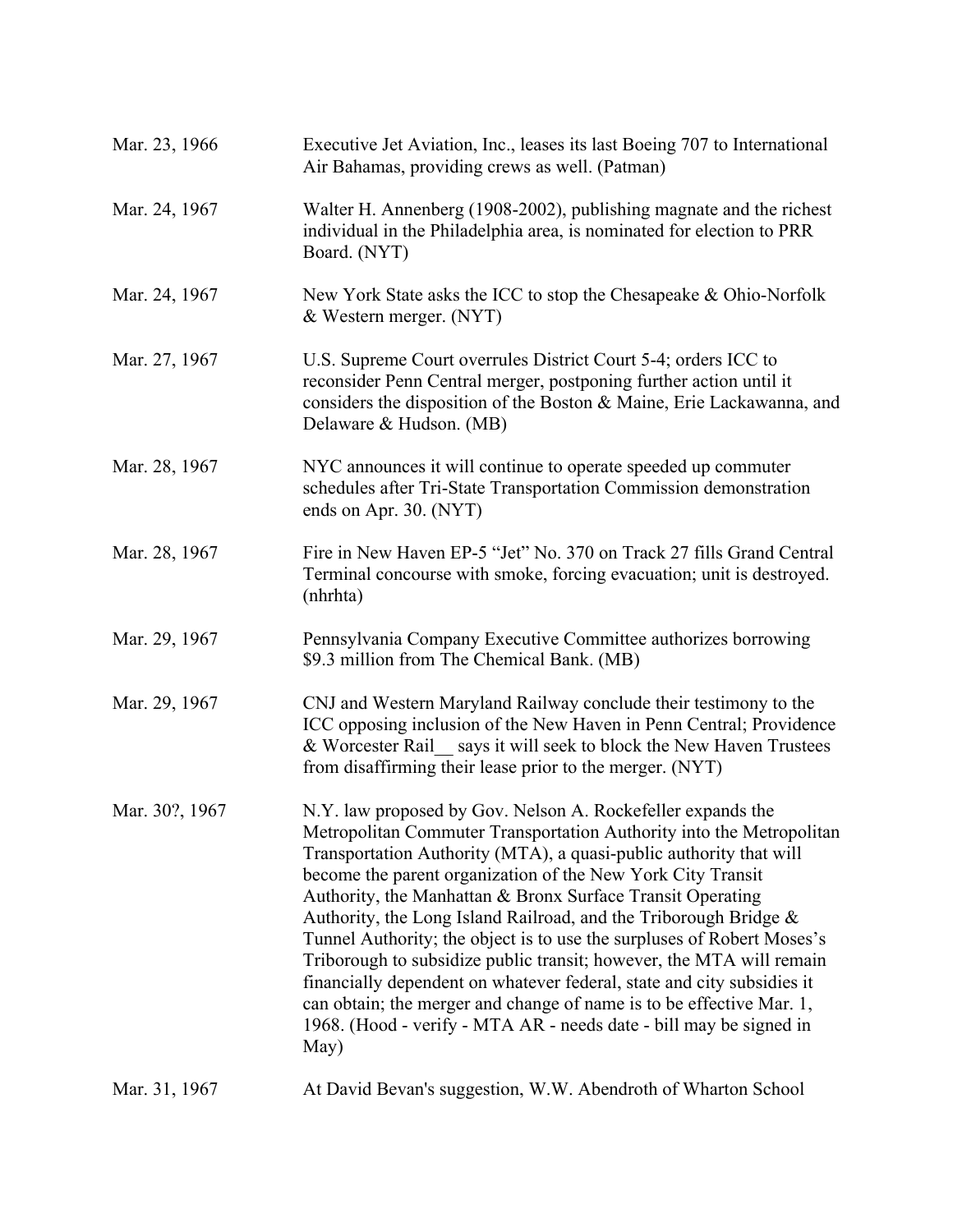|              | submits a management report on Executive Jet Aviation, Inc.,<br>recommending a complete overhaul and removing Gen. Lassiter from<br>any position of responsibility. (Salsbury - see below)                                                                                                                                                         |
|--------------|----------------------------------------------------------------------------------------------------------------------------------------------------------------------------------------------------------------------------------------------------------------------------------------------------------------------------------------------------|
| Apr. 1, 1967 | U.S. Dept. of Transportation organized under Secretary Alan S. Boyd<br>(1922-), formerly of Illinois Central Railroad; assumes responsibility<br>for Northeast Corridor Project from Dept. of Commerce. (MB)                                                                                                                                       |
| Apr. 1, 1967 | Federal Railroad Administration (FRA) created within the new Dept. of<br>Transportation, absorbing the Office of High-Speed Ground<br>Transportation from the Dept. of Commerce, the Alaska Railroad from<br>the Dept. of the Interior, and the Bureau of Railroad Safety & Service<br>from the ICC. (NARA)                                        |
| Apr. 1, 1967 | VP-Special Services J.D. Morris retires after 41 years service and<br>office abolished. (MB)                                                                                                                                                                                                                                                       |
| Apr. 1, 1967 | E. Benjamin Borden named to new post of Chief Mining Engineer in<br>Coal & Ore Dept. (PR)                                                                                                                                                                                                                                                          |
| Apr. 2, 1967 | Modified U.S. DOT test cars reach 156.2 MPH on an after-midnight<br>run between "COUNTY" and "MILLHAM" with all other traffic<br>stopped and the catenary voltage raised to 13,000 volts; this meets the<br>155 MPH contract specification and allows the Budd Company to be<br>paid and for testing to begin on the "Metroliners." (WatsonPapers) |
| Apr. 3, 1967 | PRR grants NYC trackage rights between Warren and Irvineton. (MB)                                                                                                                                                                                                                                                                                  |
| Apr. 6, 1967 | Additional 350 employees furloughed at Altoona.                                                                                                                                                                                                                                                                                                    |
| Apr. 6, 1967 | Last run of ACL No. 37-38 between Jacksonville and St. Petersburg.<br>$(A-sheet)$                                                                                                                                                                                                                                                                  |
| Apr. 6, 1967 | Former NYC Pres. and Erie Lackawanna Railroad Chairman William<br>White (1897-1967) dies of a heart attack in the company's medical<br>office in Cleveland. (NYT)                                                                                                                                                                                  |
| Apr. 6, 1967 | Trans World Airlines, Inc., becomes the first all-jet U.S. airline.<br>(Aviation)                                                                                                                                                                                                                                                                  |
| Apr. 1967    | NYC announces inauguration of first non-stop SuperVan from Boston<br>to Chicago three times a week and an eastbound non-stop run from<br>Syracuse to Boston. (Guide)                                                                                                                                                                               |
| Apr. 1967    | PRR announces it has acquired 255 large-volume 40-foot highway<br>trailers. (Guide)                                                                                                                                                                                                                                                                |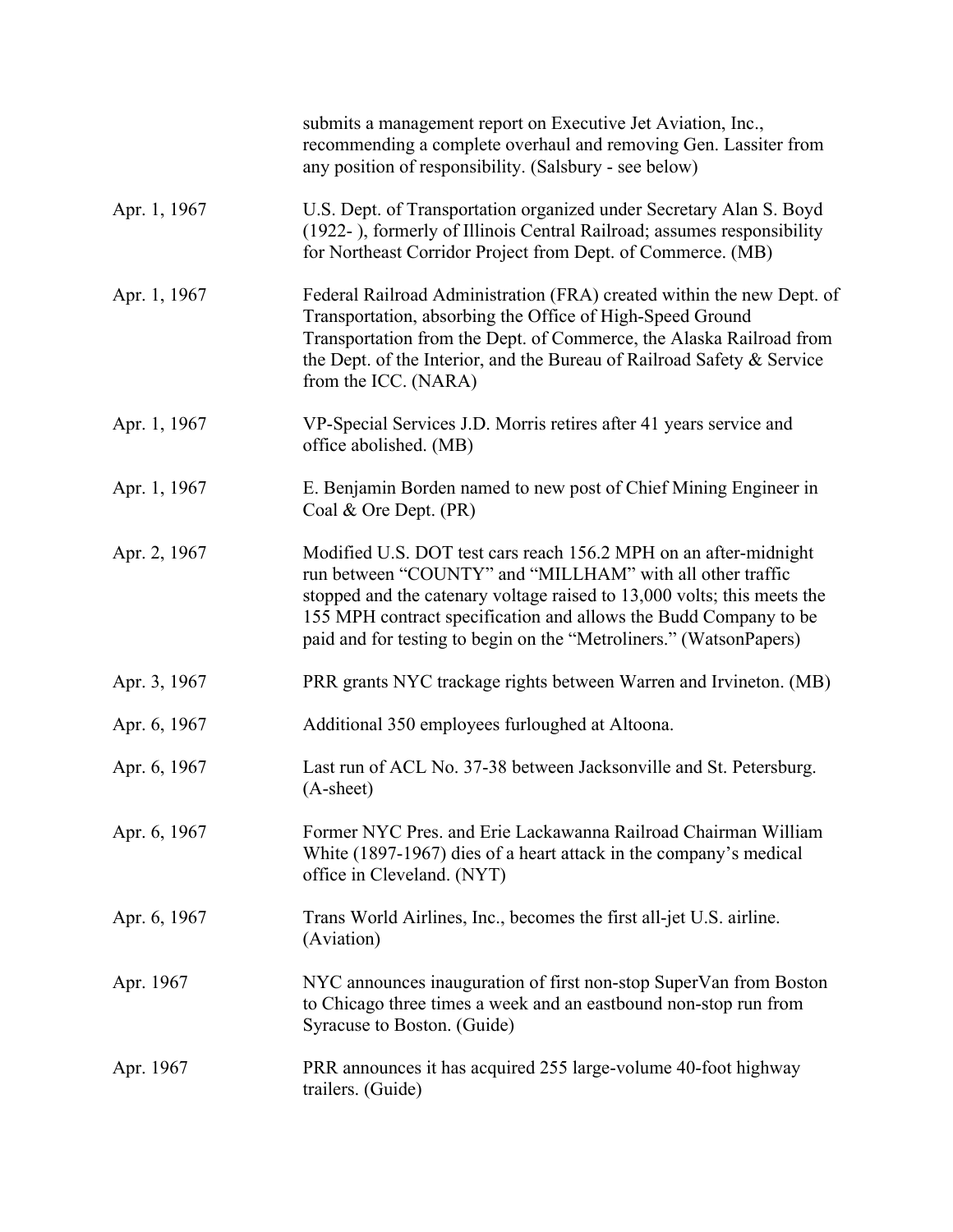| Apr. 1967      | First issue of <i>The Keystone</i> published by Pennsylvania Research &<br>Information Association. (PRRTHS)                                                                                                                                                                                                                                                                                     |
|----------------|--------------------------------------------------------------------------------------------------------------------------------------------------------------------------------------------------------------------------------------------------------------------------------------------------------------------------------------------------------------------------------------------------|
| Apr. 9, 1967   | Chesapeake & Ohio Railway Resort Special resumes operating<br>Washington to White Sulphur Springs with New York sleeping car. (A-<br>Sheet)                                                                                                                                                                                                                                                      |
| Apr. 10, 1967  | U.S. Supreme Court approves merger of Atlantic Coast Line Railroad<br>and Seaboard Air Line. (NYT)                                                                                                                                                                                                                                                                                               |
| Apr. 10?, 1967 | German industrialist Fidel Goetz loans Charles J. Hodge \$200,000 at<br>8% for the acquisition of Sudflug GmbH, a German air carrier, which is<br>to become a property of Executive Jet Aviation, Inc., as part of its<br>program of "worldwide operating rights"; Goetz also advances money<br>to help buy other airlines, including Transavia, N.V. and International<br>Air Bahamas. (Patman) |
| Apr. 11, 1967  | At request of Pres. Johnson, Congress passes joint resolution delaying<br>threatened shop crafts strike for 20 days after unions reject Emergency<br>Board terms. (NYT)                                                                                                                                                                                                                          |
| Apr. 11, 1967  | Civil Aeronautics Board examiner finds against PRR involvement in<br>Executive Jet Aviation and it must divest its interest before the CAB<br>will approve the acquisition of Johnson Flying Service, Inc., but leaves<br>the impression that CAB might permit EJA to acquire Johnson Flying<br>Service if PRR surrenders the power to control EJA within six months.<br>(Salsbury, Patman, MB)  |
| Apr. 12, 1967  | PRSL Board authorizes retiring 11 P70FBR coaches; completes<br>accounting for the abandonment of the old Atlantic City station and<br>sale of land for the Atlantic City Expressway in Feb. 1965. (MB)                                                                                                                                                                                           |
| Apr. 12, 1967  | Port Authority announces plans for a \$34.3 million Transportation<br>Center at the PATH Journal Square station. (NYT)                                                                                                                                                                                                                                                                           |
| Apr. 13, 1967  | At the Executive Jet Aviation, Inc., Board meeting, Gen. Charles J.<br>Hodge and Samuel Hartwell of Glore Forgan, William R. Staats, Inc.,<br>agree to resign as directors. (Patman)                                                                                                                                                                                                             |
| Apr. 14, 1967  | City of New York sues the New Haven to provide police at the Hunts<br>Point Market in the Bronx. (NYT)                                                                                                                                                                                                                                                                                           |
| Apr. 1967      | Metropolitan Commuter Transportation Authority authorizes the<br>construction of a double-deck tunnel under the East River at $63rd$ Street;<br>to have two tracks for the subway and two for the LIRR; designed for                                                                                                                                                                             |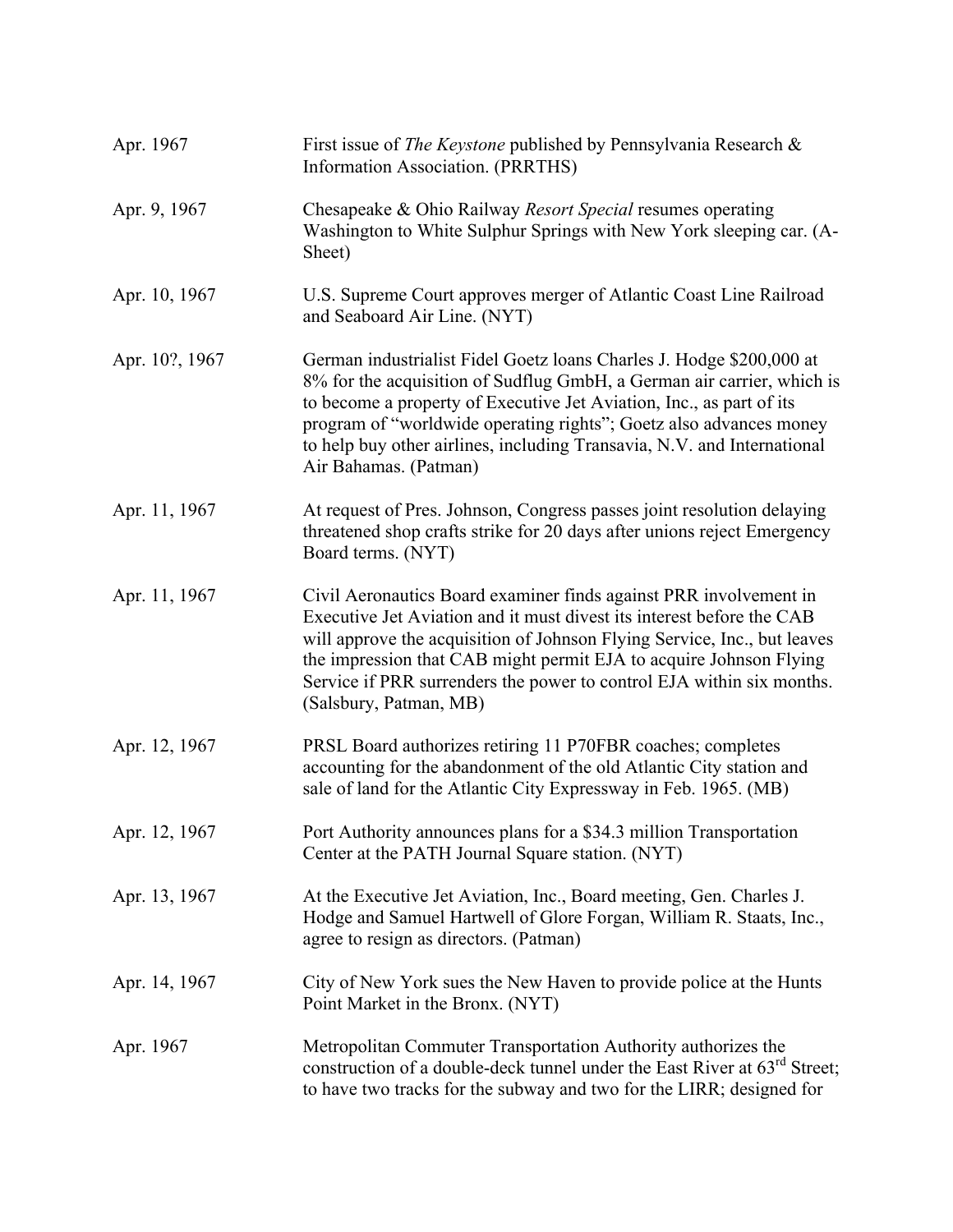80 MPH running. (MTA AR) Apr. 17, 1967 ICC begins hearings on C&O-N&W merger; N&W Pres. Herman H. Pevler testifies that they may abandon merger plans if permission is not granted to absorb the smaller lines and the states do not agree to absorb commuter losses. (MB, AR, NYT) Apr. 21, 1967 NYC reports a first quarter loss of \$1.96 million, vs. a profit of \$7.58 million in 1966; volume of Flexi-Van traffic is up 21.2%. (NYT) Apr. 21, 1967 MBTA discontinues New Haven passenger service on Millis and Dedham Branches. (Humphrey) Apr. 24, 1967 PRR reports that earnings in the first quarter fell to \$14.28 million or \$1.02 per share, vs. \$1.12 per share in 1966; freight volume is down 5%. (NYT) Apr. 24, 1967 Port Authority reports on tests of a GM bus equipped to run on both roads and railroads; to be used for service to Kennedy Airport over LIRR; will run as a bus through the Queens Midtown Tunnel to Long Island City, then on the LIRR's Montauk Branch, and then by road to the airport. (NYT) Apr. 25, 1967 PRR announces that it is building a high-level platform between Tracks 17 & 18 of Washington Union Station for future "Metroliner" service. (PR) Apr. 25, 1967 PFW&C Railway and the Indiana Harbor Belt Railroad agree to sell their 1/8 interests in Irondale Yard in South Chicago to the Chicago, Rock Island & Pacific Railway. (MB) Apr. 26, 1967 ICC approves Aldene Plan rerouting CNJ and Reading passenger trains into Penn Station, Newark. (NYT) Apr. 26, 1967 Allen P. Kirby, Sr. (1892-1973), Chairman of Alleghany Corporation, suffers a debilitating stroke and is confined to the Morristown (N.J.) Memorial Hospital; he is declared legally incompetent on June 30. (NYT) Apr. 27, 1967 NYC announces it will petition ICC to drop all long-distance passenger service. (NYT) Apr. 28, 1967 PRR Board holds its regular meeting in Boca Raton, Fla., to inspect properties of Arvida Corporation; authorizes abandonment of 0.77 miles of Indiana Branch and Troy Branch (0.82 mi.) at Collinsville, Ind. (MB)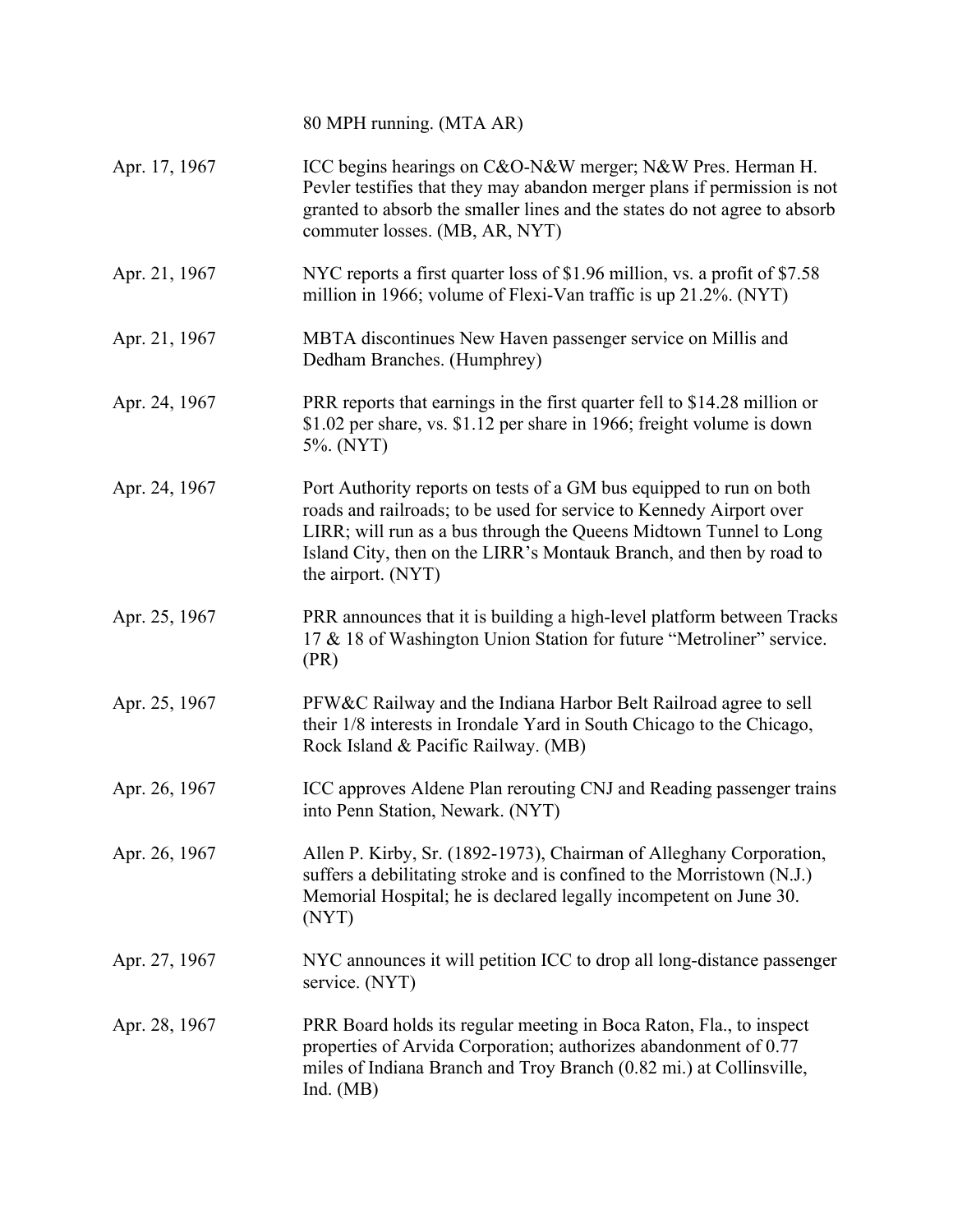| Apr. 28, 1967 | PRR grants D&H trackage rights between Buttonwood and<br>Hagerstown, allowing it to reach N&W. (MB)                                                                                                                                                                                                                                                                                                                                                                                                                                                                                                                                                                                                                                                                                                                                                                                                                                                                                                                                     |
|---------------|-----------------------------------------------------------------------------------------------------------------------------------------------------------------------------------------------------------------------------------------------------------------------------------------------------------------------------------------------------------------------------------------------------------------------------------------------------------------------------------------------------------------------------------------------------------------------------------------------------------------------------------------------------------------------------------------------------------------------------------------------------------------------------------------------------------------------------------------------------------------------------------------------------------------------------------------------------------------------------------------------------------------------------------------|
| Apr. 28, 1967 | Last day of full rush-hour service in and out of CNJ's Jersey City<br>Terminal and last runs of main line commuter club cars; last runs of<br>CNJ passenger service between Hampton and Phillipsburg westbound,<br>and to the Western Electric Company plant at Kearny, N.J., under the<br>Aldene Plan; Pa. approval for discontinuance between Easton and<br>Allentown is still pending. (tt)                                                                                                                                                                                                                                                                                                                                                                                                                                                                                                                                                                                                                                          |
| Apr. 29, 1967 | Last run of main line passenger train No. 10, Pittsburgh to New York.<br>$(A-sheet)$                                                                                                                                                                                                                                                                                                                                                                                                                                                                                                                                                                                                                                                                                                                                                                                                                                                                                                                                                    |
| Apr. 29, 1967 | Last runs of CNJ passenger service between between Phillipsburg and<br>Hampton eastbound, between Newark and Elizabethport and between<br>Elizabethport and Perth Amboy under the Aldene Plan. (tt)                                                                                                                                                                                                                                                                                                                                                                                                                                                                                                                                                                                                                                                                                                                                                                                                                                     |
| Apr. 30, 1967 | CNJ commuter trains rerouted into to Penn Station, Newark under<br>"Aldene Plan"; mainline trains run over Lehigh Valley Railroad from<br>Aldene, using the connecting track from "NK" on the LV to<br>"HUNTER" on the PRR main line; CNJ's NY&LB trains run over<br>PRR from Woodbridge Jct., making no stops on PRR between Perth<br>Amboy and Newark; all checked baggage service over NY&LB is<br>discontinued; CNJ trains layover at a new yard east of Harrison Station;<br>The Tides makes the last crossing on CNJ's Liberty Street ferry just<br>after midnight; CNJ's Jersey City Terminal is abandoned, along with<br>passenger service between Jersey City and East 33 <sup>rd</sup> Street, Bayonne;<br>shuttle service continues between East 33 <sup>rd</sup> Street and Cranford; the<br>CNJ operates a full schedule on Sunday to familiarize crews, but the<br>first actual rush hour on May 1 is chaotic; the Aldene Plan has cost \$7<br>million and saves about \$1.5 million a year. (A-sheet, tt, NYT,<br>NJDOT) |
| Apr. 30, 1967 | As part of the Aldene Plan, PATH cancels the joint operating<br>agreement with the PRR and leases the old PRR passenger tracks from<br>the west end of Journal Square station to Newark; PRR ticketing on the<br>PATH tubes between Jersey City and Newark is discontinued,<br>including through ticketing to and from points beyond Newark; PATH<br>now accepts only cash payments at turnstiles; turnstiles placed in<br>service at Pennsylvania Station, Newark. (A-Sheet, PtAuth)                                                                                                                                                                                                                                                                                                                                                                                                                                                                                                                                                   |
| Apr. 30, 1967 | Asheville Special discontinued (had been combined with The<br>Southerner southbound and The Crescent northbound). (guess from tt. -<br>NB Asheville Spc was train south of Greensboro!!)                                                                                                                                                                                                                                                                                                                                                                                                                                                                                                                                                                                                                                                                                                                                                                                                                                                |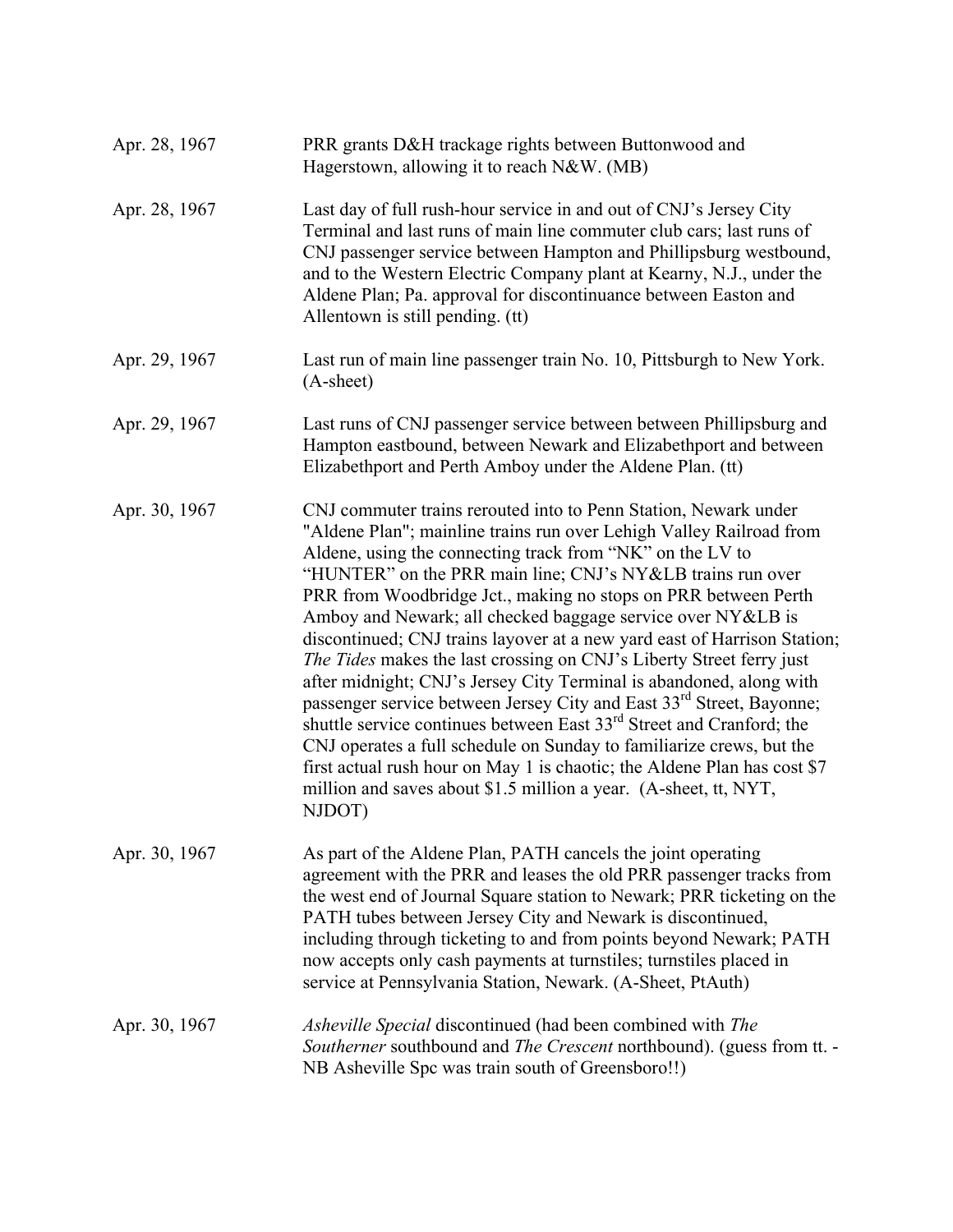| Apr. 30, 1967 | NYC combines the eastbound <i>Ohio State Limited</i> with the <i>Wolverine</i><br>east of Buffalo. (NYT)                                                                                                                                                                                                                         |
|---------------|----------------------------------------------------------------------------------------------------------------------------------------------------------------------------------------------------------------------------------------------------------------------------------------------------------------------------------|
| Spring 1967   | PRR ends freight service between Yellow Springs and Xenia and paves<br>over the Springfield Branch track in Detroit Street, Xenia. (Shell)                                                                                                                                                                                       |
| May 1?, 1967  | John B. Dorrance, Jr. (1912-2000), named Director of Northeast<br>Corridor Demonstration Project; technical aspects of the project are to<br>be under James W. Diffenderfer (1921-1983), Assistant VP-Special<br>Services; W.G.S. Savage (1912-) named General Manager-Passenger<br>Sales, replacing Dorrance. (verify MB?)      |
| May 1, 1967   | Robert W. Minor promoted from NYC VP-Law to VP-Executive Dept.<br>(NYT)                                                                                                                                                                                                                                                          |
| May 1, 1967   | CNJ Trustees file in U.S. District Court to abandon all passenger<br>service. (Trains)                                                                                                                                                                                                                                           |
| May 2, 1967   | Gov. Rockefeller signs Transit Unification Bill, merges MCTA, New<br>York Transit Authority (subways), and Triborough Bridge & Tunnel<br>Authority, Manhattan & Bronx Surface Transit Operating Authority<br>(buses), and Staten Island Rapid Transit, plus NYC and New Haven<br>commuter service, effective Mar. 1, 1968. (NYT) |
| May 2, 1967   | Congress passes second joint resolution delaying threatened shop crafts<br>strike until June 19. (NYT)                                                                                                                                                                                                                           |
| May 7, 1967   | Baltimore Chapter, NRHS, operates fan trip to East Strasburg, Pa.,<br>going via Port Road and returning via Philadelphia and High Line.<br>(Guide)                                                                                                                                                                               |
| May 8, 1967   | PRR annual meeting; publisher Walter H. Annenberg elected PRR<br>director replacing James E. Gowen (1895-1971) (son of Francis I.),<br>retired; Chairman Saunders shows movies on the "Metroliner" program<br>and new data processing system for car tracing; calls for rate increase<br>to meet rising costs. (MB, NYT)         |
| May 8, 1967   | PRR Board authorizes purchase of 25 stainless steel coaches from<br>NYC. (MB)                                                                                                                                                                                                                                                    |
| May 8, 1967   | U.S. DOT test cars again hit 152 MPH, the fourth time they have<br>reached 150 MPH or better. (Watson)                                                                                                                                                                                                                           |
| May 8, 1967   | PRR begins building a center high-level platform at the Wilmington,<br>Del., station for future "Metroliner" service. (PR)                                                                                                                                                                                                       |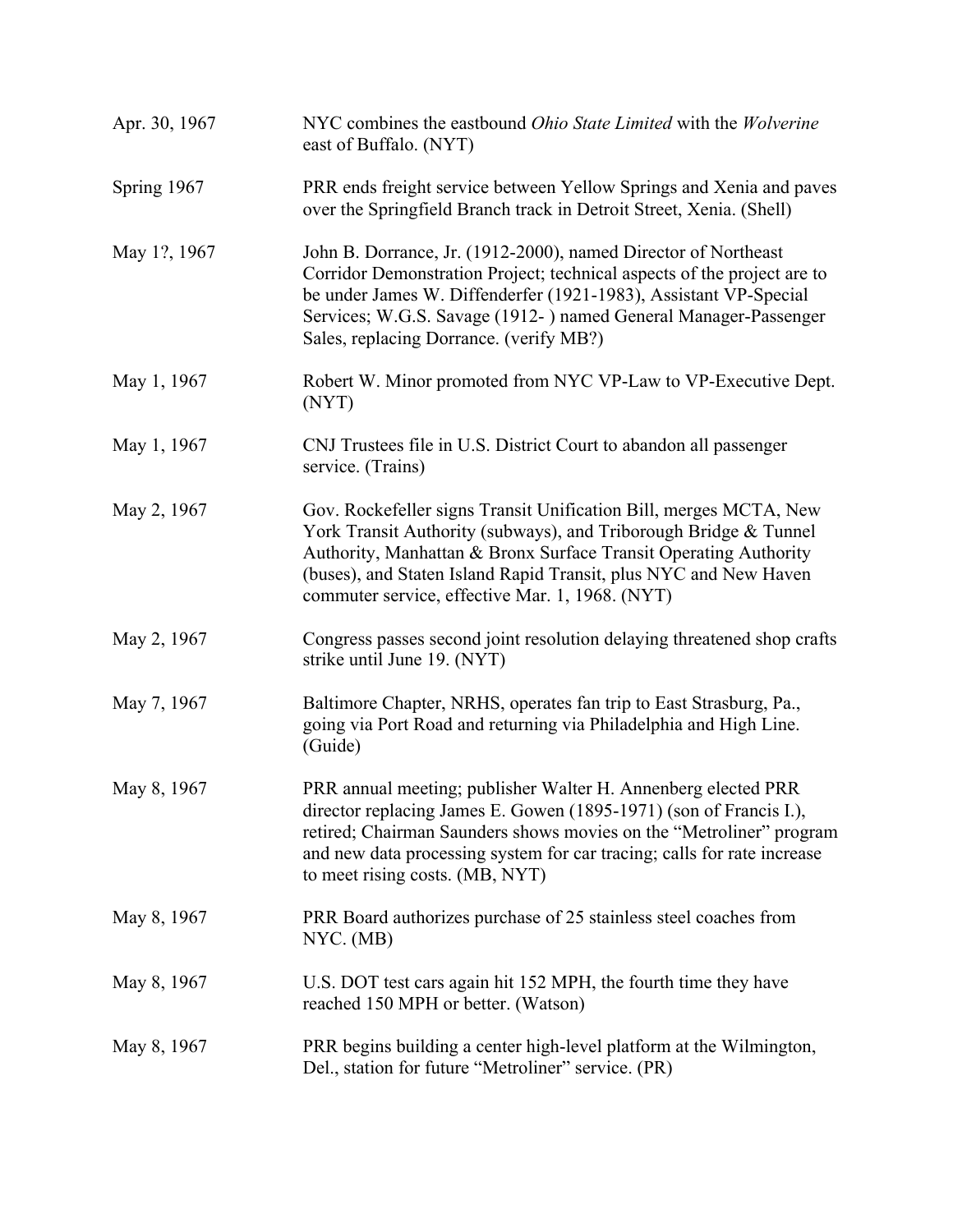| May 8, 1967  | U.S. Supreme Court refuses a hearing to New Haven bondholders who<br>want the New Haven, PRR and NYC to be merged at the same time.<br>(NYT)                                                                                                                                                                                                                                                                                                                                                                                                                                                                                 |
|--------------|------------------------------------------------------------------------------------------------------------------------------------------------------------------------------------------------------------------------------------------------------------------------------------------------------------------------------------------------------------------------------------------------------------------------------------------------------------------------------------------------------------------------------------------------------------------------------------------------------------------------------|
| May 9, 1967  | Penn Plaza office building at Penn Station topped out. (NYT)                                                                                                                                                                                                                                                                                                                                                                                                                                                                                                                                                                 |
| May 9, 1967  | Budd Company announces that high-speed trains will be in service by<br>fall. (NYT)                                                                                                                                                                                                                                                                                                                                                                                                                                                                                                                                           |
| May 10, 1967 | PRSL authorizes application to abandon the portion of the Ocean City<br>Branch north of $14th$ Street (0.52 miles). (MB)                                                                                                                                                                                                                                                                                                                                                                                                                                                                                                     |
| May 11, 1967 | Norfolk & Western Railway Pres. Herman H. Pevler says there is no<br>industry accord on the need to petition the ICC for a rate increase.<br>(NYT)                                                                                                                                                                                                                                                                                                                                                                                                                                                                           |
| May 12, 1967 | ICC ends 17-week hearing on including New Haven in Penn Central.                                                                                                                                                                                                                                                                                                                                                                                                                                                                                                                                                             |
| May 12, 1967 | National Park Service designates Horseshoe Curve a National Historic<br>Landmark. (PubRel)                                                                                                                                                                                                                                                                                                                                                                                                                                                                                                                                   |
| May 13, 1967 | ICC approves discontinuance of Baltimore Day Express/Buffalo Day<br><i>Express</i> Nos. 570-571 between Harrisburg and Buffalo, but must<br>continue operation between Baltimore and Harrisburg for at least one<br>more year. (NYT, A-sheet)                                                                                                                                                                                                                                                                                                                                                                                |
| May 15, 1957 | Baltimore Day Express/Buffalo Day Express Mos. 570-571 continues<br>to run between Baltimore and Buffalo under orders from U.S. District<br>Court. (A-sheet)                                                                                                                                                                                                                                                                                                                                                                                                                                                                 |
| May 1967     | LIRR receives a \$40.8 million federal urban mass transportation grant<br>to modernize its electrification system and extend electrification to<br>Huntington. (Headlights)                                                                                                                                                                                                                                                                                                                                                                                                                                                  |
| May 1967     | First of 20 "Silverliner III" MU cars delivered from St. Louis Car<br>Company for SEPTA service, giving PRR 64 modern MU's in SEPTA<br>service by the end of the year; the cars are designed by the City and its<br>consultant, Louis T. Klauder & Associates, incorporating<br>improvements from experience with the first 38 cars of 1963; the City<br>insists on a left-hand cab to permit two-door loading with single-car<br>trains; the PRR has conceded fixed 3-2 seating in 6 cars in return for 2-<br>2 seating in 10 cars. (, WatsonPapers - according to press release, spec.<br>run held $11/10$ or $11/11/67$ ) |
| May 1967     | City of Philadelphia begins survey work for Center City Commuter<br>Connection. (NYT)                                                                                                                                                                                                                                                                                                                                                                                                                                                                                                                                        |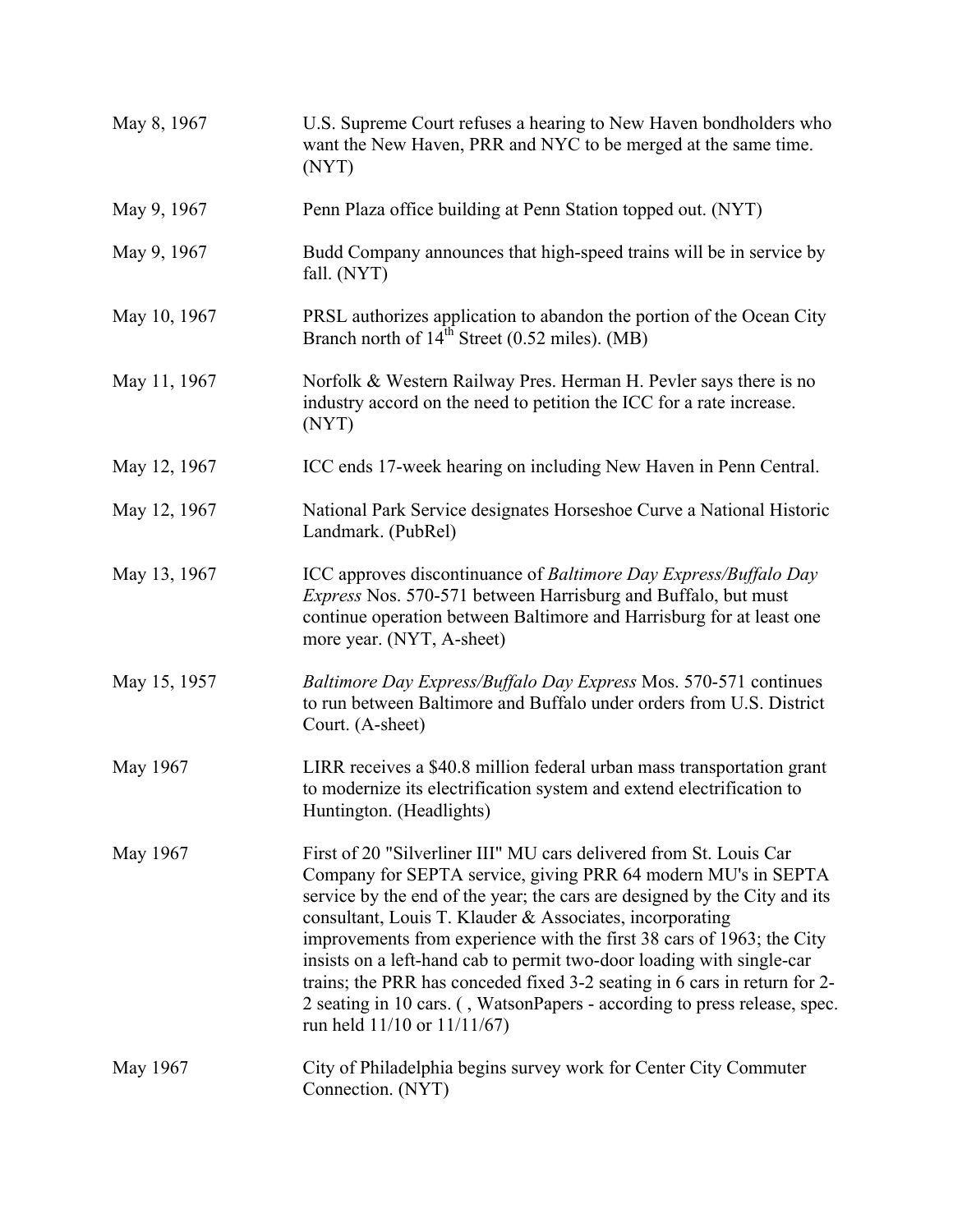| May 1967     | Pullman-Standard Division completes the first United Aircraft three-car<br>"TurboTrain" at Chicago; begins road tests on Rock Island. (Trains)                                                                                                                                                                                                                                                                                                                                                                                                                                                                                                                       |
|--------------|----------------------------------------------------------------------------------------------------------------------------------------------------------------------------------------------------------------------------------------------------------------------------------------------------------------------------------------------------------------------------------------------------------------------------------------------------------------------------------------------------------------------------------------------------------------------------------------------------------------------------------------------------------------------|
| May 18, 1967 | Eastern and western railroads file with the ICC for a 3% rate increase.<br>(NYT)                                                                                                                                                                                                                                                                                                                                                                                                                                                                                                                                                                                     |
| May 20, 1967 | Twentieth Century Limited carries only 92 passengers westbound and<br>93 passengers eastbound. (Frailey)                                                                                                                                                                                                                                                                                                                                                                                                                                                                                                                                                             |
| May 22, 1967 | Two NYC freight trains collide head-on on the West Side Freight Line<br>in New York, 6 crew members killed, and the wreck burns. (NYT)                                                                                                                                                                                                                                                                                                                                                                                                                                                                                                                               |
| May 24, 1967 | Public demonstration of U.S. DOT test cars held on test track between<br>New Brunswick and Trenton for 200 newsmen, government and<br>railroad officials; cars make two passes for press corps at Princeton Jct.,<br>one at 156 MPH and the second at 145.8 MPH; the second run was<br>slowed when a piece of ballast hit a wheel-slip sensor wire and killed<br>all four traction motors on the last car; PRR says high-speed<br>"Metroliner" service will start Oct. 29, 1967; the test cars remain<br>property of DOT and are used on other test projects, including a<br>preliminary experiment for what will become the Autotrain. (PR, NYT,<br>Trains, Watson) |
| May 24, 1967 | PB&W Board authorizes the abandonment of the Troy Branch (0.82<br>mile) at Collinsville, Ind. (MB)                                                                                                                                                                                                                                                                                                                                                                                                                                                                                                                                                                   |
| May 25, 1967 | ICC approves PRR purchase of Waynesburg Southern Railroad, which<br>is to be leased to the Monongahela Railway.                                                                                                                                                                                                                                                                                                                                                                                                                                                                                                                                                      |
| May 25, 1967 | PRR grants Transportation Displays, Inc., right to build an "advertising<br>spectacular" measuring 100 x 10 feet over new ticket counter at Penn<br>Station. (MB)                                                                                                                                                                                                                                                                                                                                                                                                                                                                                                    |
| May 26, 1967 | Sea-Land Service, Inc., dedicates new pier at Canton, Baltimore,<br>container port. (Schlerf)                                                                                                                                                                                                                                                                                                                                                                                                                                                                                                                                                                        |
| May 28, 1967 | A section of the Girard Avenue Bridge in Philadelphia falls on an 88-<br>car PRR freight train that had sideswiped and dislodged its supports.<br>(NYT)                                                                                                                                                                                                                                                                                                                                                                                                                                                                                                              |
| May 28, 1967 | N.Y. Sen. Robert F. Kennedy, writing in <i>Nation's Business</i> , the journal<br>of the Chamber of Commerce of the USA, calls for regulatory reform;<br>cites the long delay of the Penn Central merger process as "an example<br>of administrative process gone awry." (NYT)                                                                                                                                                                                                                                                                                                                                                                                       |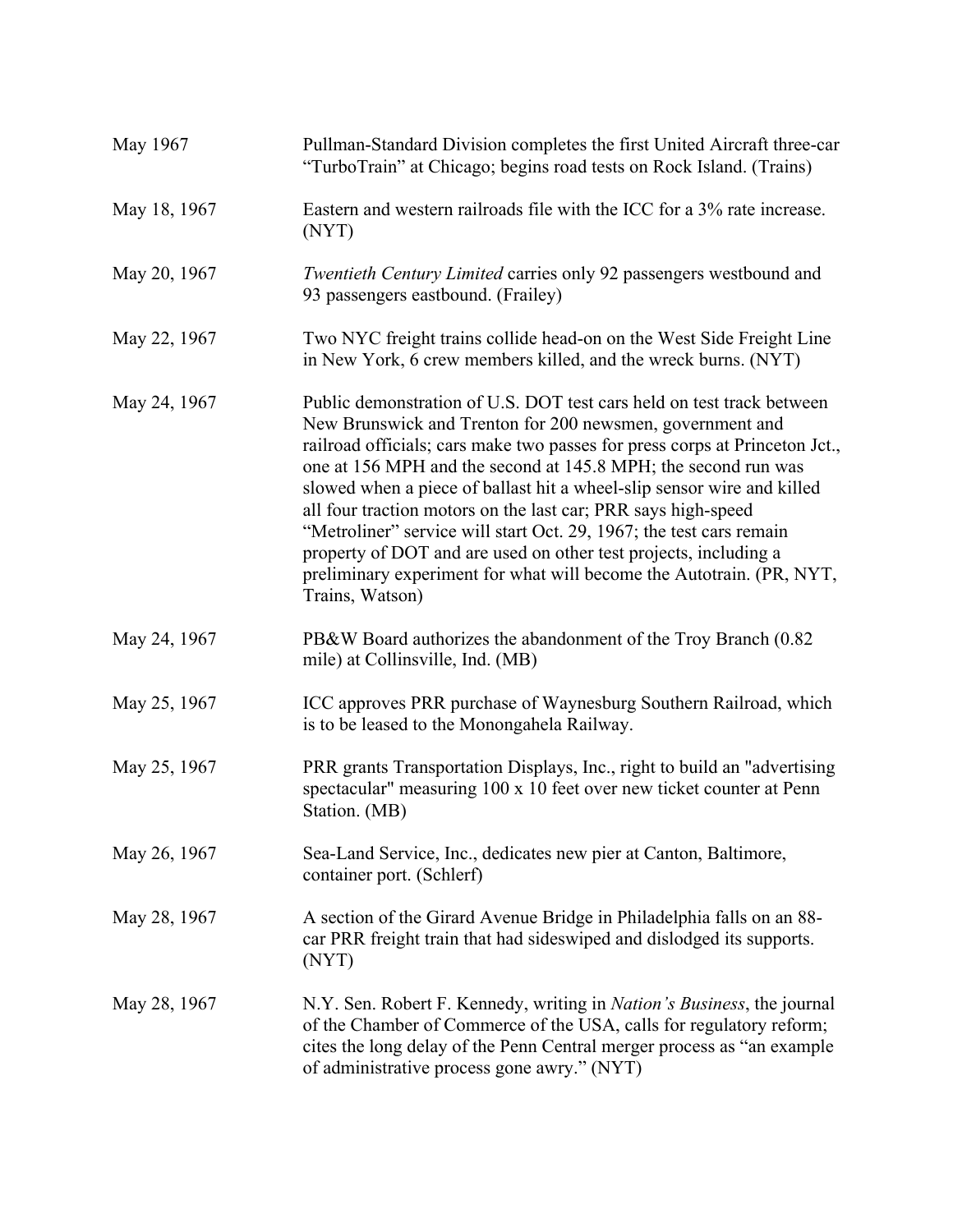| May 29, 1967 | U.S. Supreme Court upholds ICC's 1963 decision granting Midwestern<br>railroads greater cut in Transcontinental Divisions Case; total length of<br>proceedings, 12 years. (ICC)                                                                                                                                                                                                                                                  |
|--------------|----------------------------------------------------------------------------------------------------------------------------------------------------------------------------------------------------------------------------------------------------------------------------------------------------------------------------------------------------------------------------------------------------------------------------------|
| May 29, 1967 | U.S. Circuit Court of Appeals at New York denies the New Haven<br>Trustees' plan to transfer assets to Penn Central before proposing how<br>they will settle with the New Haven's creditors. (NYT)                                                                                                                                                                                                                               |
| May 29, 1967 | Firemen sign new agreement with 6% pay increase.                                                                                                                                                                                                                                                                                                                                                                                 |
| May 31, 1967 | U.S. DOT test cars again hit 150 MPH, the fifth time they have reached<br>that speed. (WatsonPapers)                                                                                                                                                                                                                                                                                                                             |
| May 31, 1967 | New Haven Trustees contract with Connecticut and Rhode Island for<br>additional subsidies to maintain passenger service through Dec. 1967,<br>providing New York-Boston service can be cut 50%. (NYT)                                                                                                                                                                                                                            |
| May 31, 1967 | W.W. Abendroth of the Wharton School submits a business study to<br>Executive Jet Aviation, Inc.; study, recommended by David Bevan,<br>calls for putting Gen. Lassiter in a largely ceremonial position and<br>installing an administrative officer with professional business training;<br>except for hiring a marketing vice president and improving the quality<br>of the sales force, Lassiter ignores the report. (Patman) |
| June 1, 1967 | Frank Aikman, Jr. (1910-1987), who began on the PRR in 1934, named<br>Pres. & General Manager of LIRR, replacing Thomas Goodfellow, who<br>is elected President of the American Association of Railroads. (NYT)                                                                                                                                                                                                                  |
| June 1, 1967 | Post Office Dept. begins a study of PRR's RPO service; may switch<br>mail to airplanes, cutting 1,000 rail jobs. (NYT)                                                                                                                                                                                                                                                                                                           |
| June 1, 1967 | Robert B. Watson and two other PRR officers inspect the United<br>Aircraft Corporation's "TurboTrain" at the Pullman-Standard plant in<br>Chicago. (Watson)                                                                                                                                                                                                                                                                      |
| June 2, 1967 | Pennsylvania Company Executive Committee authorizes the sale of<br>Norfolk & Western Railway 4-5/8% 15-year debentures. (MB)                                                                                                                                                                                                                                                                                                     |
| June 2, 1967 | Justice Dept. withdraws civil antitrust case against General Motors<br>Corporation for allegedly monopolizing the manufacture of diesel<br>locomotives in U.S. District Court at Chicago. (GM AR)                                                                                                                                                                                                                                |
| June 3, 1967 | PRR says it will charge \$0.50-\$1.00 more for "Metroliner" tickets.<br>(NYT)                                                                                                                                                                                                                                                                                                                                                    |
| June 3, 1967 | New York Times reports that the new Madison Square Garden is about                                                                                                                                                                                                                                                                                                                                                               |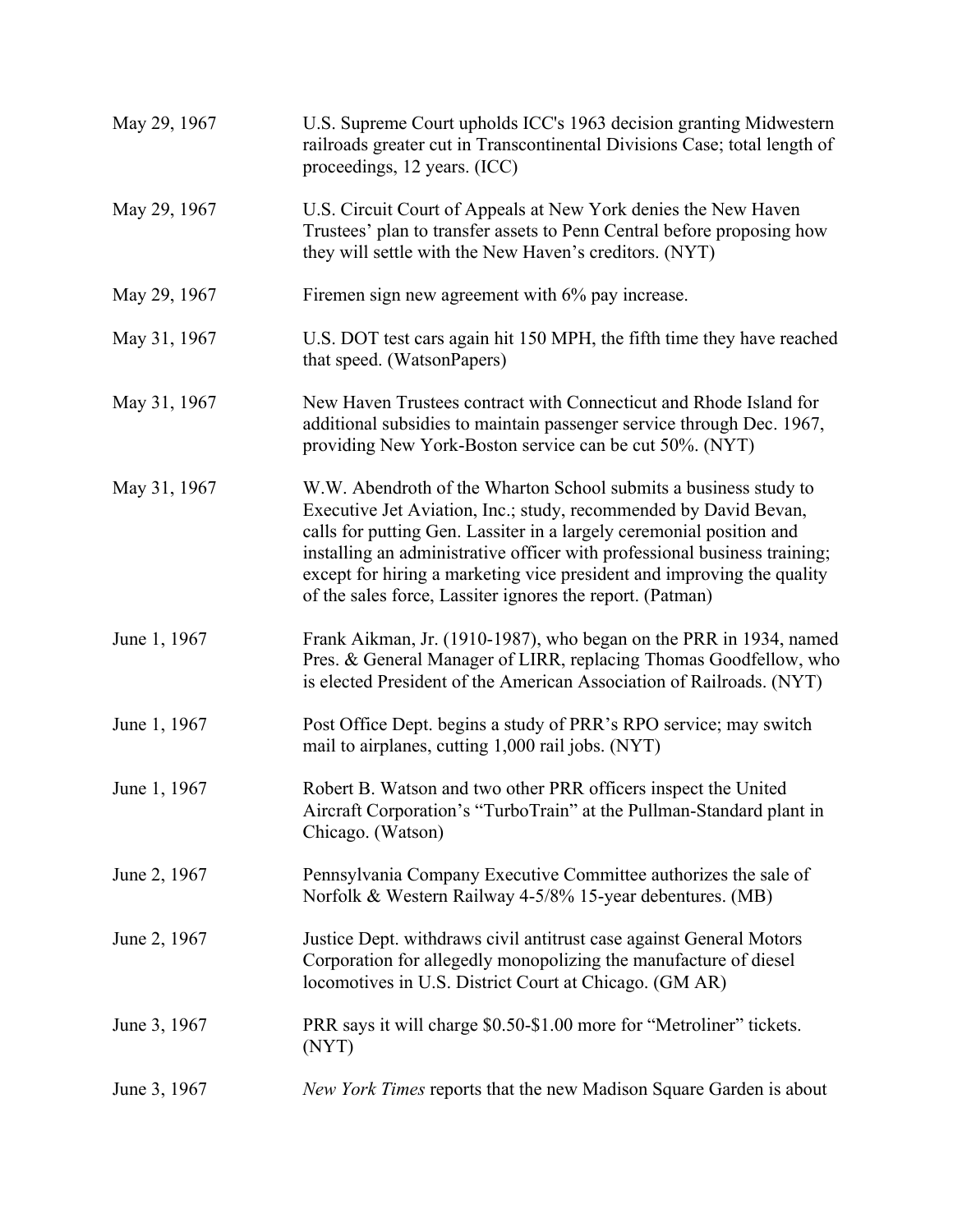|               | 2 months behind schedule. (NYT)                                                                                                                                                                                                                                                                                                                                              |
|---------------|------------------------------------------------------------------------------------------------------------------------------------------------------------------------------------------------------------------------------------------------------------------------------------------------------------------------------------------------------------------------------|
| June 5, 1967  | Ten-hour power failure hits New Jersey, eastern Pennsylvania, northern<br>Delaware and eastern Maryland; 25 PRR Northeast Corridor trains<br>affected; 11:00 AM from Penn Station departs at 1:02 PM; PATH is<br>limited to New York-Hoboken service, but restores service to Newark<br>at 3:07 PM; 1,500 riders are trapped in the Philadelphia subways.<br>(NYT)           |
| June 6, 1967  | PRR grants trackage rights to NYC between Indiana Harbor and 95th<br>Street (7.5 miles) at Chicago. (MB)                                                                                                                                                                                                                                                                     |
| June 7, 1967  | Realty Hotels, Inc., announces that it has assumed the management of<br>the Commodore Hotel in New York from the Franchard Corporation.<br>(NYT)                                                                                                                                                                                                                             |
| June 8, 1967  | Eighteen-car NYC freight train leaves 130th Street Yard in New York<br>at 10:20 PM on non-stop through run to Los Angeles using Santa Fe<br>west of Chicago; makes record time of 54:17, but event is a publicity<br>stunt. (NYT)                                                                                                                                            |
| June 9, 1967  | ICC issues supplemental report in PRR-NYC case revising traffic<br>protection for EL, D&H and B&M, which it orders included in N&W<br>orders Penn Central merger to proceed.                                                                                                                                                                                                 |
| June 11, 1967 | Speaking on NBC's Searchlight program, William J. Ronan announces<br>a plan to build a new terminal for the LIRR on the East Side between<br>$42nd$ & 59 <sup>th</sup> Streets east of Madison Avenue. (NYT)                                                                                                                                                                 |
| June 12, 1967 | ICC orders the Norfolk & Western Railway to take control of the Erie<br>Lackawanna, Boston & Maine and Delaware & Hudson on July 18;<br>orders Penn Central to pay indemnity to the three lines if merger is<br>delayed by Penn Central merger proceedings; also orders Penn Central<br>merger consummated on July 17, 1967; N&W sues to have ruling set<br>aside. (MB, NYT) |
| June 12, 1967 | MCTA announces it will build new LIRR terminal on the East Side<br>near Grand Central to be reached by the new 63 <sup>rd</sup> Street Tunnel and<br>another at Broad & Wall Street to be reached by the BMT subway from<br>Brooklyn. (NYT)                                                                                                                                  |
| June 13, 1967 | Housing & Urban Development Dept. grants \$22.6 million to LIRR;<br>first substantial Federal money for the Metropolitan Commuter<br>Transportation Authority's \$47 million plan for extending<br>electrification from Mineola to Hicksville and Huntington and<br>purchasing 620 new M.U. cars. (NYT, Moodys)                                                              |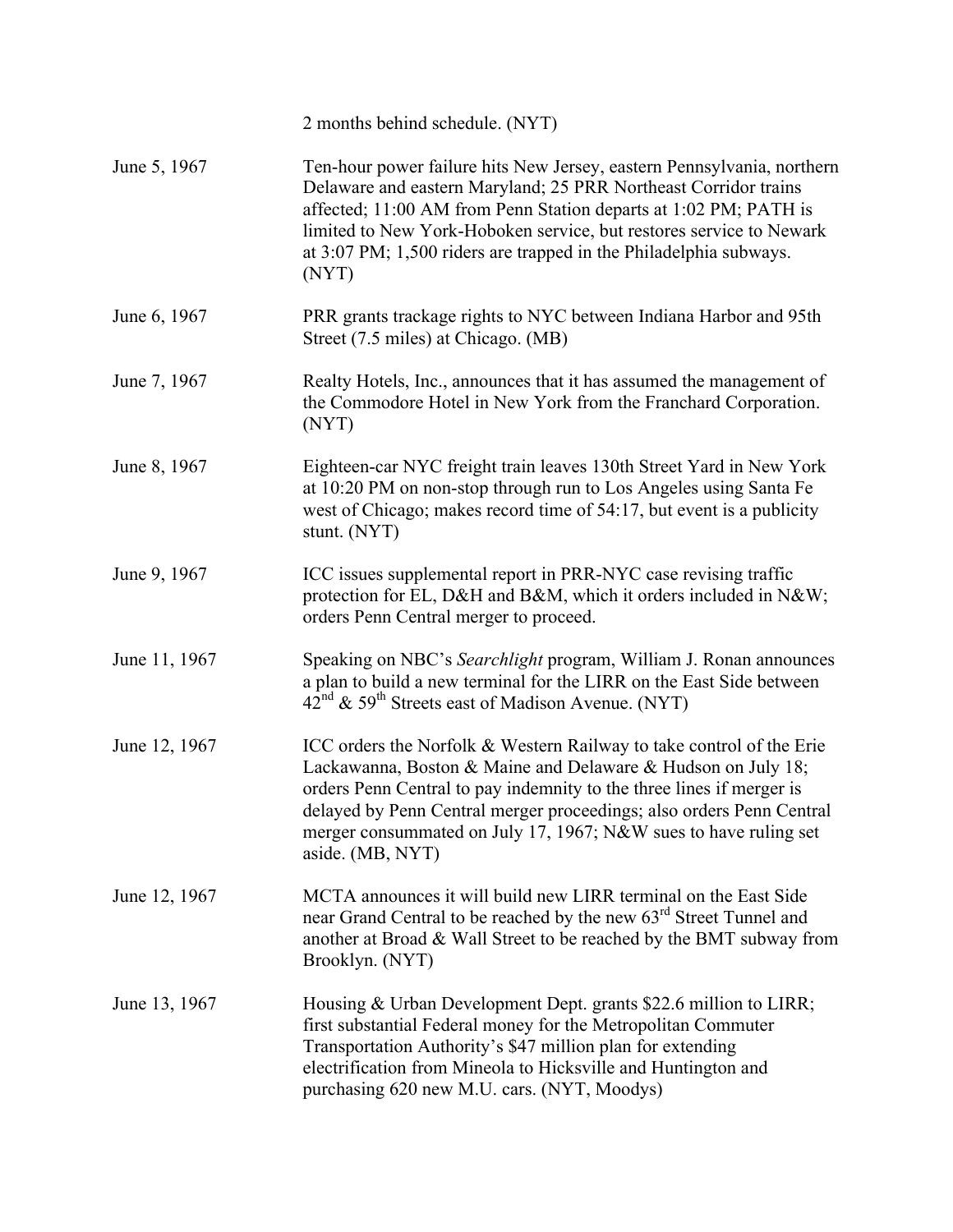| June 13, 1967 | N.J. DOT announces it will build a stop for the "Metroliners" at the<br>crossing of the Garden State Parkway in Iselin; the stop is eventually<br>called "Metropark." (NYT)                                                                                                                |
|---------------|--------------------------------------------------------------------------------------------------------------------------------------------------------------------------------------------------------------------------------------------------------------------------------------------|
| June 13, 1967 | Norfolk & Western Railway petitions the ICC to annul its order to take<br>the Erie Lackawanna, Delaware & Hudson and Boston & Maine under<br>its holding company, Dereco, Inc.; it wants to establish Dereco only<br>after its proposed merger with the Chesapeake $& Ohio$ Railway. (NYT) |
| June 14, 1967 | United Aircraft Corporation's "TurboTrain" tests on the New Haven in<br>Rhode Island at speeds up to 110 MPH. (WatsonPapers)                                                                                                                                                               |
| June 15, 1967 | U.S. DOT test cars again hit 152 MPH, the sixth time they have<br>reached 150 MPH or better. (Watson)                                                                                                                                                                                      |
| June 15, 1967 | ICC hears final arguments on the inclusion of the New Haven in the<br>Penn Central merger. (NYT)                                                                                                                                                                                           |
| June 15, 1967 | House rejects Pres. Johnson's bill imposing a settlement to the shop<br>crafts dispute and calls for 90 more days of mediation. (NYT)                                                                                                                                                      |
| June 15, 1967 | PRR begins shipping mail in containers on flat cars with 100 mail<br>containers and 50 flat cars. (PR, Guide)                                                                                                                                                                              |
| June 1967     | Marketing consultant Al Paul Lefton Company recommends<br>"Metroliner" over "Speedliner" or "Railblazer" as the name of the high<br>speed corridor trains and selects split teardrop-shaped logo based on<br>tests of consumer word and image associations. (PubRel)                       |
| June 1967     | Angus G. Wynne and Great Southwest Corporation open "Six Flags"<br>Over Georgia," its second theme park, on 276 acres west of Atlanta;<br>David Bevan attends. (MB, NYT - is week pre. 6/25 check Moodys -<br>Six Flags, Inc. is publicly traded)                                          |
| June 16, 1967 | Norfolk & Western Railway informs the U.S. Circuit Court of Appeals<br>that it intends to broaden its suit to delay the Penn Central merger.<br>(NYT)                                                                                                                                      |
| June 19, 1967 | Norfolk & Western Railway files in the U.S. District Court at Roanoke<br>to annul the ICC order requiring it to take over the Erie Lackawanna,<br>Delaware & Hudson and Boston & Maine before its merger with the<br>Chesapeake & Ohio Railway. (NYT)                                      |
| June 22, 1967 | New York City Board of Estimate approves agreement between city<br>and Port Authority permitting construction of World Trade Center to                                                                                                                                                     |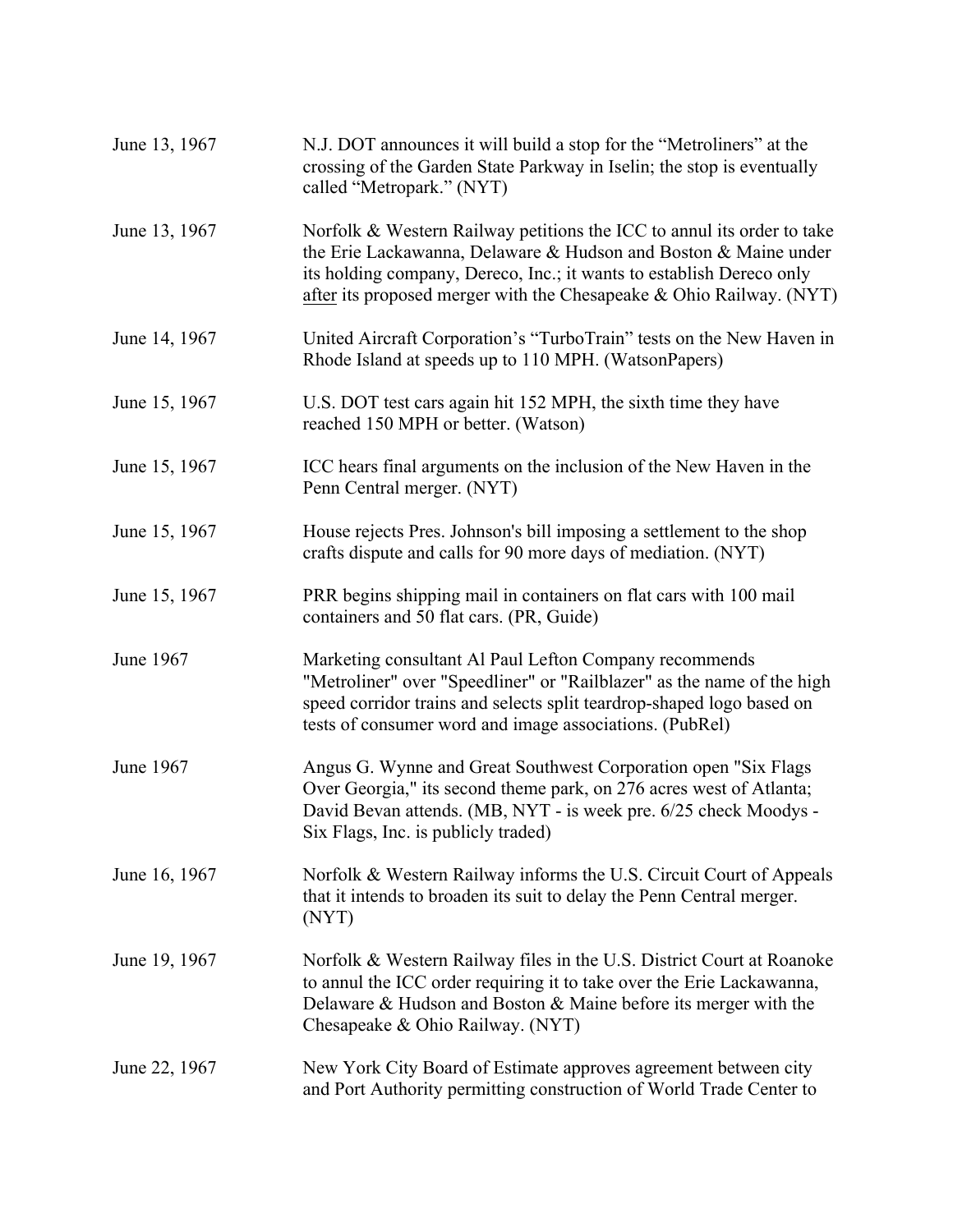|               | proceed and settling issue of city taxes. (NYT)                                                                                                                                                                                                                                                                                                                                                                                                                                                                        |
|---------------|------------------------------------------------------------------------------------------------------------------------------------------------------------------------------------------------------------------------------------------------------------------------------------------------------------------------------------------------------------------------------------------------------------------------------------------------------------------------------------------------------------------------|
| June 22, 1967 | Brotherhood of Locomotive Engineers gain 6% increase retroactive to<br>Aug. 12, 1966, and an additional 6% effective Jan. 1, 1967 for<br>engineers working without firemen. (AR)                                                                                                                                                                                                                                                                                                                                       |
| June 23, 1967 | Stuart T. Saunders predicts that the Penn Central merger will be<br>consummated by late summer or early fall. (NYT)                                                                                                                                                                                                                                                                                                                                                                                                    |
| June 23, 1967 | Justice Dept. again asks ICC to delay Penn Central merger pending<br>disposition of the Erie Lackawanna, Boston & Maine and Delaware &<br>Hudson. (NYT)                                                                                                                                                                                                                                                                                                                                                                |
| June 26, 1967 | Cleveland & Pittsburgh Railroad grants NYC trackage rights between<br>Cleveland and Bradys Lake (34.5 miles). (MB)                                                                                                                                                                                                                                                                                                                                                                                                     |
| June 27, 1967 | ICC urges the U.S. District Court at New York to allow the Penn<br>Central merger to proceed immediately and reject the petition of the<br>Norfolk & Western Railway and the Justice Dept. for a full review of<br>the impact on the Erie Lackawanna, Delaware & Hudson and Boston &<br>Maine. (NYT)                                                                                                                                                                                                                   |
| June 27, 1967 | Tests of gas-turbine "Pioneer III" car No. GT-1 on LIRR end after<br>logging 18,095 miles; car is returned to the Budd Company. (NYT)                                                                                                                                                                                                                                                                                                                                                                                  |
| June 28, 1967 | PRR Board approves an expenditure of \$21.1 million for 50<br>"Metroliner" high speed MU cars. (MB)                                                                                                                                                                                                                                                                                                                                                                                                                    |
| June 29, 1967 | Chairman Stuart T. Saunders meets with Reading Pres. Charles E.<br>Bertrand and VP & General Counsel H. Merle Mulloy; Saunders says<br>he has already reached a similar agreement with CNJ Trustee _;<br>agrees to accept the Reading's inclusion in C&O/B&O, and if they<br>won't take it, for Penn Central to take the Reading and not oppose a<br>Reading petition to the ICC for inclusion in Penn Central; the one<br>conditions is that the Reading not bring suit opposing the Penn Central<br>merger. (Rdg MB) |
| June 26, 1967 | New Haven Trustees announce that they want to drop 17 long-distance<br>trains on July 16; report an arrangement brokered by R.I. Sen. John O.<br>Pastore (-) to extend the New Haven's mail contract. (NYT)                                                                                                                                                                                                                                                                                                            |
| June 30, 1967 | CAB adopts examiner's report and orders PRR to file a divestiture plan<br>for Executive Jet Aviation, Inc., within six months. (Patman)                                                                                                                                                                                                                                                                                                                                                                                |
| July 1, 1967  | Realty Hotels, Inc., announces a \$6 million facelift for the Commodore<br>Hotel adjoining Grand Central Terminal. (NYT)                                                                                                                                                                                                                                                                                                                                                                                               |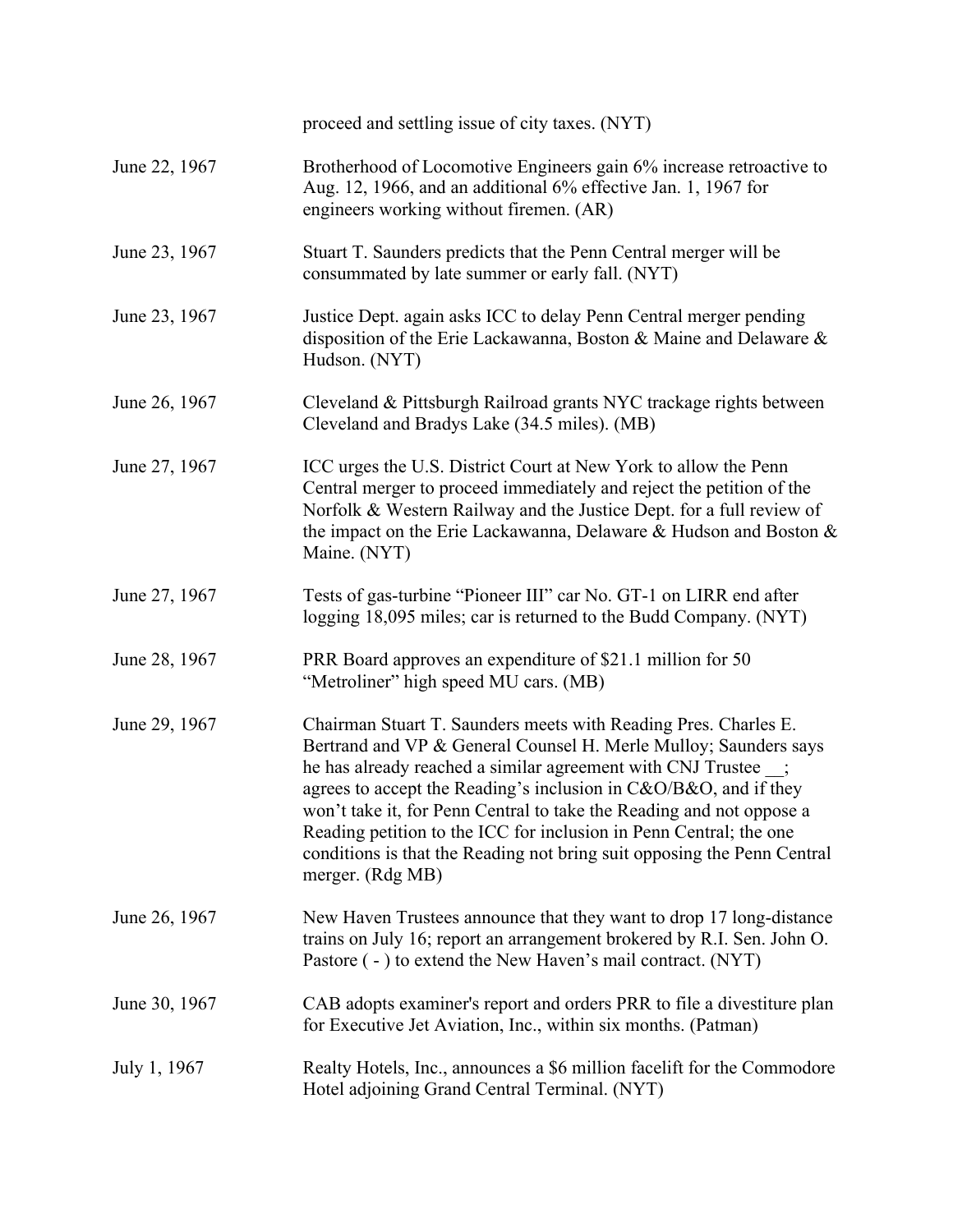| July 1, 1967     | RPO's removed from NYC mail and express locals Nos. 57-96 between<br>Buffalo and Chicago. (Sanders)                                                                                                                                                                                                                                                                                                                                                                                                 |
|------------------|-----------------------------------------------------------------------------------------------------------------------------------------------------------------------------------------------------------------------------------------------------------------------------------------------------------------------------------------------------------------------------------------------------------------------------------------------------------------------------------------------------|
| July 1, 1967     | Order of Railway Conductors & Brakemen win 6% increase retroactive<br>to Aug. 12, 1966, with 45-cent increase for trains of 81 or more cars<br>and 15- cent increase for trains of less than 81 cars. (AR)                                                                                                                                                                                                                                                                                          |
| July 1, 1967     | Seaboard Air Line Railroad Company absorbs Atlantic Coast Line<br>Railroad Company and is renamed Seaboard Coast Line Railroad<br>Company; ACL carries with it one-third ownership of the Louisville &<br>Nashville Railroad. (Moodys, Trains)                                                                                                                                                                                                                                                      |
| July 1, 1967     | Seaboard Coast Line Railroad drops the West Coast cars from the<br>Silver Star. (Frailey)                                                                                                                                                                                                                                                                                                                                                                                                           |
| July 3, 1967     | Three-judge federal court gives the opponents of the Penn Central<br>merger until July 17 to update their briefs and sets a final hearing for<br>Sep. 18. (NYT)                                                                                                                                                                                                                                                                                                                                     |
| July 3, 1967     | Justice Dept. and ICC move to consolidate all the merger cases; ask the<br>U.S. District Court at Roanoke to delay action on the Norfolk &<br>Western Railway's bill. (NYT)                                                                                                                                                                                                                                                                                                                         |
| July 4, 1967     | PRR discontinues passenger service to Elkton, Md. (A-sheet)                                                                                                                                                                                                                                                                                                                                                                                                                                         |
| July 5, 1967     | Reading Pres. Charles E. Bertrand replies to Stuart T. Saunders<br>accepting his offer but with conditions to protect the Reading's traffic<br>base that Saunders finds unacceptable. (Rdg MB)                                                                                                                                                                                                                                                                                                      |
| July 5, 1967     | AAR announces plans for TeleRail Automated Information Network<br>(TRAIN), a nationwide computer system to keep track of freight cars.<br>(AAR)                                                                                                                                                                                                                                                                                                                                                     |
| July 7, 1967     | Reading Pres. Charles E. Bertrand announces that he has been holding<br>talks with the PRR and NYC about terms for ending Reading's<br>opposition to the Penn Central merger and possible inclusion of the<br>Reading in Penn Central. (Trains)                                                                                                                                                                                                                                                     |
| <b>July 1967</b> | Gen. Olbert F. Lassiter and Charles J. Hodge travel to Europe where<br>they meet with German entrepreneur Fidel Goetz through the services<br>of Francis N. Rosenbaum, his Washington attorney; Goetz agrees to<br>purchase Sudwestflug GmbH, a German air carrier, on behalf of<br>Executive Jet Aviation; EJA is to take 48% of Sudwestflug once it has<br>also acquired Johnson Flying Service. (NB deal had been arranged<br>prior to 6/27/67 - some of money that passed through Goetz's hands |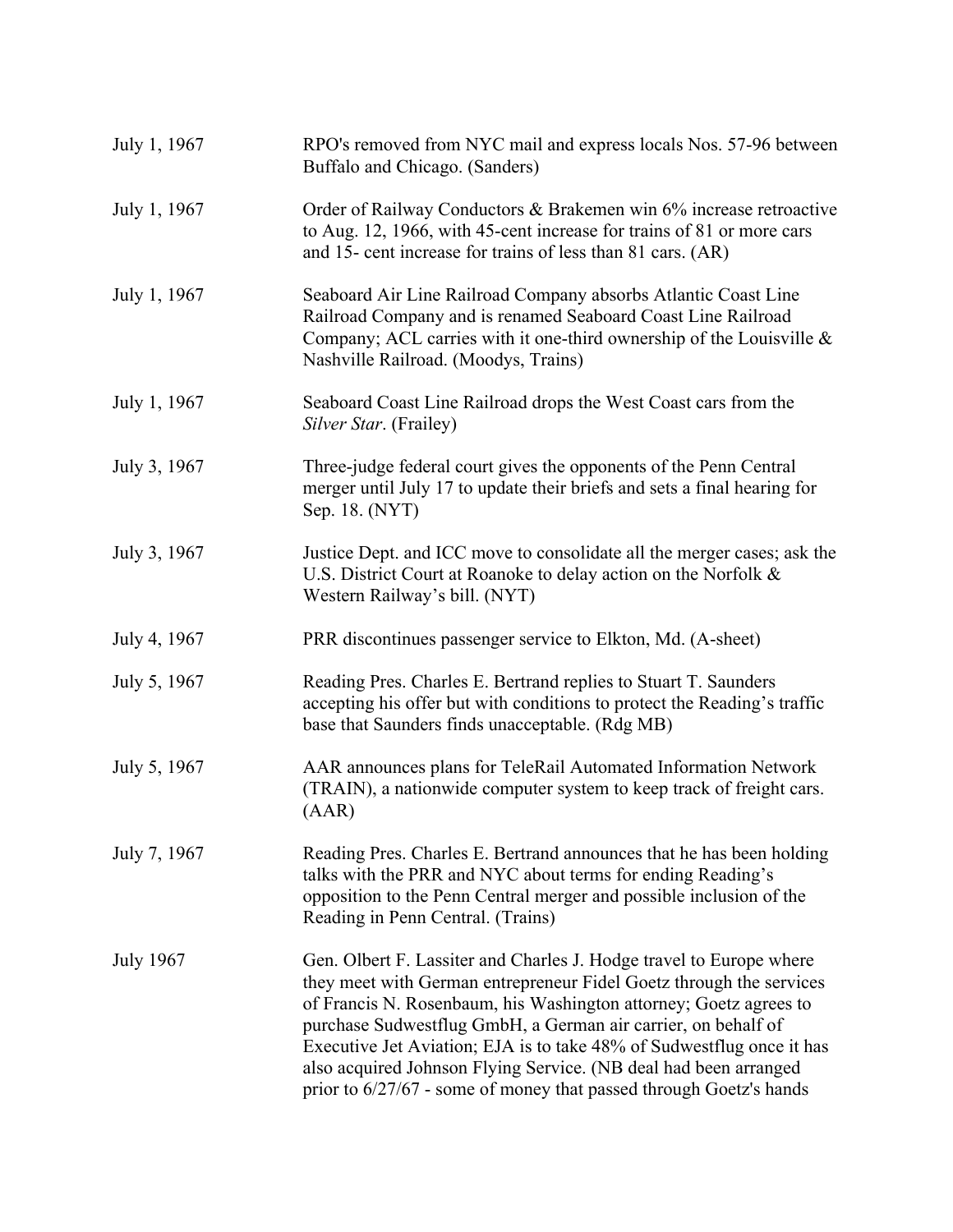|               | came from the Rosenbaums through their company Agencia Industrial<br>C por A) (Patman)                                                                                                                                                                                                                                                                                                                                                                                                                                                       |
|---------------|----------------------------------------------------------------------------------------------------------------------------------------------------------------------------------------------------------------------------------------------------------------------------------------------------------------------------------------------------------------------------------------------------------------------------------------------------------------------------------------------------------------------------------------------|
| July 9, 1967  | Vandals derail Harrisburg-New York mail train No. 18 at Edison, N.J.,<br>at 3:27 AM by placing a tie on the track, blocking Northeast Corridor<br>main line; trains detour on Reading and Lehigh Valley Railroads<br>between Trenton and Newark; about 20 minutes earlier, part of a 95-car<br>freight train derails at North Philadelphia; this raises suspicion of a<br>connection to urban rioting, and the FBI is called in; because of the<br>main line blockage and detour, the CNJ supplies a wreck train. (Trains,<br>NYT, CNJgroup) |
| July 11, 1967 | C&O-B&O Pres. Gregory S. DeVine announces opposition to any<br>inclusion of the Reading in Penn Central; Reading Pres. Bertrand then<br>announces that the talks have been called off. (Trains)                                                                                                                                                                                                                                                                                                                                              |
| July 12, 1967 | Rioting begins in the Central Ward of Newark, N.J., beginning the<br>"long hot summer." (AmrcnDcds)                                                                                                                                                                                                                                                                                                                                                                                                                                          |
| July 13, 1967 | House and Senate fail to compromise on legislation to settle the shop<br>crafts dispute; the unions withdraw their no-strike pledge. (NYT)                                                                                                                                                                                                                                                                                                                                                                                                   |
| July 13, 1967 | Reading Board defeats a motion by independent directors Louis A.<br>Beryl, George J. Rafkind and Walter E. Schoenfeld to begin merger<br>discussions with both the C&O/B&O and the PRR; votes instead to file<br>suit opposing the Penn Central merger; also approves the purchase of<br>the Cornwall Railroad. (Rdg MB)                                                                                                                                                                                                                     |
| July 14, 1967 | PRR and Barnes & Tucker begin unit coal trains from Barnesboro, Pa.,<br>mine to PP&L power plants in Susquehanna valley. (PR)                                                                                                                                                                                                                                                                                                                                                                                                                |
| July 14, 1967 | Pennsylvania Company agrees to postpone payment on the last<br>installment of \$3.55 million on Arvida Corporation from July 26, 1967<br>to Feb. 1, 1968; authorizes a short-term loan of \$3 million from the<br>First National Bank of Missouri. (MB)                                                                                                                                                                                                                                                                                      |
| July 14, 1967 | Norfolk & Western Railway asks the ICC to deny the petition of the<br>Erie Lackawanna, Delaware & Hudson and Boston & Maine for<br>inclusion in the N&W by an exchange of stock. (NYT)                                                                                                                                                                                                                                                                                                                                                       |
| July 15, 1967 | Northeast Corridor Demonstration Project runs a test with a GG1<br>geared for 100 MPH operation, 9 Congressional cars and one Keystone<br>tubular car to simulate the weight of the passengers from Philadelphia<br>to New York and return; northbound, the train makes several round<br>trips on test track No. 3 between "MILLHAM" and "COUNTY";<br>returns direct from New York to Philadelphia in 1:15. (LTK)                                                                                                                            |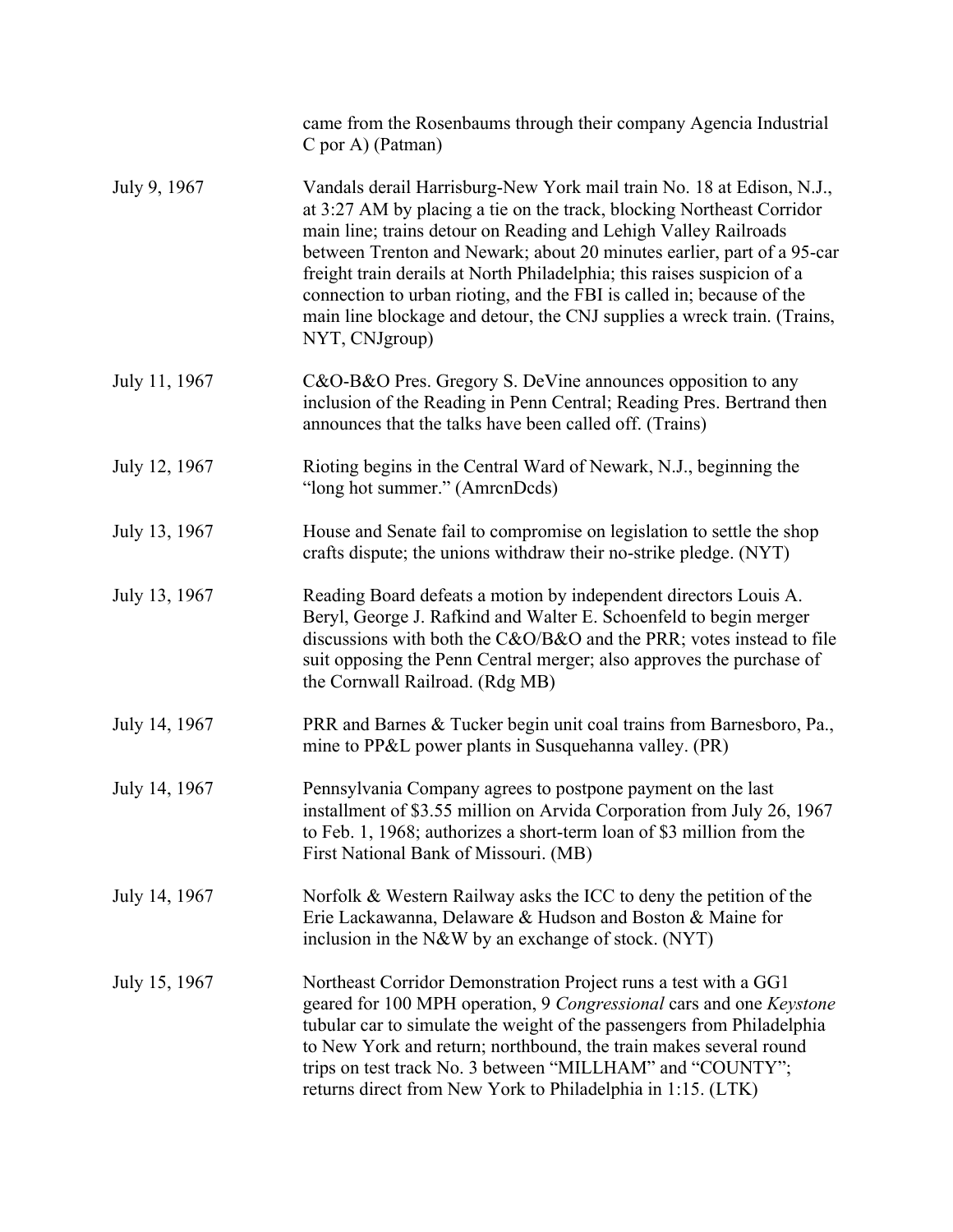| July 15, 1967    | Machinists begin strike against C&O and Santa Fe; strike spreads<br>nationwide as other unions honor picket lines. (NYT)                                                                                                                                                                                                    |
|------------------|-----------------------------------------------------------------------------------------------------------------------------------------------------------------------------------------------------------------------------------------------------------------------------------------------------------------------------|
| July 15, 1967    | Fire on a New Haven electric locomotive at Woodlawn blocks all<br>traffic for 2 hours. (NYT)                                                                                                                                                                                                                                |
| July 15, 1967    | Post Office Dept. discontinues the Washington & Hamlet RPO, ending<br>all main line RPO service on the Seaboard Air Line Railroad. (Kay)                                                                                                                                                                                    |
| <b>July 1967</b> | MCTA applies to the Dept. of Housing & Urban Development for a \$1<br>million demonstration grant for a second round of tests on its dual-<br>power gas turbine car. (MTA AR)                                                                                                                                               |
| July 16, 1967    | Shop-craft strike halts all rail service nationwide; reaches the New<br>York area in the afternoon, stranding many commuters; LIRR remains<br>open. (NYT)                                                                                                                                                                   |
| July 16, 1967    | Deadline for New Haven's discontinuing 50% of New York-Boston and<br>New York-Springfield trains passes; on same date, Post Office Dept.<br>was set to withdraw mail traffic worth \$2 million a year to New Haven;<br>both services are continued. (NYT)                                                                   |
| July 17, 1967    | Congress passes emergency legislation forcing a 90-day period of<br>mediation on the shop crafts and imposing a settlement if the parties<br>cannot agree within that time; strikers begin returning to work. (NYT)                                                                                                         |
| July 17, 1967    | State of New York files with the ICC that it will challenge the Penn<br>Central merger if the New Haven is allowed to go into liquidation<br>before it can be merged into Penn Central. (NYT)                                                                                                                               |
| July 18, 1967    | Most passenger service at New York is restored before the rush hour.<br>(NYT)                                                                                                                                                                                                                                               |
| July 18, 1967    | Railroads decide to sell the Railway Express Agency, Inc. (NYT)                                                                                                                                                                                                                                                             |
| July 19, 1967    | Rail service returns to normal nationwide after the shop strike. (NYT)                                                                                                                                                                                                                                                      |
| July 19, 1967    | Budd Company displays first of 40 "Metroliner" cars at its plant at Red<br>Lion. (NYT)                                                                                                                                                                                                                                      |
| July 19, 1967    | New York City Transit Authority places its first fully-air conditioned<br>cars (Class R-38) in service on the IND F line; the Hudson $\&$<br>Manhattan Railroad and PATH have operated air conditioned cars for a<br>decade, but they are smaller and operate much of the time in deep<br>tunnels. (NYC Transit Facts&Figs) |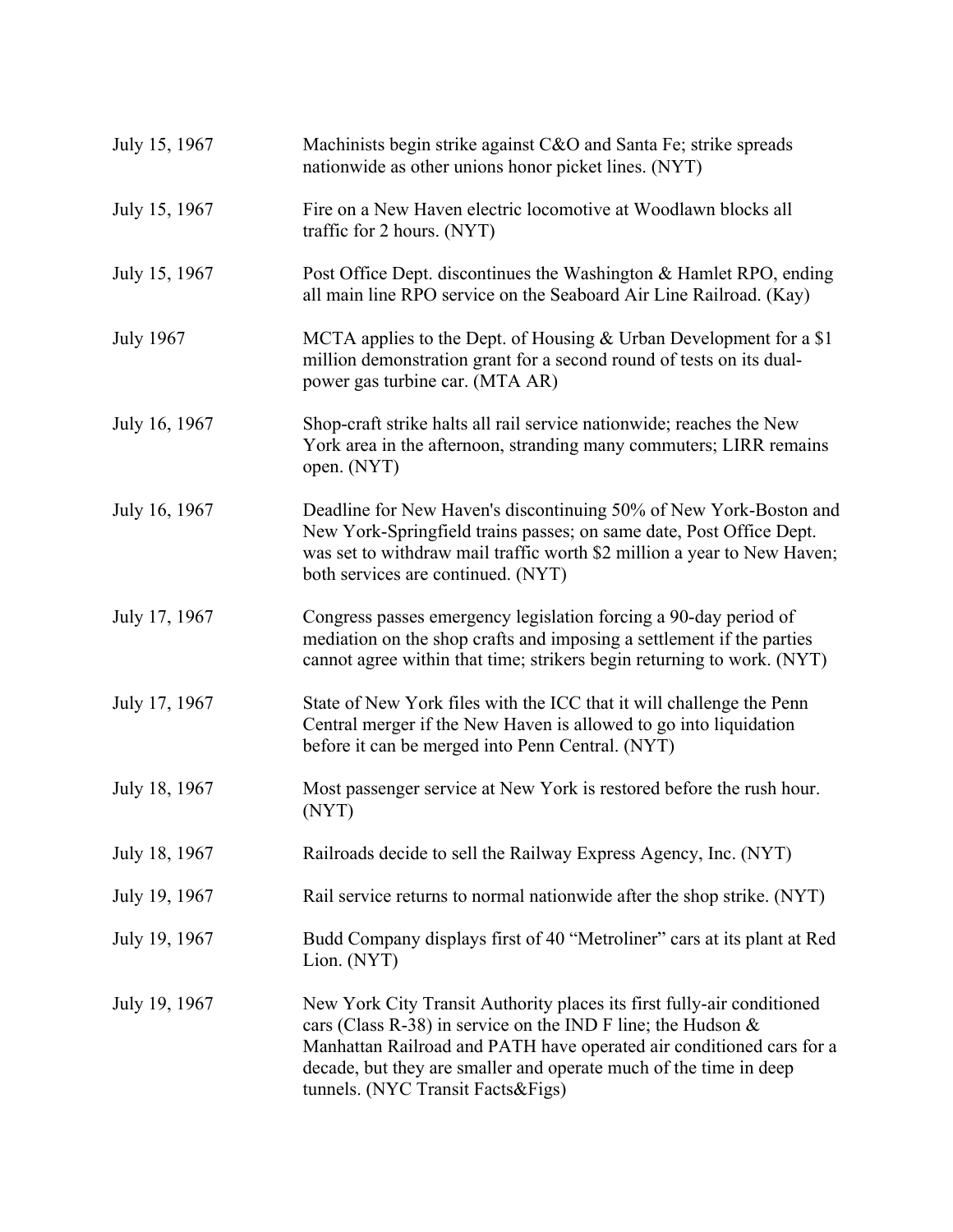| July 20, 1967    | ICC and Justice Dept. ask the three-judge court to forbid opponents<br>from further delaying the Penn Central merger. (NYT)                                                                                                                                                                                                                                                                                              |
|------------------|--------------------------------------------------------------------------------------------------------------------------------------------------------------------------------------------------------------------------------------------------------------------------------------------------------------------------------------------------------------------------------------------------------------------------|
| July 20, 1967    | Executive Jet Aviation Board approves purchase of European airlines<br>in order to utilize its idle Boeing's; proposes to operate a cut-rate<br>service between the Bahamas and Luxembourg, which are outside the<br>International Air Transport Association; authorizes establishment of<br>subsidiary Executive Jet Aviation, S.A., in Switzerland and purchase of<br>Sudwestflug GmbH, a German supplemental carrier. |
| July 20, 1967    | Studebaker-Worthington, Inc., incorporated in Delaware as a holding<br>company to combine the Studebaker Corporation and the Worthington<br>Corporation. (DelCorps, Moodys)                                                                                                                                                                                                                                              |
| July 20, 1967    | Rioting in Harlem leaves 2 dead, the worst since 1964; also spreads to<br>Mott Haven in the South Bronx. (NYT)                                                                                                                                                                                                                                                                                                           |
| July 23, 1967    | Rioting begins in Detroit; federal troops are required to restore order.<br>(AmrcnDcds)                                                                                                                                                                                                                                                                                                                                  |
| July 24, 1967    | PRR reports second quarter net earnings are down sharply, \$3.58<br>million, vs. \$18.13 million in 1966; consolidated net income falls from<br>\$25.7 million to \$15.45 million, or from \$1.85 to \$1.11 per share;<br>Stuart T. Saunders blames the poor showing on wage increases. (NYT)                                                                                                                            |
| July 24, 1967    | St. Louis Gateway Arch opens for visitors. (NYT)                                                                                                                                                                                                                                                                                                                                                                         |
| July 27, 1967    | Pres. Perlman announces NYC will undertake major reappraisal of<br>passenger service in light of the upcoming move of the Post Office<br>Dept. to remove 44 of 53 RPO runs, causing a loss of \$7.8 million<br>annually. (Sanders, Trains)                                                                                                                                                                               |
| July 27, 1967    | Pennsylvania Supreme Court rejects the appeal of the Philadelphia<br>Transportation Company and upholds lower court rulings forcing a sale<br>to SEPTA and blocking the payment of a dividend. (SEPTA)                                                                                                                                                                                                                   |
| <b>July 1967</b> | Economy begins overheating again.                                                                                                                                                                                                                                                                                                                                                                                        |
| <b>July 1967</b> | PRR acquires first of 25 ex-NYC main line coaches, which are<br>renumbered Nos. 1400-1424; last cars arrive in Oct. 1967. (Wayner)                                                                                                                                                                                                                                                                                       |
| July 30, 1967    | Northeast Corridor Demonstration Project makes a second test run with<br>a GG1 geared for 100 MPH with 3 coaches and business car No. 7503<br>from Philadelphia to New York, then to Washington and back to<br>Philadelphia; the New York-Washington leg is run in 3:03. (LTK)                                                                                                                                           |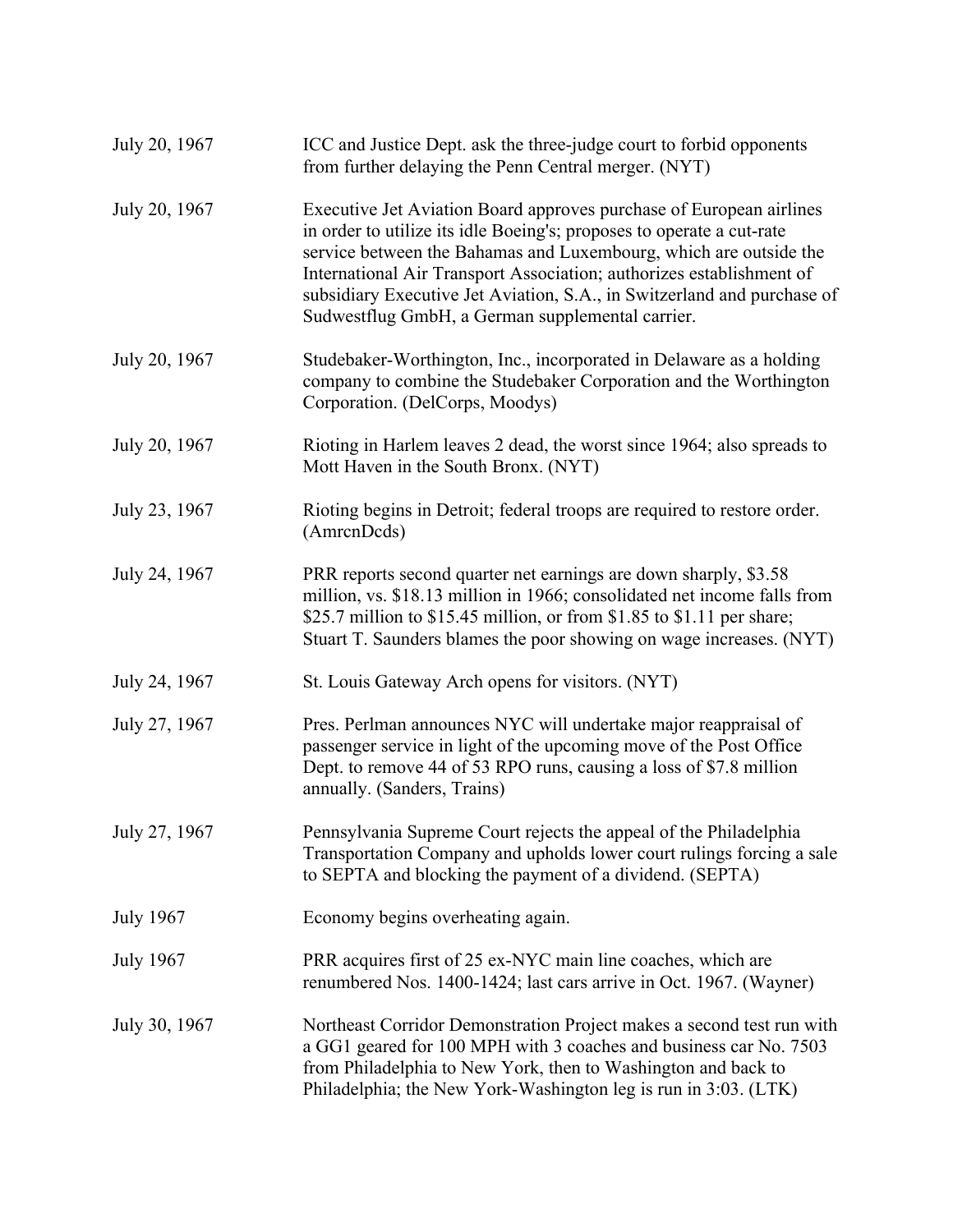| July 31, 1967 | PRSL abandons portion of Williamstown Branch.                                                                                                                                                                                                                                                                |
|---------------|--------------------------------------------------------------------------------------------------------------------------------------------------------------------------------------------------------------------------------------------------------------------------------------------------------------|
| July 31, 1967 | David Bevan writes to Charles J. Hodge raising the possibility of taking<br>Penphil public and turning it into a substantial conglomerate. (Patman)                                                                                                                                                          |
| Aug. 1, 1967  | PRR assumes operation of all on-line sleeping car services from<br>Pullman, but not interline sleepers. (PassDept, Trains)                                                                                                                                                                                   |
| Aug. 1, 1967  | ICC orders PRR and NYC to prepare a plan to lease the New Haven as<br>soon as the Penn Central merger is consummated. (Trains)                                                                                                                                                                               |
| Aug. 1, 1967  | Pullman-Standard/United Aircraft "TurboTrain" leaves Hammond,<br>Ind., Pullman plant en route to testing in Northeast Corridor. (Trains)                                                                                                                                                                     |
| Aug. 1, 1967  | Richmond, Fredericksburg & Potomac Railroad ends re-icing of<br>refrigerator cars at Potomac Yard and retires the icing plant. (AR)                                                                                                                                                                          |
| Aug. 1, 1967  | ICC grants general 3% freight rate increase effective Aug. 19. (NYT)                                                                                                                                                                                                                                         |
| Aug. 3, 1967  | Pres. Johnson proposes a 10% income tax surcharge to fight inflation<br>and cut private spending; House Ways & Means Committee Chairman<br>Wilbur Mills demands cuts in social programs to offset tax increases;<br>Stuart Saunders says the tax is "in the best interest of the nation.".<br>(NYT, Matusow) |
| Aug. 3, 1967  | ICC orders PRR and NYC to arrange for lease of New Haven to Penn<br>Central to ensure its continued operation pending final disposition of<br>case; must submit form of lease within 30 days. (NYT)                                                                                                          |
| Aug. 3, 1967  | Baltimore/Buffalo Day Express makes last run between Harrisburg and<br>Buffalo; Baltimore-Harrisburg portion becomes unnamed local; the<br>westbound train is annulled at Harrisburg, and passengers are sent<br>upstairs to the ticket office for a refund. (A-sheet, Cinders)                              |
| Aug. 3, 1967  | NY PSC rejects NYC bid to cut New York-Buffalo passenger service<br>by combining the westbound Cleveland Limited and eastbound Ohio<br>State Limited with the Wolverine. (NYT)                                                                                                                               |
| Aug. 4, 1967  | Buffalo & Chicago RPO discontinued on Canada Southern Railway;<br>remains in operation on Michigan Central. (Kay)                                                                                                                                                                                            |
| Aug. 5, 1967  | Last trip of RPO on NYC Nos. 312-341 between St. Louis and<br>Cleveland. (Sanders - verify)                                                                                                                                                                                                                  |
| Aug. 5, 1967  | Robert C. Baker writes to Angus Wynne suggesting that Macco Realty                                                                                                                                                                                                                                           |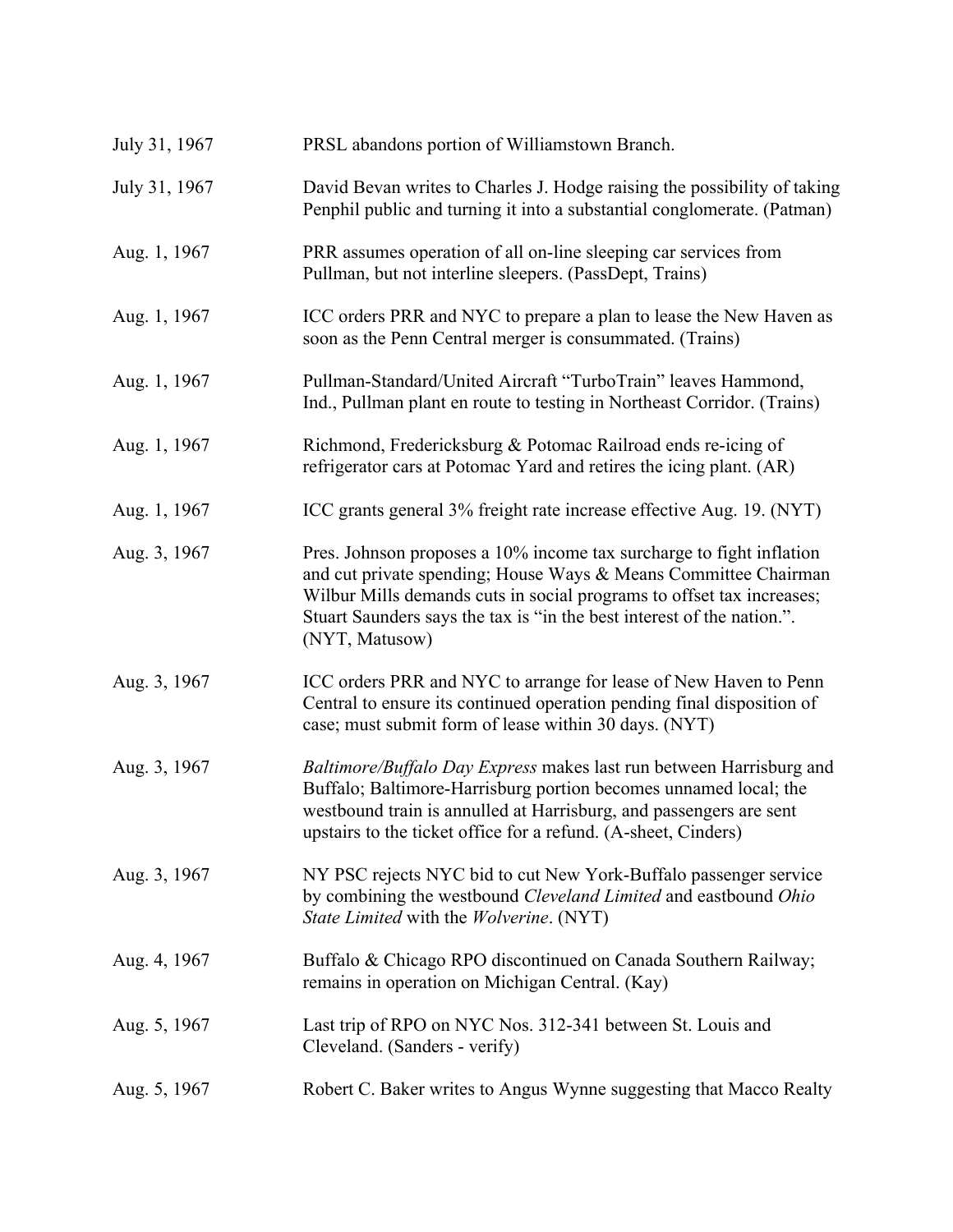|               | Company engage in bulk land sales and prepaid interest arrangements,<br>which are tax deductible to the buyer; they create large paper profits<br>that give the impression that the PRR's diversification has been<br>exceptionally successful. (SEC)                                                                                                         |
|---------------|---------------------------------------------------------------------------------------------------------------------------------------------------------------------------------------------------------------------------------------------------------------------------------------------------------------------------------------------------------------|
| Aug. 6, 1967  | New York Times reports that the Northeast Corridor Demonstration<br>Project is being delayed by government economy moves; last month<br>the House cut the DOT budget from \$18.6 million to \$10.3 million;<br>will result in cutting the experiments with Auto-Train and exotic plans<br>for magnetic levitation vehicles and linear induction motors. (NYT) |
| Aug. 6, 1967  | New York City Landmarks Preservation Commission declares exterior<br>of Grand Central Terminal an historic landmark; Penn Central opposes,<br>but does not appeal. (NYT, Belle, Nevins)                                                                                                                                                                       |
| Aug. 7, 1967  | Norfolk & Western Railway admitted to Erie Lackawanna Railroad's<br>Bison Yard in Buffalo. (Trains)                                                                                                                                                                                                                                                           |
| Aug. 8, 1967  | U.S. District Court finds in favor of southern railroads in Southern<br>Divisions Case; overturns ICC order granting greater share to eastern<br>railroads.                                                                                                                                                                                                   |
| Aug. 14, 1967 | Federal mass transit examiner rejects Center City Commuter<br>Connection. (SEPTA)                                                                                                                                                                                                                                                                             |
| Aug. 16, 1967 | New Haven Trustees hold a meeting with the White House arranged by<br>N.Y. Sen. Jacob Javits and Rep. Ogden Reid to plead for \$5-10 million<br>in emergency funds. (NYT)                                                                                                                                                                                     |
| Aug. 18, 1967 | Last run of CNJ Nos. 1-2, the Pennsylvania portions of the old Queen<br>of the Valley, between Easton and Allentown; service ran with a single<br>combine and a road switcher from Allentown Yard hump service until<br>state approval for the discontinuance. (CallChron)                                                                                    |
| Aug. 19, 1967 | TrucTrain terminal at Canton, Ohio, opens.                                                                                                                                                                                                                                                                                                                    |
| Aug. 19, 1967 | New 3% increase in freight rates takes effect. (NYT)                                                                                                                                                                                                                                                                                                          |
| Aug. 21, 1967 | Last trip of sleeping cars on B&O's National Limited (Cincinnati-<br>Washington).                                                                                                                                                                                                                                                                             |
| Aug. 21, 1967 | B&O closes Winton Place suburban station at Cincinnati for two years<br>for grade crossing elimination. (A-sheet)                                                                                                                                                                                                                                             |
| Aug. 21, 1967 | David C. Bevan begins keeping a diary recording his interactions with<br>Stuart Saunders. (SEC)                                                                                                                                                                                                                                                               |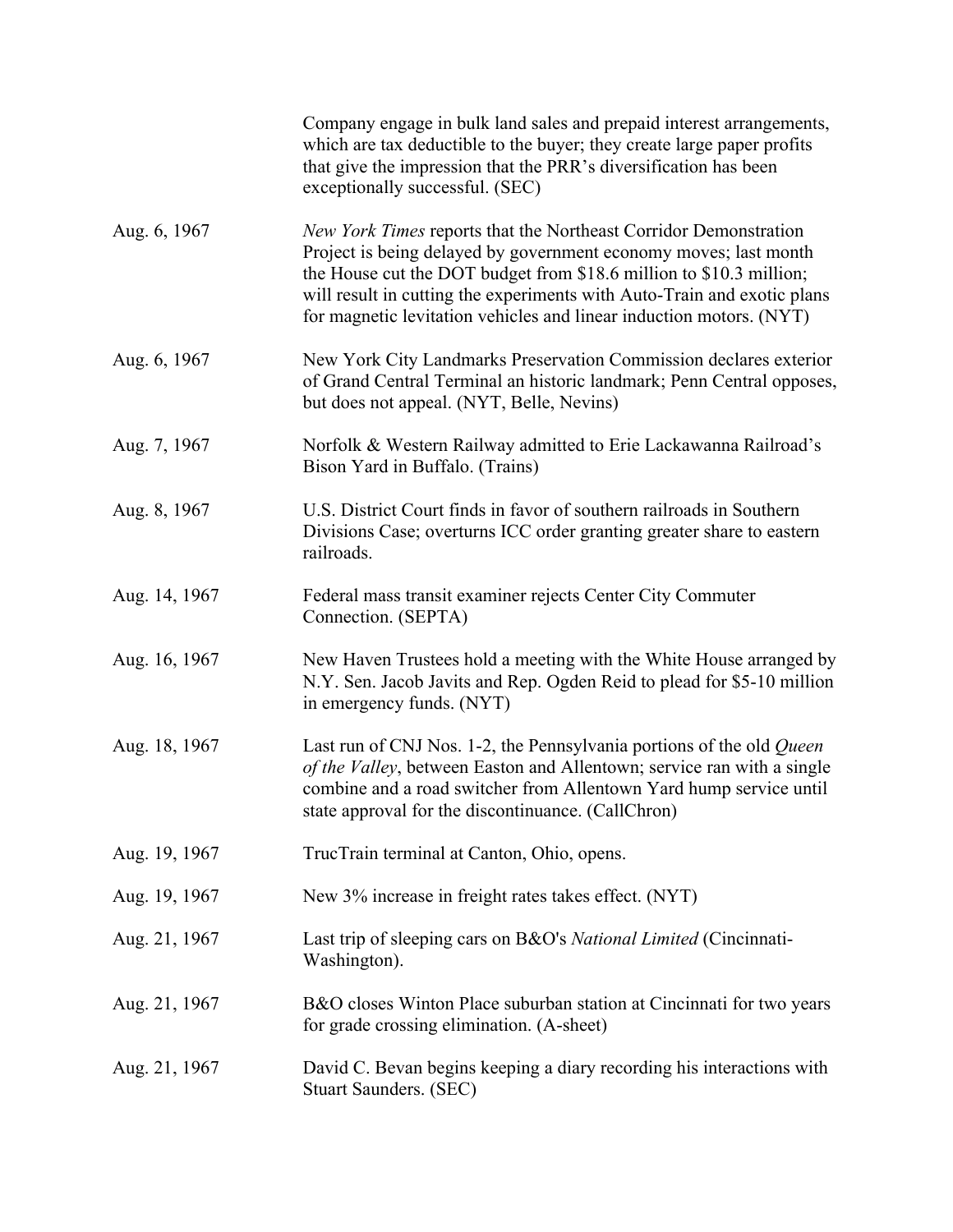| Aug. 23, 1967 | New demonstration run of the U.S. DOT test cars for the Advisory<br>Board of the Office of High Speed Ground Transportation sets a new<br>speed record of 157 MPH. (WatsonPapers)                                                                                                                                                                                                                                      |
|---------------|------------------------------------------------------------------------------------------------------------------------------------------------------------------------------------------------------------------------------------------------------------------------------------------------------------------------------------------------------------------------------------------------------------------------|
| Aug. 23, 1967 | Solari automatic train information boards placed in service in entry and<br>exit concourse levels at Penn Station. (PR)                                                                                                                                                                                                                                                                                                |
| Aug. 27, 1967 | MCTA awards Budd Company the contract for 270 MU cars (later<br>called Class M-1 "Metropolitans") for LIRR capable of speeds of 100<br>MPH; cars are designed by a consortium of Parsons, Brinkerhoff,<br>Quade & Douglas, Gibbs & Hill, Louis T. Klauder & Associates and<br>the design firm of Sundberg-Ferar. (NYT, Trains)                                                                                         |
| Aug. 28, 1967 | U.S. Court rules there is no basis for preferential treatment of the \$7.34<br>million in claims for materials and services rendered to the New Haven<br>in the six months before its bankruptcy; decision is appealed. (Moodys)                                                                                                                                                                                       |
| Aug. 30, 1967 | Three dissident Reading directors file in Philadelphia Court of<br>Common Pleas against the rest of the Board, charging that C&O/B&O<br>influence caused them to reject the PRR-NYC merger offer. (NYT)                                                                                                                                                                                                                |
| Aug. 31, 1967 | PRR and NYC offer to loan New Haven \$25 million to maintain<br>passenger service for three years after merger in lieu of leasing New<br>Haven.                                                                                                                                                                                                                                                                        |
| Summer 1967   | East Coast Champion and West Coast Champion combined north of<br>Jacksonville but both names used. (A-notice says 9/5/67! - op.<br>separately ca. $6/67-9/5/67$ )                                                                                                                                                                                                                                                      |
| Summer 1967   | PRR begins container shipments of U.S. mail.                                                                                                                                                                                                                                                                                                                                                                           |
| Sep. 1, 1967  | New Haven Trustees file a reorganization plan with the ICC; will<br>reorganize into an investment company to manage the proceeds<br>received from the sale of the railroad to Penn Central; New Haven<br>creditors and bondholders will get securities of the reorganized<br>company; common and preferred stocks and certificates of beneficial<br>interest issued in the last reorganization will be wiped out.(NYT) |
| Sep. 1, 1967  | ICC modifies terms for D&H inclusion in N&W.                                                                                                                                                                                                                                                                                                                                                                           |
| Sep. 1, 1967  | New York State establishes Dept. of Transportation (DOT), subsuming<br>earlier Office of Transportation. (NYT)                                                                                                                                                                                                                                                                                                         |
| Sep. 1, 1967  | Mackinac Transportation Company authorizes leasing a tug and barge<br>from Bultema Dock & Dredge Company to replace car ferry Chief                                                                                                                                                                                                                                                                                    |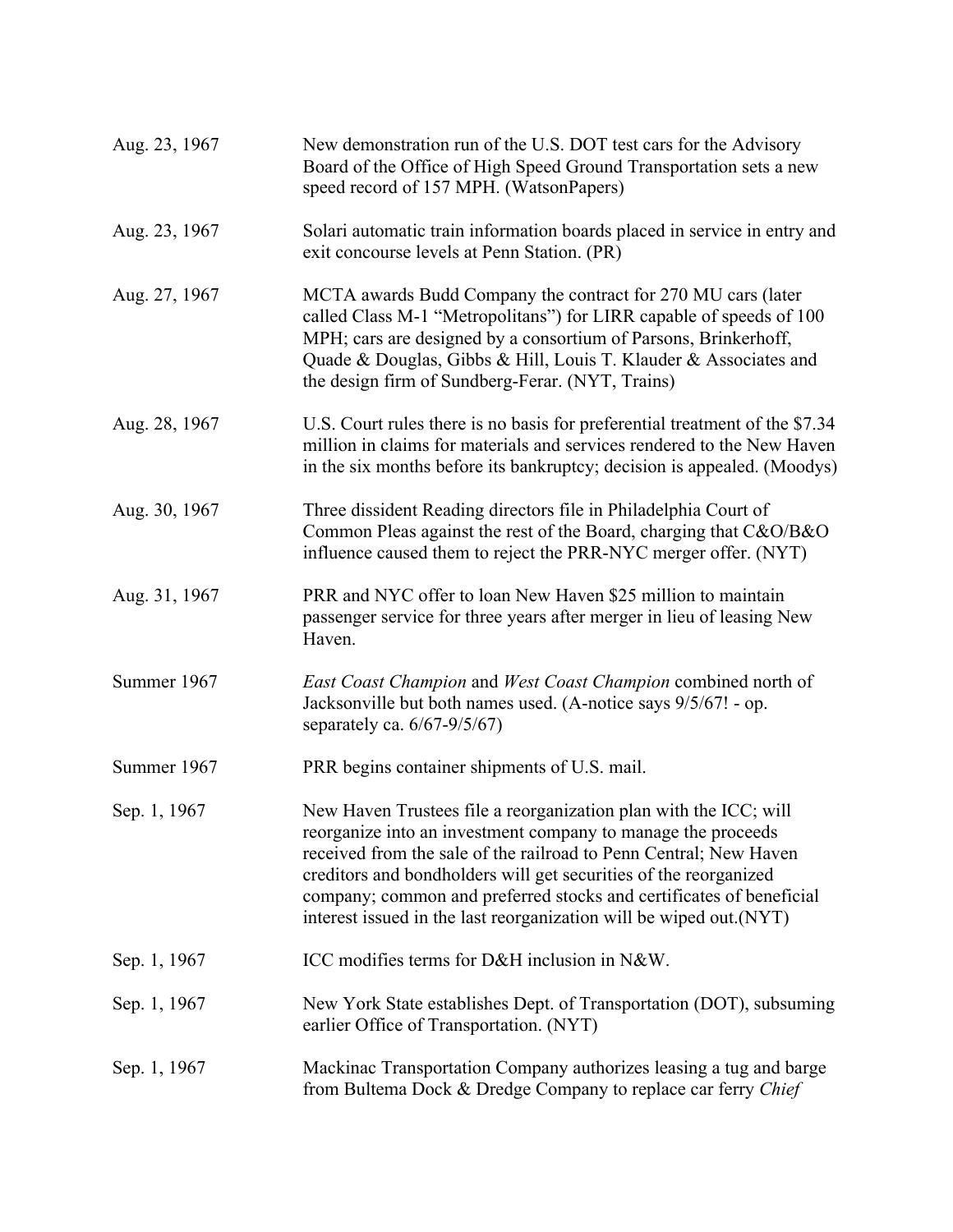*Wawatam*. (MB) Sep. 1, 1967 NYC Executive VP and heir apparent Wayne Hoffman resigns to become Chairman of Flying Tiger Line; realizes there is no place for him in the post-merger organization of Penn Central. (NYT) Sep. 1, 1967 N.Y. Gov. Nelson Rockefeller signs the Taylor Law; prompted by the 1966 New York City Transit Strike, it outlaws strikes by public employees. (Trager) Sep. 1, 1967 Former Hudson & Manhattan Railroad Trustee and public official Herbert T. Stichman (1902-1967) dies at New York. (NYT) Sep. 2, 1967 Post Office Dept. removes RPO from *Broadway Limited* and most other PRR long distance trains west of Pittsburgh; only remaining New York-Pittsburgh-St. Louis RPO is on No. 31-32, *The "Spirit of St. Louis"*; loss of \$495,000 annual revenue eliminates only steady source of earnings left; Buffalo & Washington and Chicago, Logansport & Louisville RPOs discontinued. (DayUn, Kay, ) Sep. 2, 1967 Last runs of No. 13 between New York and Pittsburgh (leaving Pittsburgh-St. Louis); No. 45 and No. 52 between Pittsburgh and Chicago because of reduction in RPO cars; No. 18 rerouted to operate via 30th Street Station between Pittsburgh and New York. (A-sheet) Sep. 4, 1967 PRR and Red Arrow Lines buses begin through ticketing from Newtown Square and other points in Delaware County to the Paoli locals. Sep. 5, 1967 Objecting railroads ask the three-judge Federal Court to continue the injunction against the Penn Central merger indefinitely. (NYT) Sep. 5, 1967 PRR consolidates No. 23-43 *Manhattan Limited* as No. 23 but on schedule of No. 43. (A-sheet) Sep. 5, 1967 Last runs of NYC No. 306-327 between Cleveland and Cincinnati and No. 312-341 between Cleveland and Union City; Union City-St. Louis segment of No. 312-341 retained; No. 312 is remnant of former *Southwestern Limited*; No. 341 is *Knickerbocker*; also last runs of former Buffalo-Chicago mail trains No. 57 between Kendallville and Cleveland and No. 96 between Buffalo and Elkhart; trains are kept running in Indiana as single coach by court order. (A-sheet, Sanders) Sep. 5, 1967 Richmond, Fredericksburg & Potomac Railroad fails to restore No. 77, *The Palmetto*, between Washington and Richmond for fall season, breaking through service; No. 77 continues to operate between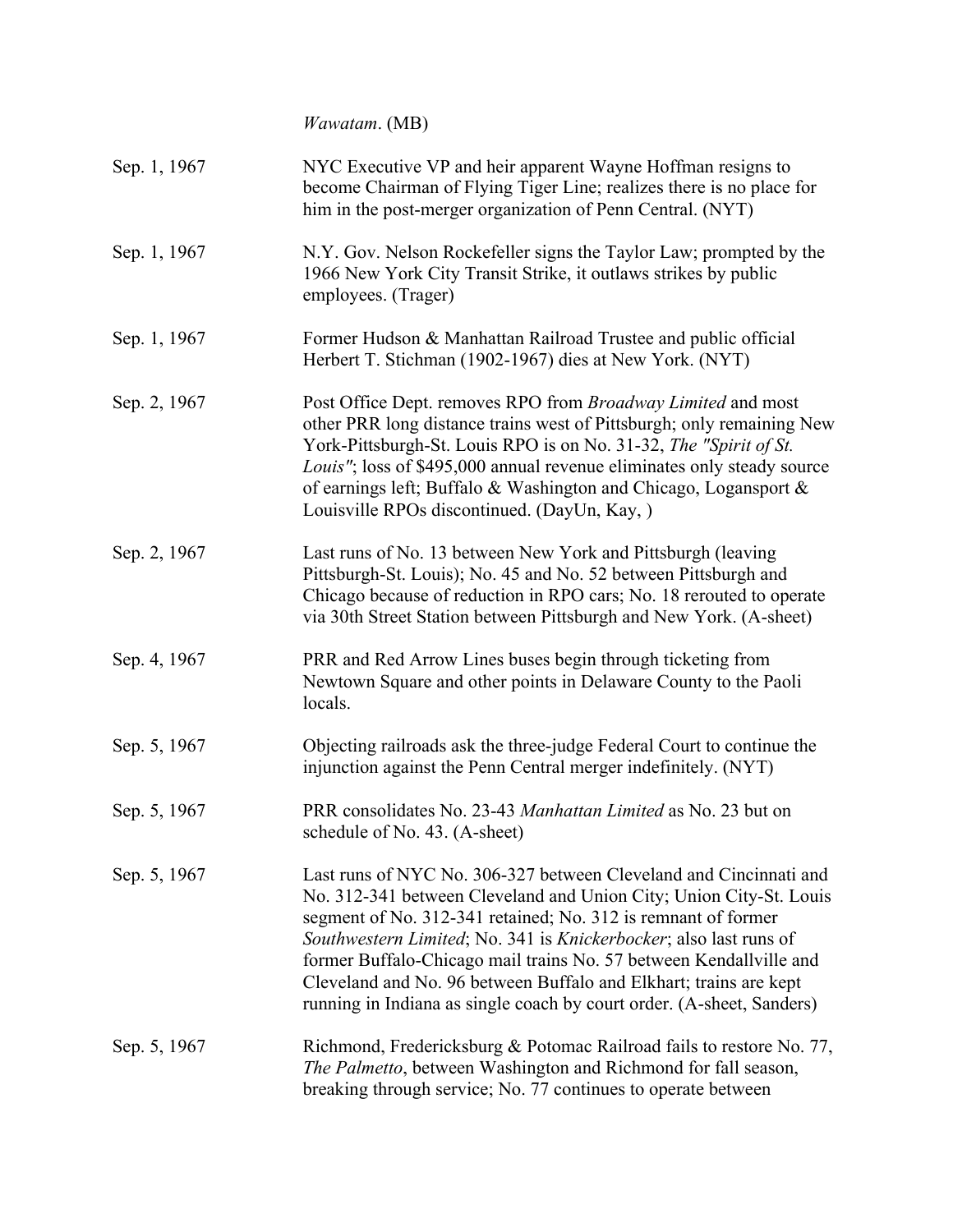|               | Richhmond and Florence, S.C., and No. 78 northbound between<br>Florence and Washington. (A-sheet, tt)                                                                                                                                                                                                                                                                                                                                                                                                                                                                                                                                                                                                        |
|---------------|--------------------------------------------------------------------------------------------------------------------------------------------------------------------------------------------------------------------------------------------------------------------------------------------------------------------------------------------------------------------------------------------------------------------------------------------------------------------------------------------------------------------------------------------------------------------------------------------------------------------------------------------------------------------------------------------------------------|
| Sep. 6, 1967  | Effective this date, NYC withdraws passenger service totaling 1,537<br>train-miles daily under "Ohio Rule", eliminating last through service<br>from New York to St. Louis and through sleeper and coach service<br>from New York to Indianapolis; trains discontinued include No. 312-<br>341 The Southwestern/Knickerbocker between Cleveland and Sydney<br>and No. 306-327 The Night Special between Cleveland and Cincinnati.                                                                                                                                                                                                                                                                            |
| Sep. 8, 1967  | PRR Treasurer (?) John H. Shaffer reports to William R. Gerstnecker<br>that the company's working cash in Aug. was at least \$57 million<br>below that of Aug. 1966 and \$88 million less if certain unusual<br>transactions are included; in a memo the same day, David Bevan warns<br>Stuart Saunders that the year-end cash balance will be only \$6 million,<br>vs. \$45 million needed to be in banks as compensating balances for<br>loans; company must thus raise \$35-50 million, and the only way left is<br>an issue of debenture bonds by the Pennsylvania Company; otherwise,<br>the PRR must ask the NYC to renegotiate an increase of the debt limit<br>allowed under the merger terms. (SEC) |
| Sep. 9, 1967  | B&O Night Express makes last run, ending B&O service between<br>Toledo and Cincinnati.                                                                                                                                                                                                                                                                                                                                                                                                                                                                                                                                                                                                                       |
| Sep. 11, 1967 | Engineers stage wildcat strike against LIRR over revised work<br>schedules that cut overtime pay, crippling morning rush hour. (NYT)                                                                                                                                                                                                                                                                                                                                                                                                                                                                                                                                                                         |
| Sep. 12, 1967 | LIRR engineers return to work under court order. (NYT)                                                                                                                                                                                                                                                                                                                                                                                                                                                                                                                                                                                                                                                       |
| Sep. 12, 1967 | Walter W. Perrine (1898-1967) dies.                                                                                                                                                                                                                                                                                                                                                                                                                                                                                                                                                                                                                                                                          |
| Sep. 13, 1967 | U.S. National Committee of the International Cargo Handling<br>Association holds a technical conference on the "Future of<br>Containerization" at the Sheraton Motor Inn at New York; speakers<br>include P.A. Ohl, International Freight Manager of the NYC, who says<br>that the 20-foot container adopted by many shipping lines is poorly<br>designed for use on land; prefers the 35-foot container used by Sea-<br>Land Services, Inc. (NYT)                                                                                                                                                                                                                                                           |
| Sep. 14, 1967 | PRR executives meet in Washington seeking to delay starting<br>"Metroliner" service, as cars are plagued by electrical and braking<br>problems and Budd Company cannot make deliveries. (NYT)                                                                                                                                                                                                                                                                                                                                                                                                                                                                                                                |
| Sep. 14, 1967 | Fred M. Kirby replaces his father Allan P. Kirby, Sr., as Chairman of<br>Alleghany Corporation after the elder Kirby is incapacitated by a<br>stroke. (NYT)                                                                                                                                                                                                                                                                                                                                                                                                                                                                                                                                                  |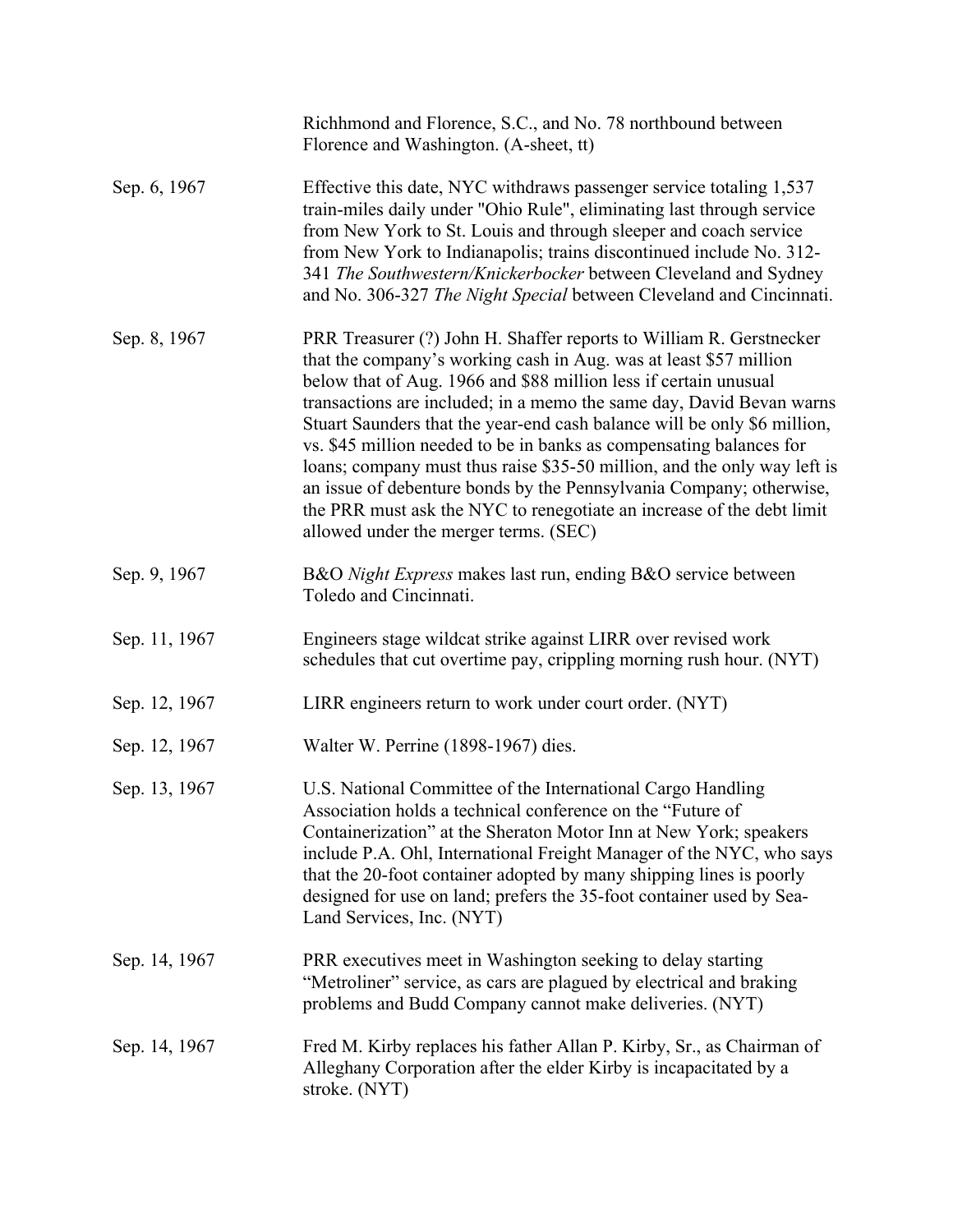| Sep. 15, 1967 | U.S. DOT test cars begin the first round of pantograph tests.<br>(WatsonPapers)                                                                                                                                                                                                                                                                                                                                |
|---------------|----------------------------------------------------------------------------------------------------------------------------------------------------------------------------------------------------------------------------------------------------------------------------------------------------------------------------------------------------------------------------------------------------------------|
| Sep. 15, 1967 | Presidential Mediation Board recommends 5-5.5% annual increase for<br>two years.                                                                                                                                                                                                                                                                                                                               |
| Sep. 15, 1967 | West Chester, Pa., freight station destroyed by fire. (CCHS)                                                                                                                                                                                                                                                                                                                                                   |
| Sep. 15, 1967 | National Visitor Center Study Commission reports plan for turning<br>Washington Union Station into National Visitor Center with four-level<br>garage over tracks and a new station to be built north of the existing<br>Concourse; Center would contain orientation exhibits and facilities for<br>tourists, including a youth hostel; facility is to be operated by the<br>National Park Service. (Rept, NYT) |
| Sep. 1967     | Budd Company delivers the first Westinghouse "Metroliners" to its test<br>site at Jenkintown on the Reading; 2-car operation at a maximum speed<br>of 70 MPH on the West Trenton Line results in repeated failures of the<br>propulsion and control systems. (WatsonPapers)                                                                                                                                    |
| Sep. 1967     | New Haven Trustees make report of plan to pay off creditors with the<br>money to be received from the sale of the railroad to Penn Central;<br>back taxes are to be paid in notes without interest; stock and unsecured<br>debts are to be wiped out. (Moodys)                                                                                                                                                 |
| Sep. 1967     | LIRR begins rehabilitating its old double-decker cars. (MTA AR)                                                                                                                                                                                                                                                                                                                                                |
| Sep. 1967     | ICC orders Dereco, Inc., to take in the Erie Lackawanna Railroad and<br>Delaware & Hudson Railroad Corporation. (Striplin)                                                                                                                                                                                                                                                                                     |
| Sep. 18, 1967 | Three-judge Federal Court begins final hearings on litigation brought<br>by other railroads to block the Penn Central merger. (NYT)                                                                                                                                                                                                                                                                            |
| Sep. 18, 1967 | PRSL authorizes application to abandon the portion of the Maurice<br>River Branch between Leesburg and Dorchester and the Wildwood &<br>Delaware Bay Branch (3.39 miles). (MB)                                                                                                                                                                                                                                 |
| Sep. 19, 1967 | U.S. DOT test cars begin the second round of pantograph tests; so far,<br>both the Faiveley and Stemmann pantographs have proved<br>unsatisfactory at speeds over 100 MPH. (WatsonPapers)                                                                                                                                                                                                                      |
| Sep. 20, 1967 | U.S. DOT postpones the start of "Metroliner" service until Jan. 1, 1968.<br>(NYT)                                                                                                                                                                                                                                                                                                                              |
| Sep. 20, 1967 | NYC announces proposal to build a 45-story office building over the                                                                                                                                                                                                                                                                                                                                            |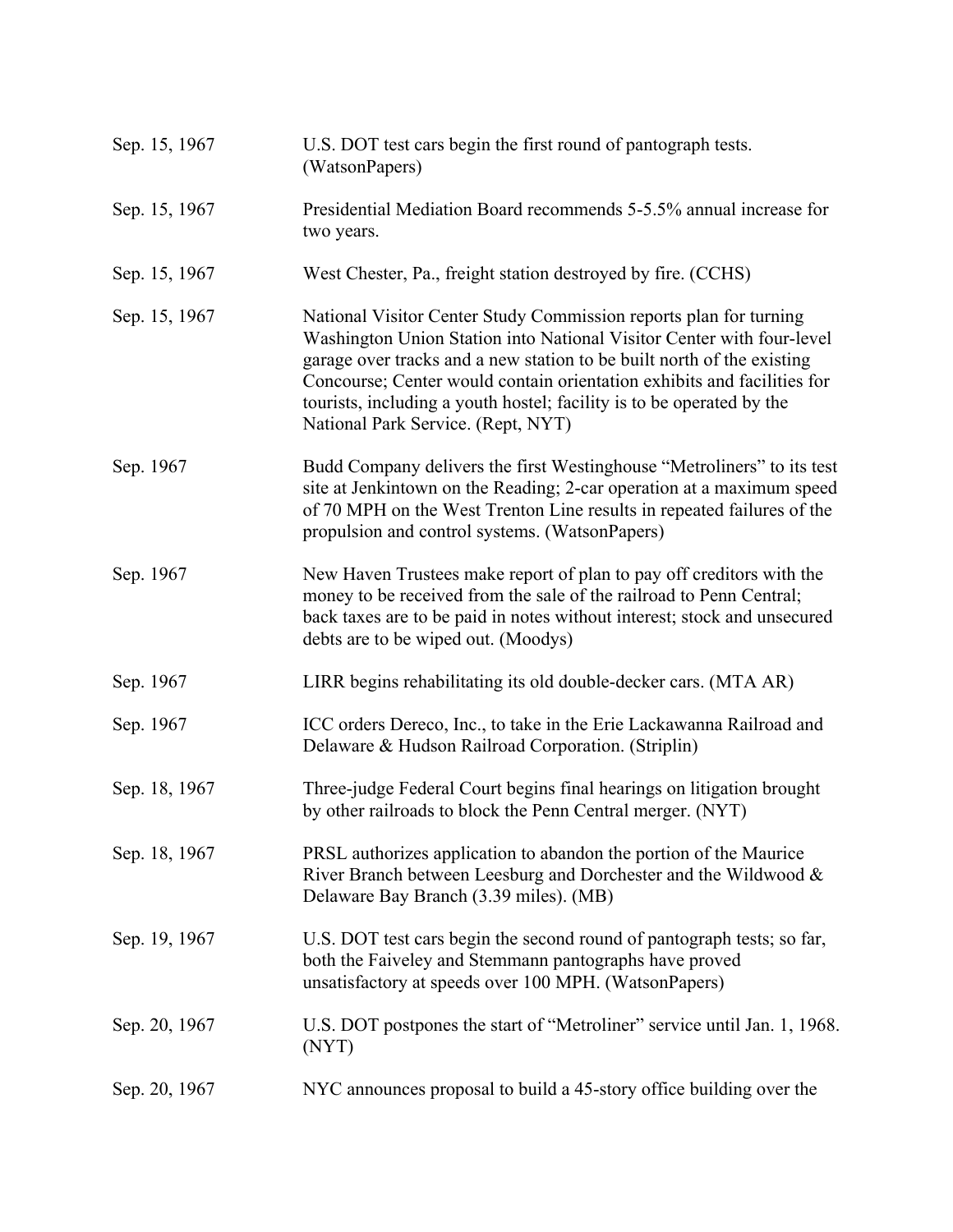|               | Main Waiting Room of Grand Central Terminal south of the Pan Am<br>Building. (NYT)                                                                                                                                                                                                                                                                                                                                      |
|---------------|-------------------------------------------------------------------------------------------------------------------------------------------------------------------------------------------------------------------------------------------------------------------------------------------------------------------------------------------------------------------------------------------------------------------------|
| Sep. 21, 1967 | PRR operates world's longest and heaviest freight train ever run to that<br>time; 341-car, 35,805-ton ore train from Whiskey Island, Cleveland, to<br>Mingo Jct., Ohio; total of 25,000 locomotive horsepower with three<br>units at the head end and five mid-train slave units; train is 1.8 miles<br>long; it pulls 10 drawbars en route. (Pennsy, Ball, Trains)                                                     |
| Sep. 22, 1967 | Cunard Line's <i>Queen Mary</i> departs New York on its last crossing,<br>starting the end of the era of the great, fast transatlantic liners; it arrives<br>in Long Beach, Calif., in Dec., where it is successfully converted into a<br>hotel, restaurant and convention center, a kinder fate than awaits its<br>maritime companions. (NYT, StmbtBll)                                                                |
| Sep. 25, 1967 | New Haven bondholders urge ICC to reject Penn Central loan proposal.<br>(NYT)                                                                                                                                                                                                                                                                                                                                           |
| Sep. 25, 1967 | The Queen Mary eastbound and the Queen Elizabeth westbound pass in<br>mid-ocean for the last time. (NYT)                                                                                                                                                                                                                                                                                                                |
| Sep. 26, 1967 | Southern Railway's <i>Piedmont Limited</i> No. 34-35 makes last run;<br>Washington-Salisbury, N.C., with New York-Greensboro sleeper. (A-<br>sheet)                                                                                                                                                                                                                                                                     |
| Sep. 26, 1967 | Pennsylvania Supreme Court denies Philadelphia Transportation<br>Company's request for a rehearing on sale to SEPTA. (AR)                                                                                                                                                                                                                                                                                               |
| Sep. 26, 1967 | Delaware & Hudson Company Board approve inclusion in N&W.<br>(NYT)                                                                                                                                                                                                                                                                                                                                                      |
| Sep. 28, 1967 | PRR and NYC ask three-judge Federal Court to dissolve the injunction<br>blocking the Penn Central merger. (NYT)                                                                                                                                                                                                                                                                                                         |
| Sep. 28, 1967 | Pennsylvania Supreme Court denies Philadelphia Transportation<br>Company's request for a rehearing, clearing the way for SEPTA to<br>acquire the city transit system. (SEPTA)                                                                                                                                                                                                                                           |
| Sep. 28, 1967 | New York City Mayor John V. Lindsay announces a plan for a<br>complex of four middle-income apartment towers totaling 1,600 units<br>and designed by Philip Johnson to be built on air rights over the Penn<br>Station approach on the west side of $9th$ Avenue, running back to the<br>Midtown Mart parcel; the project, which would have covered the last<br>open part of the approach tracks, is never built. (NYT) |
| Sep. 28, 1967 | NYC appears before N.Y. PSC to push eliminating trains No. 35, 95,                                                                                                                                                                                                                                                                                                                                                      |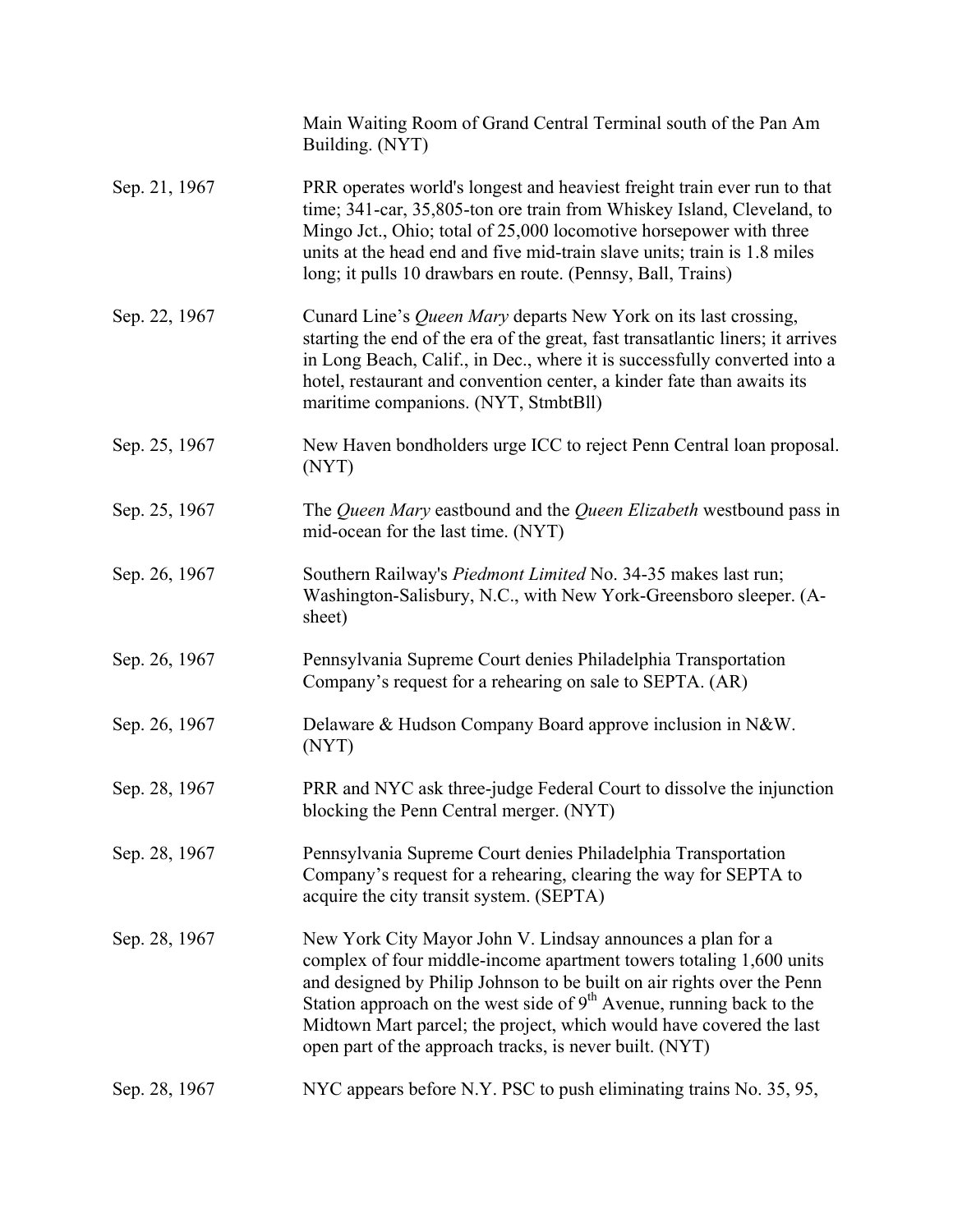|               | 96 and 98 between New York and Buffalo and No. 45 between New<br>York and Albany. (NYT)                                                                                                                                                                                                                                     |
|---------------|-----------------------------------------------------------------------------------------------------------------------------------------------------------------------------------------------------------------------------------------------------------------------------------------------------------------------------|
| Sep. 29, 1967 | AAR Board adopts "KarTrak," a standard car identification system<br>developed by Sylvania Electric Products, Inc., as the industry standard;<br>bar code scanning is already in use on the PRR and other railroads.<br>(NYT)                                                                                                |
| Sep. 30, 1967 | Last run of Monon Railroad passenger service between Chicago and<br>Louisville. (A-sheet)                                                                                                                                                                                                                                   |
| Oct. 1, 1967  | George C. Vaughan named VP-Transportation & Maintenance,<br>replacing R.E. Franklin; A.M. Schofield named General Manager-<br>Eastern Region; David E. Pergrin named Director-Industrial<br>Engineering; C.W. Owens named Superintendent of Transportation of<br>the Baltimore & Eastern Railroad, replacing Pergrin. (MB). |
| Oct. 1, 1967  | Union Stock Yards at Claremont, south of Baltimore, including the<br>Claremont Hotel, are closed; the site is later sold to the city for an<br>industrial park and the yards and hotel razed ca. 1974. (McGrain)                                                                                                            |
| Oct. 1, 1967  | Lawyer W. Graham Claytor (1912-1994) elected Pres. of Southern<br>Railway, replacing D. W. "Bill" Brosnan (1903-1985), who is named<br>Chairman and CEO. (Trains)                                                                                                                                                           |
| Oct. 2, 1967  | Eastern railroads appeal adverse decision in Southern Divisions Case to<br>U.S. Supreme Court.                                                                                                                                                                                                                              |
| Oct. 3, 1967  | House Ways & Means Committee votes 20-5 to table action on Pres.<br>Johnson's tax bill until he agrees to spending cuts. (NYT)                                                                                                                                                                                              |
| Oct. 5, 1967  | Skating rink opens at Penn Center. (PR)                                                                                                                                                                                                                                                                                     |
| Oct. 6, 1967  | PRR postpones implementation of container unit trains indefinitely in<br>face of widespread opposition.                                                                                                                                                                                                                     |
| Oct. 7, 1967  | "Pony Express" race track extras between Philadelphia and Atlantic<br>City Race Track make last runs and race track spur abandoned.<br>(WstJrsyRls)                                                                                                                                                                         |
| Oct. 10, 1967 | ICC announces U.S. railroads lost \$400 million on passenger service in<br>1966; PRR had largest loss of \$45.4 million.                                                                                                                                                                                                    |
| Oct. 12, 1967 | High Iron Company runs two-day steam excursion between Harmon<br>and Buffalo with ex-Nickel Plate 2-8-4 No. 759. (Trains - verify)                                                                                                                                                                                          |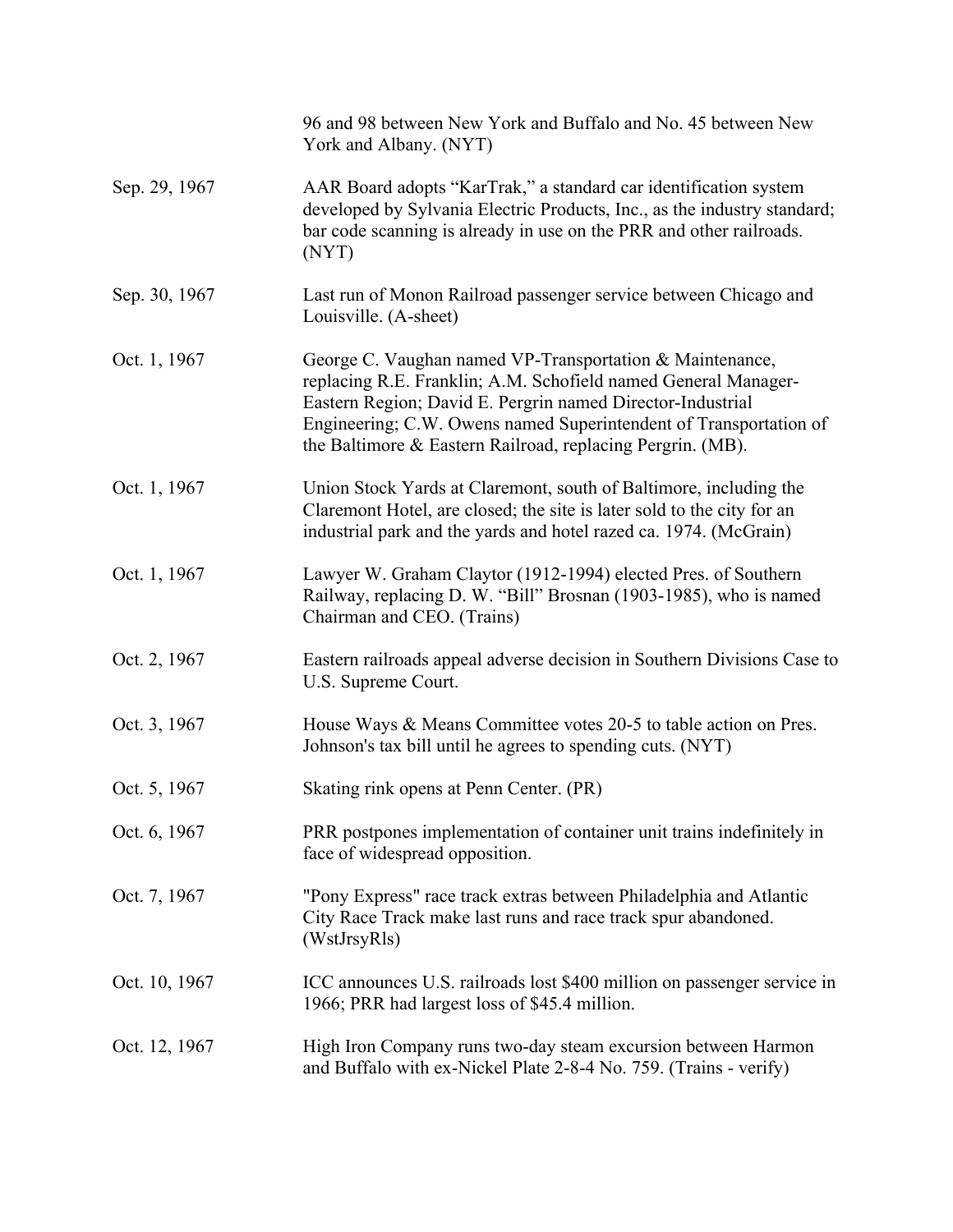| Oct. 14, 1967 | Last remnant of former Southern Railway Augusta Special Nos. 31-32<br>makes last run between Fort Mill and Warrenville, S.C. (A-sheet)                                                                                                                                                                                                                                                                        |
|---------------|---------------------------------------------------------------------------------------------------------------------------------------------------------------------------------------------------------------------------------------------------------------------------------------------------------------------------------------------------------------------------------------------------------------|
| Oct. 1967     | Executive Jet Aviation, Inc., acquires a Lockheed Jetstar with its<br>interior decorated in Tuscan red on orders of Gen. Lassiter, even<br>though the company has no need of it, and it is sold at a loss of<br>\$480,000 16 months later. (Patman)                                                                                                                                                           |
| Oct. 1967     | N.Y. PSC holds that NYC is not doing enough to promote passenger<br>service in New York State; NYC announces plans to revamp service for<br>short-haul passengers; planning by Assistant VP for Operating<br>Administration R.D. Timpany. (Trains - check NYT)                                                                                                                                                |
| Oct. 16, 1967 | New two-year contract with shop crafts becomes effective after<br>railroads accept terms of Mediation Board; 6% increase retroactive to<br>Jan. 1 and a second 5% increase on July 1, 1968. (AR)                                                                                                                                                                                                              |
| Oct. 16, 1967 | Rock Island donates former Pennsy AeroTrain to National<br>Transportation Museum and (?) Green Bay, Wisc. (Doughty - check)                                                                                                                                                                                                                                                                                   |
| Oct. 17, 1967 | William R. Daley, a representative of Cyrus S. Eaton and the largest<br>Reading stockholder, is elected to the ceremonial position of Chairman<br>of the Board. (Rdg MB)                                                                                                                                                                                                                                      |
| Oct. 18, 1967 | Cleveland & Pittsburgh Railroad consents to Pittsburgh & Lake Erie<br>Railroad discontinuing service on Beaver Valley Railroad and<br>abandoning the eastern portion from the P&LE to Beaver $(1.81 \text{ miles})$ ;<br>the remainder of the Beaver Valley Railroad is to be split with the<br>P&LE taking the east end to Tuscarawas Road and the C&P the west<br>end from Tuscarawas Road to Vanport. (MB) |
| Oct. 19, 1967 | U.S. District Court for Southern New York refuses to block Penn<br>Central merger and affirms ICC rulings; dismisses complaint by Milton<br>Shapp that merger is not in public interest and by New Haven<br>bondholders to delay merger until New Haven is included; gives 15<br>days to appeal to Supreme Court. (NYT)                                                                                       |
| Oct. 1967     | Post Office Dept. implements massive cuts in RPO service, 162 trains<br>on 20 railroads, including all service in the West and Southwest and<br>heavy cuts in the Midwest and South; deprived of mail income,<br>discontinuance of long-distance passenger trains accelerates.<br>(Broadway Limited RPO was disc. in 1967; Oct. or Dec.? - Sept?)                                                             |
| Oct. 1967     | C&O/B&O discontinues movies on <i>Capitol Limited</i> , as they have failed<br>to attract additional riders. (Stegmaier)                                                                                                                                                                                                                                                                                      |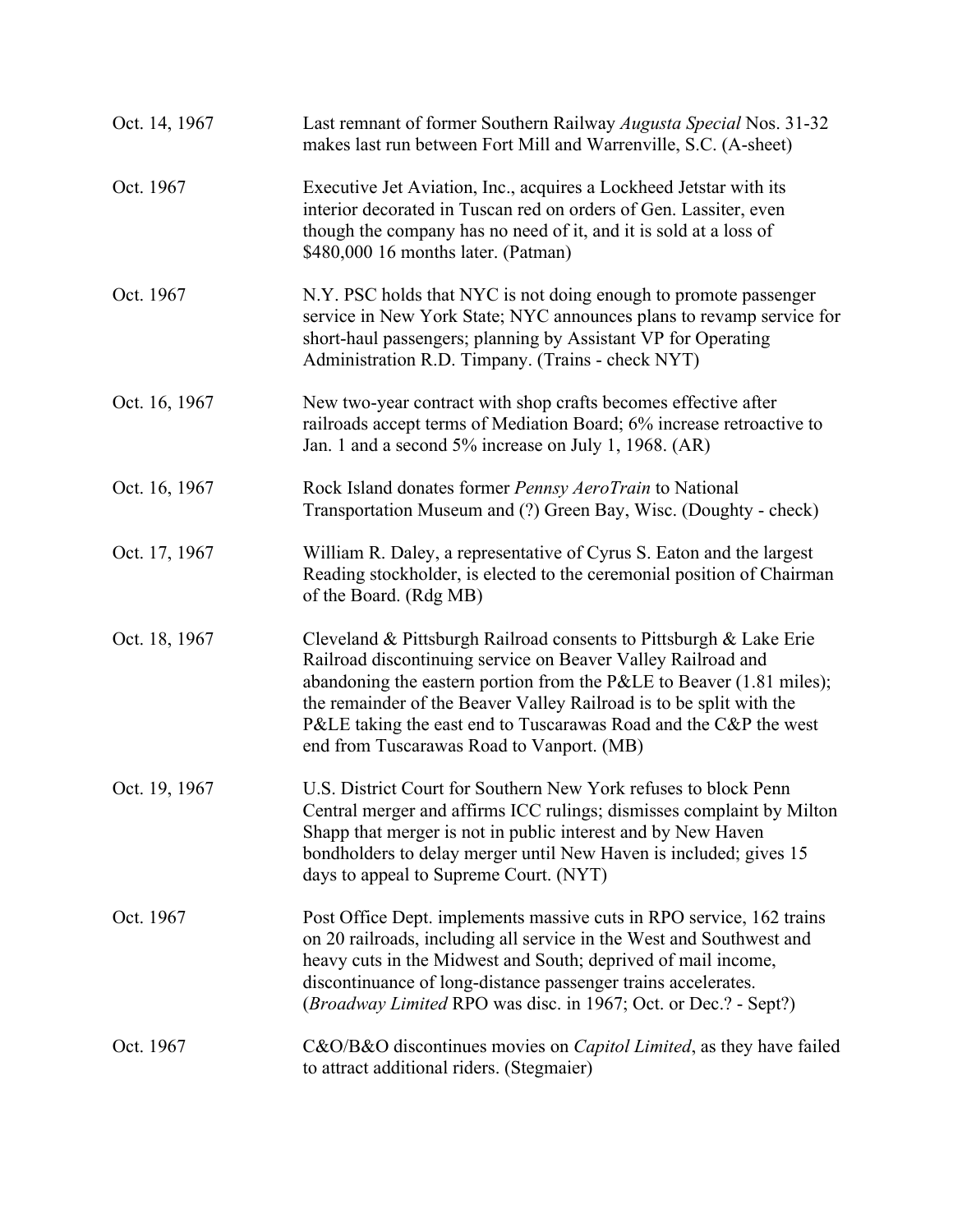| Oct. 1967     | LIRR acquires 14 ex-NYC main line coaches, which are rebuilt with<br>106 seats, and a parlor car, which is rebuilt into a bar-coach.                                                                                                                                                                                                                                            |
|---------------|---------------------------------------------------------------------------------------------------------------------------------------------------------------------------------------------------------------------------------------------------------------------------------------------------------------------------------------------------------------------------------|
| Oct. 25, 1967 | PRR reports that its profit in the first three quarters of 1967 has fallen<br>41% vs. 1966; blames automobile and railroad strikes; consolidated<br>earnings are \$2.93 per share, vs. \$4.94 per share in 1966. (NYT)                                                                                                                                                          |
| Oct. 25, 1967 | Philadelphia architect Vincent G. Kling presents two schemes for Penn<br>Central Park to include a new Mellon Bank headquarters; one calls for<br>a "megastructure" over the PRR main line, the other a raised concrete<br>platform over tracks that will serve as a base for individual buildings<br>much like the Penn Station development in New York. (VPF)                 |
| Oct. 25, 1967 | Walter H. Annenberg elected a director of the Pennsylvania Company,<br>replacing James E. Gowen. (MB)                                                                                                                                                                                                                                                                           |
| Oct. 25, 1967 | Norfolk & Western Railway operates a 450-car coal train (44,475 tons)<br>between Iaeger and Williamson, W.Va., hauled by three SD-45's on<br>point and five more as mid-train slave units, thus taking the record for<br>the longest and heaviest train from the PRR. (Trains)                                                                                                  |
| Oct. 25, 1967 | B&O announces plans to cut passenger service because of growing<br>deficit; ridership is down 29% this year, and loss of mail contracts<br>threatens many trains. (NYT)                                                                                                                                                                                                         |
| Oct. 26, 1967 | NYC reports a third quarter loss of \$3.9 million, vs. an \$11.5 million<br>profit in 1966; blames the passenger deficit and loss of mail contracts;<br>Board extends Al Perlman's contract for an additional three years<br>beyond the traditional retirement age of 65. (NYT)                                                                                                 |
| Oct. 27, 1967 | A federal official reports that the PRR catenary cannot stand the<br>vibrations generated by the DOT high-speed test cars; produces a loss<br>of contact and power drops at very high speeds; further tests with<br>modified pantographs are to begin next week; raises the possibility that<br>the entire catenary will have to be replaced to meet high-speed goals.<br>(NYT) |
| Oct. 27, 1967 | Executive Jet Aviation, Inc., files a financial divestiture plan with the<br>Civil Aeronautics Board and asks its approval of the purchase of<br>Johnson Flying Service. (Patman)                                                                                                                                                                                               |
| Oct. 27, 1967 | Bristol & Chattanooga RPO discontinued on Southern Railway. (Kay)                                                                                                                                                                                                                                                                                                               |
| Oct. 27, 1967 | First Canadian National "TurboTrain" is tested near Montreal. (Trains)                                                                                                                                                                                                                                                                                                          |
| Oct. 28, 1967 | Last run of PRR Chicago-Cincinnati sleeping car in No. 74-75 and                                                                                                                                                                                                                                                                                                                |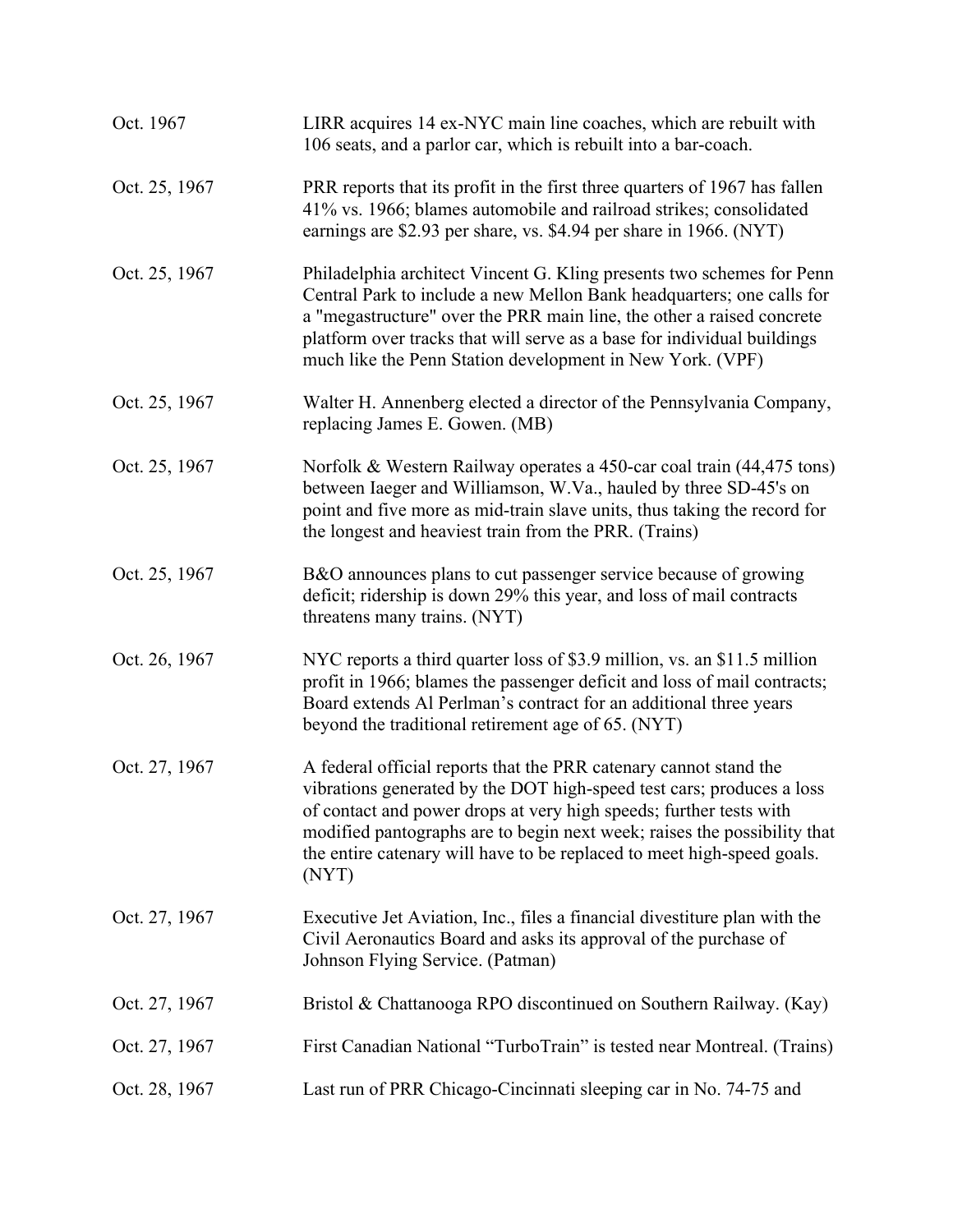|               | Chicago-Columbus sleeping car in No. 74/86-87/75. (A-sheet, tt)<br>(Buckeye or former Buckeye?)                                                                                                                                                                                                                                                                                                                                                                                                                                                                                        |
|---------------|----------------------------------------------------------------------------------------------------------------------------------------------------------------------------------------------------------------------------------------------------------------------------------------------------------------------------------------------------------------------------------------------------------------------------------------------------------------------------------------------------------------------------------------------------------------------------------------|
| Oct. 28, 1967 | Former VP in Charge of Traffic Fred Carpi (1900-1967) dies at home<br>in Penn Valley outside Philadelphia. (NYT)                                                                                                                                                                                                                                                                                                                                                                                                                                                                       |
| Oct. 29, 1967 | Initial date set for inauguration of "Metroliner" service passes; cars still<br>sidelined by mechanical and electrical problems. (NYT)                                                                                                                                                                                                                                                                                                                                                                                                                                                 |
| Oct. 29, 1967 | Speed limit of GG1s in Northeast Corridor increased to 100 MPH;<br>running time of <i>The Afternoon Congressional</i> reduced from 3:35 to<br>3:20; fastest time with conventional equipment; GG1's No. 4483-4938<br>are equipped with 100 MPH gears and Nos. 4864-4882 with 90 MPH<br>gears. (, Trains)                                                                                                                                                                                                                                                                               |
| Oct. 29, 1967 | Dayton-Richmond mail car dropped from No. 86-87. (DayUn)                                                                                                                                                                                                                                                                                                                                                                                                                                                                                                                               |
| Oct. 29, 1967 | Post Office Dept. discontinues Washington & Bristol RPO on the<br>Southern Railway and N&W also the Washington & Chicago RPO and<br>the Washington & Grafton RPO, ending all main line RPO service on<br>the $B&O.$ (Kay)                                                                                                                                                                                                                                                                                                                                                              |
| Oct. 30, 1967 | Bowling center with 48 lanes opens at Madison Square Garden; first<br>portion open to the public. (NYT)                                                                                                                                                                                                                                                                                                                                                                                                                                                                                |
| Oct. 30, 1967 | Mackinac Transportation Company begins operating car ferry Manistee<br>and tug Muskegon under lease dated Oct. 5, and lays up the ferry Chief<br>Wawatam. (MB)                                                                                                                                                                                                                                                                                                                                                                                                                         |
| Late 1967     | Robert C. Baker, a lawyer who is General Counsel & Secretary of<br>Great Southwest Corporation, is named VP-Finance of Macco Realty<br>Company by David Bevan and Angus Wynne; although not<br>experienced in real estate development, Baker is imaginative in setting<br>up tax deals and prepaid interest sales which inflate current earning at<br>the expense of long term gains; boosts paper earnings of Macco and<br>Great Southwest by several hundred percent over next two years and<br>causes price of stock to soar from $4-5/8$ in 1967 to $41\frac{1}{2}$ in 1969. (SEC) |
| Nov. 1, 1967  | N&W, C&O, B&O, Western Maryland, and Milton Shapp appeal to<br>U.S. Supreme Court to delay Penn Central merger. (NYT)                                                                                                                                                                                                                                                                                                                                                                                                                                                                  |
| Nov. 1, 1967  | LIRR inaugurates "Silver Streak"; commuter train from Northport to<br>Hunters Point Avenue without stop at Jamaica; uses five of 15 ex-NYC<br>long distance coaches rebuilt with 3-2 seating; first diesel train on the<br>LIRR to skip Jamaica. (NYT - MTA AR has Oct.)                                                                                                                                                                                                                                                                                                               |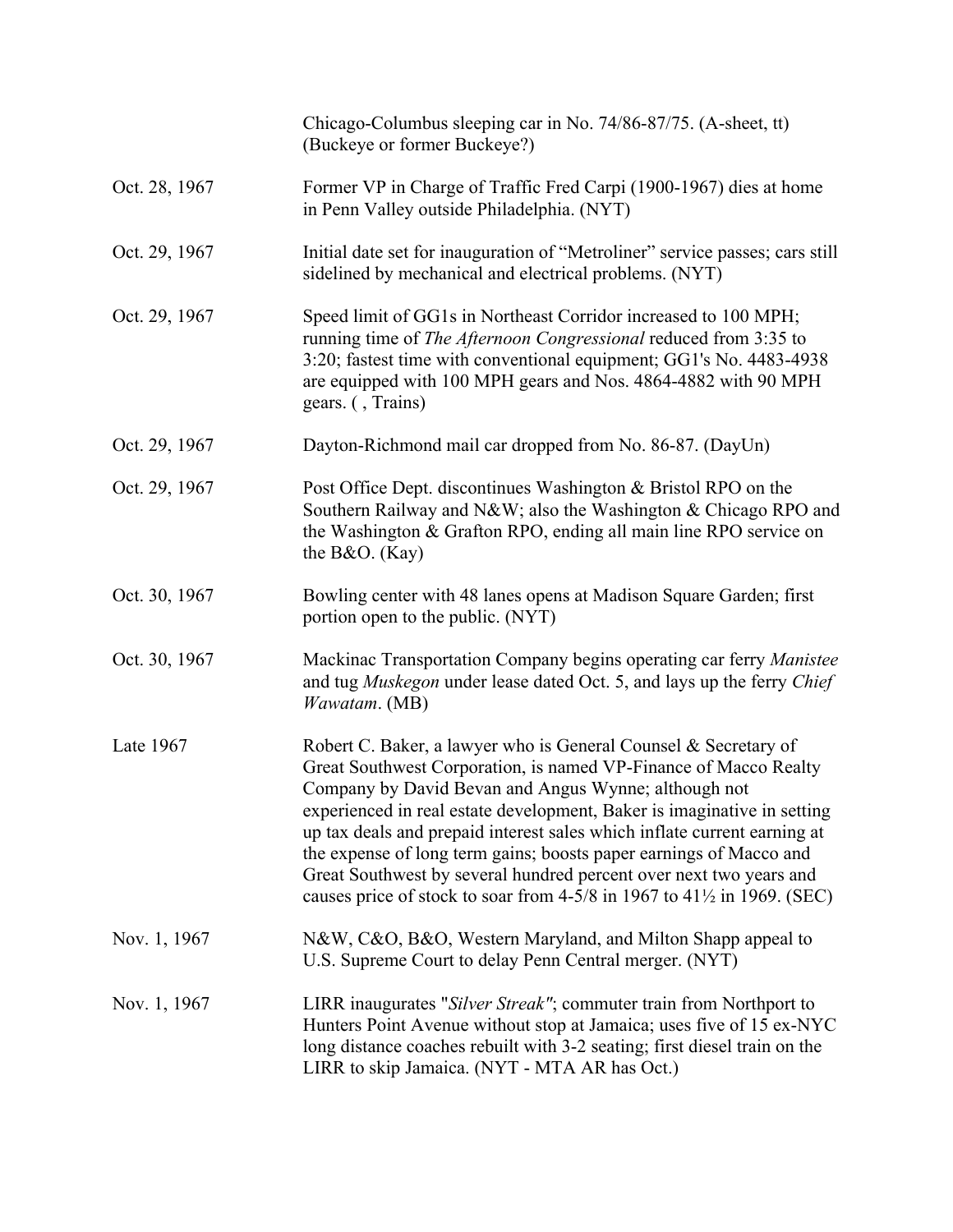| Nov. 1, 1967 | PRR places order for 100 diesel locomotives; 80 3,600 HP and 20<br>3,300 HP. (PR)                                                                                                                                                                                                                                                                                                                                                                                                                                                                                                                                            |
|--------------|------------------------------------------------------------------------------------------------------------------------------------------------------------------------------------------------------------------------------------------------------------------------------------------------------------------------------------------------------------------------------------------------------------------------------------------------------------------------------------------------------------------------------------------------------------------------------------------------------------------------------|
| Nov. 3, 1967 | LIRR inaugurates second "Silver Streak" between Jamaica and<br>Farmingdale. (NYT)                                                                                                                                                                                                                                                                                                                                                                                                                                                                                                                                            |
| Nov. 5, 1967 | Effective this date NYC withdraws passenger service totaling 1,605<br>train-miles daily under the "Ohio Rule"; eliminates through service<br>from New York to Cincinnati; discontinues No. 15-16 Ohio State<br>Limited and No. 57 Cleveland Limited between Buffalo and Cleveland;<br>No. 15-16 becomes Cleveland-Cincinnati RDC run; also the surviving<br>eastbound leg of the <i>Southwestern</i> between St. Louis and Cleveland;<br>combines New England States with Twentieth Century Limited west of<br>Buffalo; schedule of Twentieth Century lengthened to 16:40 westbound<br>and 16:35 eastbound. (VPO, DayUn, tt) |
| Nov. 5, 1967 | Norfolk & Western Railway runs a 500-car, 47,000-ton coal train from<br>Iager, W.Va., to Portsmouth, Ohio with three SD45's on the point and<br>three more as mid-train slave units, setting a new record for the<br>heaviest train. (Trains)                                                                                                                                                                                                                                                                                                                                                                                |
| Nov. 6, 1967 | At budget meeting, Bevan splits with Saunders and his assistant Basil<br>Cole over issue of posting \$3 million inventory deficit in the third<br>quarter of 1967. (SEC, Salsbury)                                                                                                                                                                                                                                                                                                                                                                                                                                           |
| Nov. 6, 1967 | NYC assigns RDCs to last Cleveland-Cincinnati train. (replaces Ohio<br>State Limited??)                                                                                                                                                                                                                                                                                                                                                                                                                                                                                                                                      |
| Nov. 6, 1967 | In final hearing before Supreme Court, Justice Dept. reverses previous<br>neutrality and argues for immediate consummation of Penn Central<br>merger. (NYT)                                                                                                                                                                                                                                                                                                                                                                                                                                                                  |
| Nov. 7, 1967 | New York State voters approve Gov. Rockefeller's \$2.5 billion<br>transportation bond issue; includes \$1 billion for public transportation;<br>specific projects must be approved by the Legislature and local<br>financing to 25% of cost. (NYT, Trains)                                                                                                                                                                                                                                                                                                                                                                   |
| Nov. 7, 1967 | Glore Forgan, William R. Staats, Inc., floats an offering of \$11 million<br>common stock and \$11 million debentures for Executive Jet Aviation,<br>Inc. (Patman)                                                                                                                                                                                                                                                                                                                                                                                                                                                           |
| Nov. 1967    | C&O-B&O drops showing of free, first-run movies on passenger trains<br>because of declining traffic. (see above - NYT of 12/3 says has decided<br>- probably when Nat. & Cap. consol e/o Cumberland)                                                                                                                                                                                                                                                                                                                                                                                                                         |
| Nov. 8, 1967 | David Bevan notifies Saunders of a cash crisis; the PRR will be out of                                                                                                                                                                                                                                                                                                                                                                                                                                                                                                                                                       |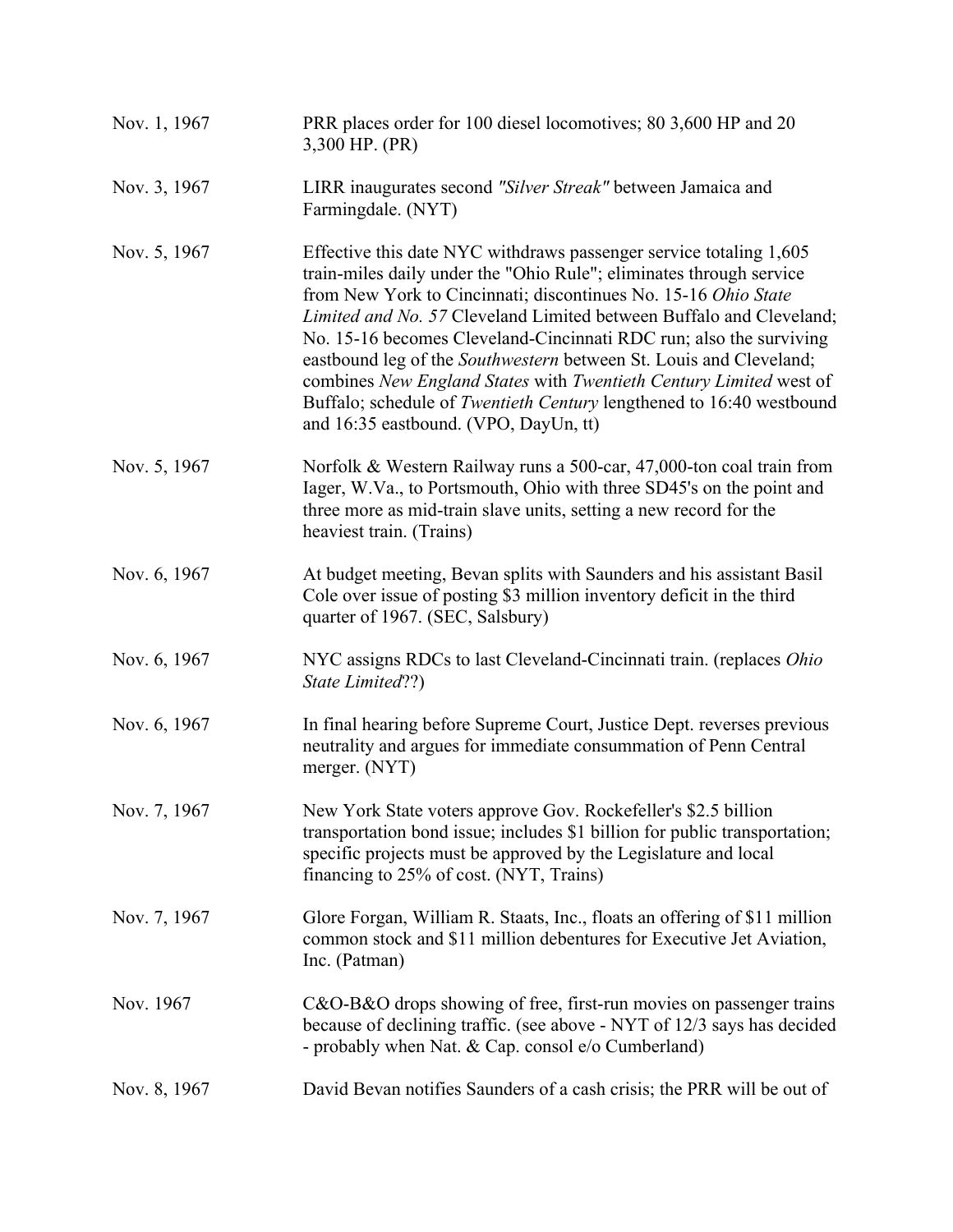|               | working capital in two months and needs to sell \$72 million in debt<br>certificates, which will require the assent of the NYC to raise the debt<br>ceiling set in the merger agreement.                                                                                                                       |
|---------------|----------------------------------------------------------------------------------------------------------------------------------------------------------------------------------------------------------------------------------------------------------------------------------------------------------------|
| Nov. 8, 1967  | NYC announces that it will present plans for restructuring passenger<br>service to the N.Y. PSC on Nov. 15; changes are to be effective Dec. 3.<br>(NYT)                                                                                                                                                       |
| Nov. 9, 1967  | Pennsylvania PUC holds hearings on discontinuing the <i>Broadway</i><br>Limited at Harrisburg; the PRR discontinues the train separately in each<br>state through each state's agency, rather than through the ICC, as there<br>are still other trains on the route. (PassDept, Howes)                         |
| Nov. 13, 1967 | Indianapolis Union Railway Board notes that Eli Lilly $& Co.$ is to<br>acquire Indianapolis Stockyards Company property and remove rail<br>facilities. (MB)                                                                                                                                                    |
| Nov. 14, 1967 | Budd Company sends a number of staff, eventually including a VP of<br>Sales, to Morrisville to supervise the "Metroliner" car deliveries,<br>leading to increasing clashes with PRR personnel. (WatsonPapers)                                                                                                  |
| Nov. 15, 1967 | The first two "Metroliner" cars, Nos. 800 and 802, with Westinghouse<br>electrical systems are delivered to the PRR at Morrisville; PRR agrees<br>to test them despite the failures on the Reading at Jenkintown.<br>(WatsonPapers)                                                                            |
| Nov. 15, 1967 | Executive Jet Aviation, Inc. VP-Operations John Kunkel, VP-Finance<br>Frank Conace and Treasurer A.W. Estes meet with W.W. Abendroth<br>of the Wharton School to consider how to render EJA profitable; call<br>for removing Gen. Lassiter as Pres. and curtailing his misuse of<br>expense accounts. (Patman) |
| Nov. 15, 1967 | PRR agrees for the conversion of "HEWITT" Interlocking at New<br>Madison, Ohio, to automatic operation. (MB)                                                                                                                                                                                                   |
| Nov. 15, 1967 | PRSL Board authorizes leasing 5 GP38 locomotives. (MB)                                                                                                                                                                                                                                                         |
| Nov. 15, 1967 | Norfolk & Western Railway operated a 500-car coal train 5 miles long<br>from Iaeger to Portsmouth, Ohio; has three units on the point and three<br>mid-train slave units; takes the record for world's longest train.<br>(Striplin)                                                                            |
| Nov. 1967     | NYC begins refurbishing 40 coaches and 21 buffet-coaches for Empire<br>Service.                                                                                                                                                                                                                                |
| Nov. 18, 1967 | Tests of the first two "Metroliner" cars begin, with speeds up to 125                                                                                                                                                                                                                                          |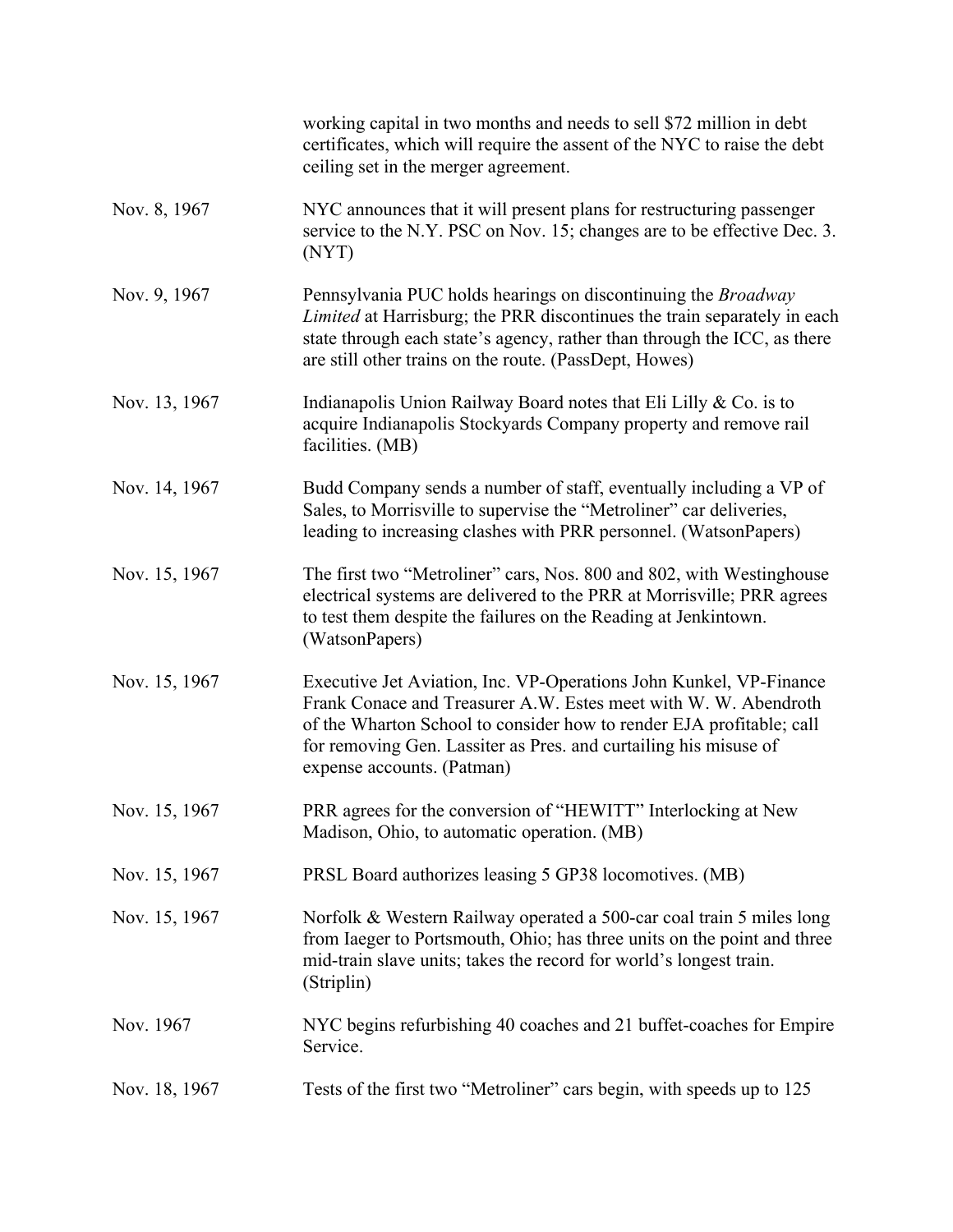|               | MPH. (WatsonPapers)                                                                                                                                                                                                                                                                                                                                                                                                                                                                    |
|---------------|----------------------------------------------------------------------------------------------------------------------------------------------------------------------------------------------------------------------------------------------------------------------------------------------------------------------------------------------------------------------------------------------------------------------------------------------------------------------------------------|
| Nov. 18, 1967 | Great Britain devalues the pound, causing a run on the dollar in<br>international currency markets. (NYT)                                                                                                                                                                                                                                                                                                                                                                              |
| Nov. 21, 1967 | ICC publishes its approval of inclusion of the New Haven in the Penn<br>Central merger on terms arranged between Penn Central and New<br>Haven trustees; requires PC to share New Haven operating losses and<br>approves loan of \$25 million to NH by PC over three years. (NYT)                                                                                                                                                                                                      |
| Nov. 22, 1967 | At a 65 <sup>th</sup> birthday party for Al Perlman at the Biltmore Hotel, John W.<br>Barriger calls Perlman "indispensible." (NYT)                                                                                                                                                                                                                                                                                                                                                    |
| Nov. 22, 1967 | Last run of DL&W ferry from Barclay Street to Hoboken, the last of<br>the railroad ferries at New York; official "last crossing" is made by the<br><i>Elmira</i> at the close of the pre-Thanksgiving evening rush hour;<br>however, the diesel-powered Lackawanna makes an unscheduled<br>crossing about 10 minutes later to pick up the New York station crew<br>and stragglers; this gives the Port Authority a monopoly of all Hudson<br>River crossings into Manhattan. (Scull, ) |
| Nov. 24, 1967 | The first two "Metroliner" cars to be delivered hit 164 MPH on the test<br>track between "COUNTY" and "MILLHAM" but with significant<br>problems that render such speeds unfeasible in revenue service for the<br>time being; the PRR makes a public announcement on Nov. 29 without<br>mentioning the problems. (WatsonPapers, NYT)                                                                                                                                                   |
| Nov. 26, 1967 | 5,000-seat Felt Forum, named for owner Irving M. Felt, opens on lower<br>level of Madison Square Garden. (NYT)                                                                                                                                                                                                                                                                                                                                                                         |
| Nov. 26, 1967 | Sag Harbor & Scuttle Hole Railroad, a proposed Long Island tourist<br>line being promoted by railroad enthusiast and LIRR historian Ron<br>Ziel, runs a steam excursion with Black River & Western 2-8-0 No. 60<br>between Jamaica and (Trains)                                                                                                                                                                                                                                        |
| Nov. 27, 1967 | Justice Dept. files brief with U.S. Supreme Court urging Penn Central<br>merger proceed immediately in order to save New Haven. (NYT)                                                                                                                                                                                                                                                                                                                                                  |
| Nov. 27, 1967 | Studebaker-Worthington, Inc., completes the acquisition of the<br>Studebaker Corporation and Worthnington Corporation; they already<br>plan to dispose of Alco Products, Inc., preferably as a single concern.<br>(Moodys, Kirkland)                                                                                                                                                                                                                                                   |
| Nov. 28, 1967 | NY PSC approves cuts in NYC's New York-Albany service effective<br>Dec. 3. (NYT)                                                                                                                                                                                                                                                                                                                                                                                                       |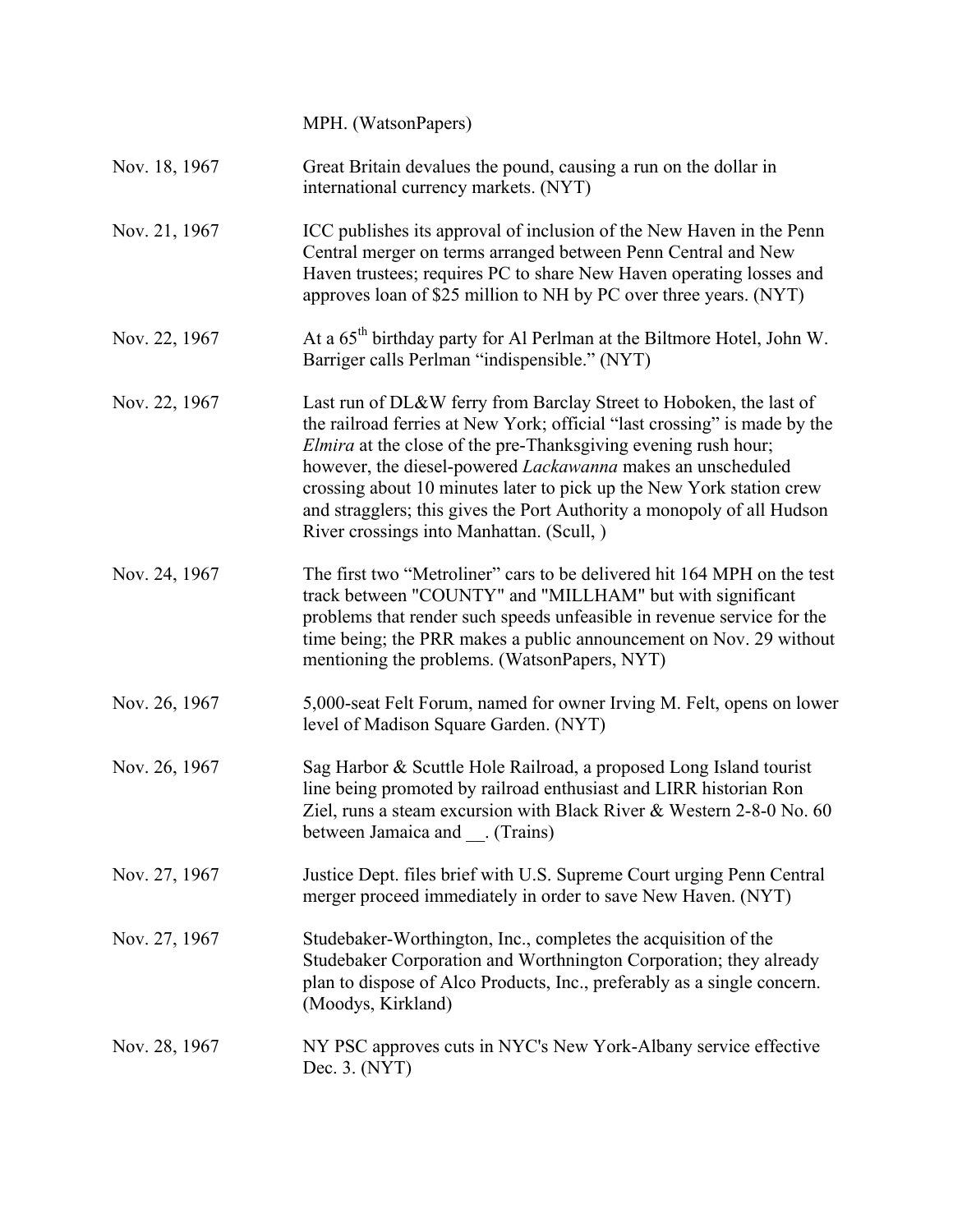| Nov. 28, 1967 | PRR and NYC officers meet in New York to expedite pre-merger<br>planning. (PCTC)                                                                                                                                                                                                                                                                                                                                                                                                                                                                                                                                                                   |
|---------------|----------------------------------------------------------------------------------------------------------------------------------------------------------------------------------------------------------------------------------------------------------------------------------------------------------------------------------------------------------------------------------------------------------------------------------------------------------------------------------------------------------------------------------------------------------------------------------------------------------------------------------------------------|
| Nov. 28, 1967 | Perlman orders all copies of the Patchell merger operating plan to be<br>marked "preliminary" and kept in his office. (Salsbury)                                                                                                                                                                                                                                                                                                                                                                                                                                                                                                                   |
| Nov. 30, 1967 | Responding to the international financial crisis, Pres. Johnson agrees to<br>sacrifice \$4 billion in domestic spending if Congress will pass his tax<br>increase; Wilbur Mills, Chairman of House Ways & Means Committee,<br>refuses. (Matusow)                                                                                                                                                                                                                                                                                                                                                                                                   |
| Nov. 30, 1967 | Pa. law enacted at instance of PRR to allow companies to pay the full<br>premiums on insurance protecting its directors and officers against<br>liability for wrongful acts: Penn Central obtains such insurance through<br>Lloyds of London in July 1968. (Patman)                                                                                                                                                                                                                                                                                                                                                                                |
| Nov. 30, 1967 | ICC hearing on the New Haven inclusion ends abruptly when<br>protesting bondholders block a statement from Trustee Richard J.<br>Smith. (NYT)                                                                                                                                                                                                                                                                                                                                                                                                                                                                                                      |
| Nov. 30, 1967 | ICC approves Burlington Northern merger. (NYT)                                                                                                                                                                                                                                                                                                                                                                                                                                                                                                                                                                                                     |
| Dec. 2, 1967  | Last run of PRR Chicago-Louisville sleepers on The Kentuckian No.<br>74/94-95/75. (A-sheet)                                                                                                                                                                                                                                                                                                                                                                                                                                                                                                                                                        |
| Dec. 3, 1967  | PRR begins testing "Metroliners" Nos. 801 & 803; on a braking test<br>from 35 MPH on wet rail, all wheels are slid flat. (WatsonPapers)                                                                                                                                                                                                                                                                                                                                                                                                                                                                                                            |
| Dec. 3, 1967  | Last runs of <i>Twentieth Century Limited</i> tie up; last eastbound run<br>arrives nine hours late; last westbound is seven hours late because of<br>detour over Nickel Plate in Ohio to avoid freight derailment; all NYC<br>long-distance passenger is restructured to a few simple trains running<br>on short corridors (New York-Buffalo, Buffalo-Chicago, Cleveland-<br>Cincinnati, etc.) with through cars; all trains lose names except <i>James</i><br>Whitcomb Riley; names dropped include the <i>Empire State Express</i> , the<br>New England States, the Wolverine. (Doughty, tt, Sanders, Frailey)                                  |
| Dec. 3, 1967  | NYC restructures New York-Buffalo trains as "Empire Service" with<br>faster times and eight round trips approximately every two hours<br>service between New York and Albany, five round trips continuing to<br>Buffalo, and one trip Albany-Buffalo; drops four New York-Buffalo<br>round trips and adds three one-way trips between New York and<br>Albany; Nos. 61-62 are sole long-distance connections, carrying traffic<br>formerly handled by Twentieth Century Limited, New England States<br>and Wolverine; Nos. 63-64 carry mail and cars for Delaware & Hudson<br>Montreal Limited; New York-Buffalo consists are usually four cars and |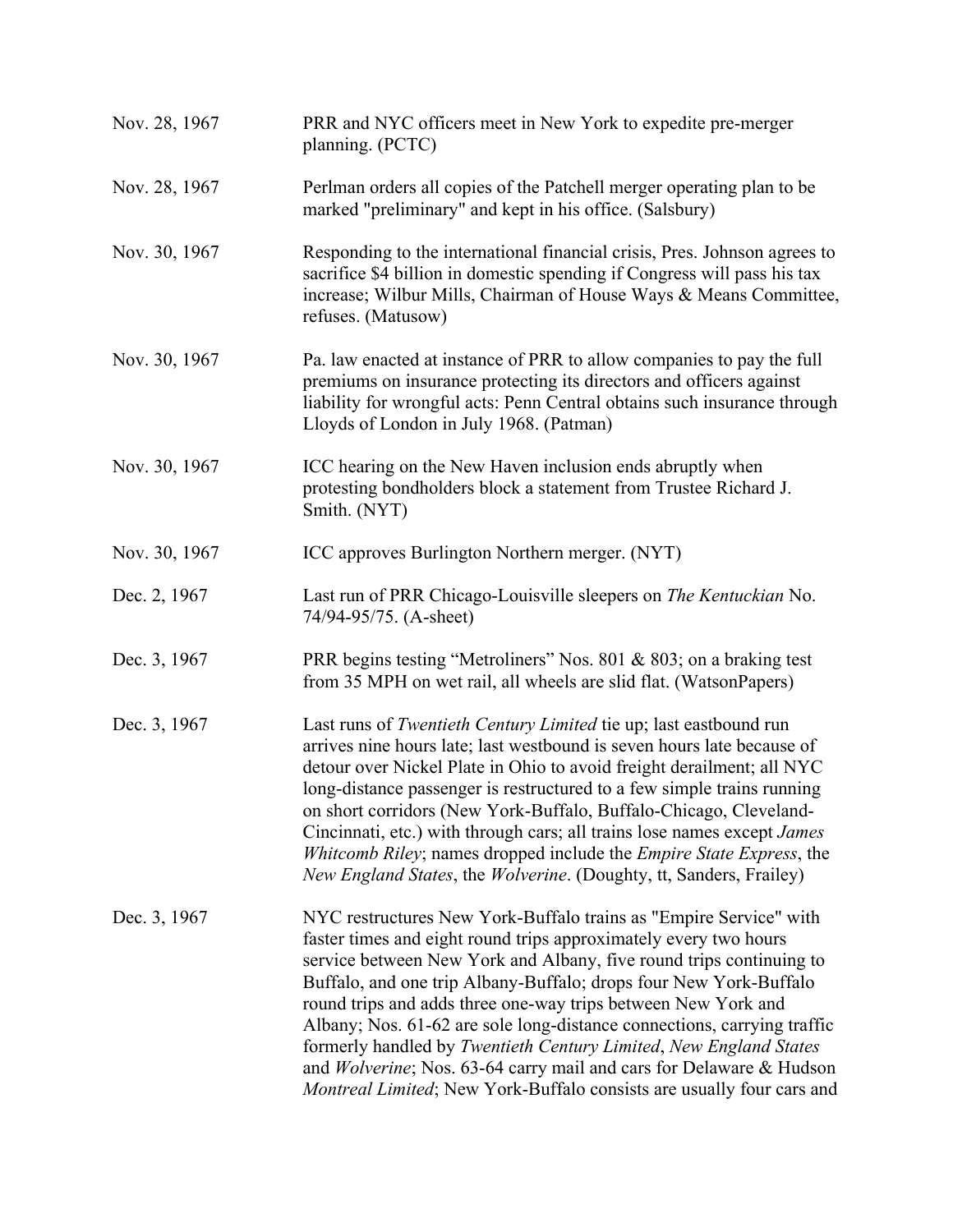|               | New York-Albany two or three cars to be under three-man crew<br>requirements of New York's Full Crew Law; company restores car<br>cleaning; patronage does not increase noticeably; James M. Leconto,<br>new Director of Passenger Service. (Guide, Doughty, Trains, tt)                                                                                                                                                                                                                                                                                      |
|---------------|---------------------------------------------------------------------------------------------------------------------------------------------------------------------------------------------------------------------------------------------------------------------------------------------------------------------------------------------------------------------------------------------------------------------------------------------------------------------------------------------------------------------------------------------------------------|
| Dec. 3, 1967  | PRR discontinues little used stations at Deans and Adams, N.J., south<br>of New Brunswick on the New York Division. (A-sheet)                                                                                                                                                                                                                                                                                                                                                                                                                                 |
| Dec. 4, 1967  | Southern Railway combines The Crescent No. 37 with The Southerner<br>No. 47, southbound only, north of Atlanta, on schedule of No. 37. (A-<br>sheet - or $47$ ?? - verify ICC)                                                                                                                                                                                                                                                                                                                                                                                |
| Dec. 5, 1967  | After many delays, the United Aircraft Corporation "TurboTrain" is<br>delivered to the PRR at Phillipsburg, N.J., for runs on the Northeast<br>Corridor test track. (Watson)                                                                                                                                                                                                                                                                                                                                                                                  |
| Dec. 5, 1967  | Gov. Nelson A. Rockefeller appoints his transit expert and general<br>factotum William J. Ronan to the Board of the Port of New York<br>Authority. (NYT)                                                                                                                                                                                                                                                                                                                                                                                                      |
| Dec. 8, 1967  | "Metroliners" Nos. 800 & 802 tested with modified Stemmann<br>pantographs. (WatsonPapers)                                                                                                                                                                                                                                                                                                                                                                                                                                                                     |
| Dec. 9, 1967  | United Aircraft Corporation "TurboTrain" hits 161.8 MPH on its first<br>test from Morrisville. (WatsonPapers)                                                                                                                                                                                                                                                                                                                                                                                                                                                 |
| Dec. 11, 1967 | Last ship loaded from Sodus Point coal pier; tonnage has been as high<br>as 2,267,893 tons in 1963 and 1,137,673 in 1965; coal exports to<br>Canada have dropped abruptly because of fuel substitution. (,<br>Gunnarsson)                                                                                                                                                                                                                                                                                                                                     |
| Dec. 13, 1967 | Broadway Limited No. 28-29 consolidated with The General; loses all-<br>Pullman status and special observation lounge cars Mountain View and<br>Tower View with master room and shower; train Nos. 48-49 is the old<br>General operating under the <i>Broadway</i> name on a 16:10 schedule<br>eastbound and 16:40 westbound; last run of old <i>Broadway</i> is Dec. 12; it<br>survives it old rival the Twentieth Century by 10 days; consist of the<br>new <i>Broadway</i> is 5 coaches, 6 sleeping cars and a twin-unit diner. (A-<br>sheet, tt, Frailey) |
| Dec. 15, 1967 | Pres. Johnson announces three-step plan to preserve passenger service<br>on the New Haven: a \$28.4 million Housing & Urban Development<br>loan to buy 144 cars for West End commuter service over three years;<br>\$500,000 DOT grant to improve track in Northeast Corridor; \$1 million<br>in debt deferral. (NYT)                                                                                                                                                                                                                                         |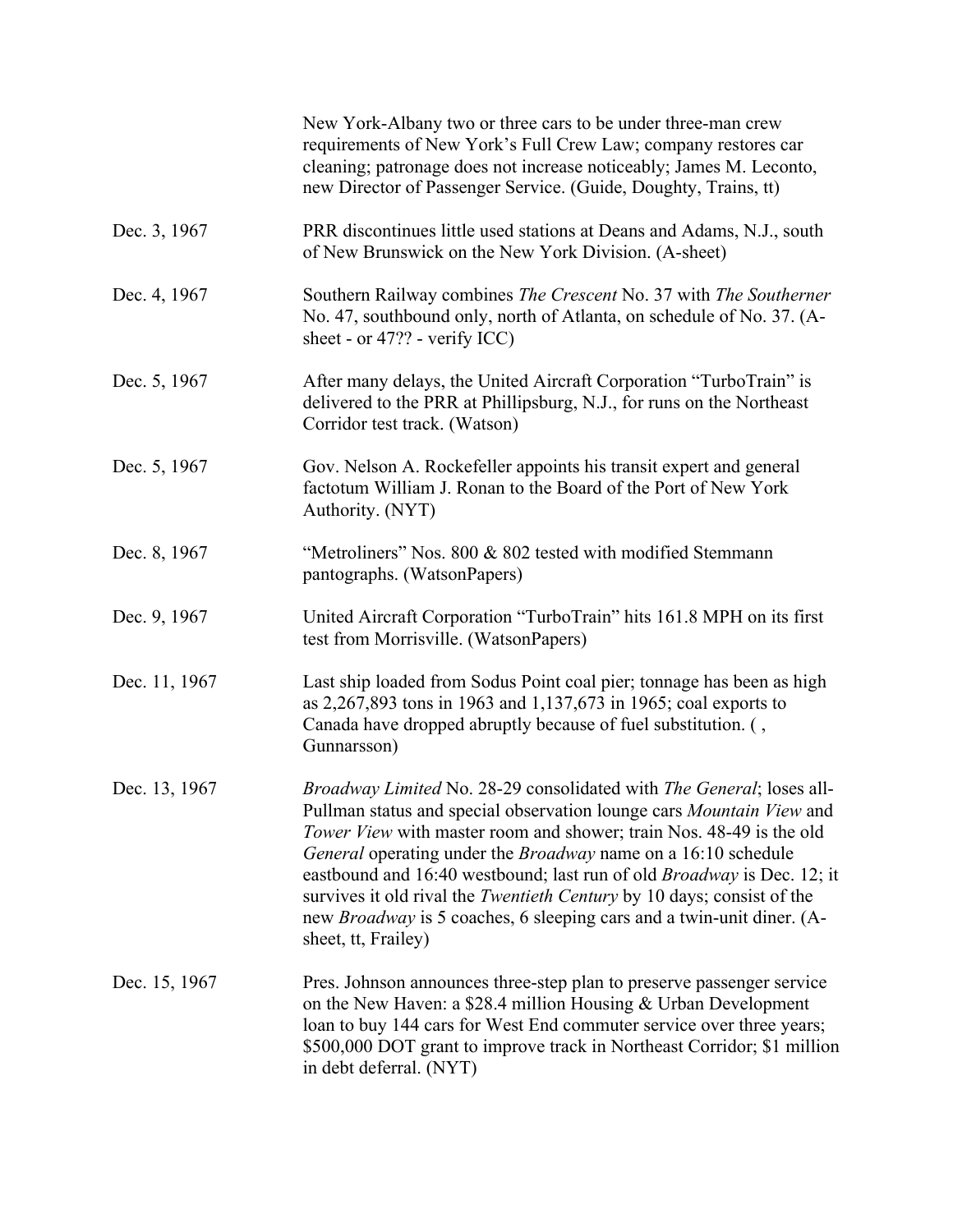| Dec. 15, 1967 | East Coast Champion discontinued, leaving the West Coast Champion<br>rename The Champion, running only to west coast points; West Coast<br>cars returned to the Silver Star running as Nos. 23-24 between<br>Wildwood and St. Petersburg. (Frailey, NYT)                                                                                                                                                                                                  |
|---------------|-----------------------------------------------------------------------------------------------------------------------------------------------------------------------------------------------------------------------------------------------------------------------------------------------------------------------------------------------------------------------------------------------------------------------------------------------------------|
| Dec. 1967     | Philadelphia Transportation Company appeals condemnation by<br>SEPTA to U.S. Supreme Court. (AR)                                                                                                                                                                                                                                                                                                                                                          |
| Dec. 1967     | Bessemer & Lake Erie Railroad purchases the transportation property<br>of the Western Allegheny Railroad for \$210,000. (Moodys)                                                                                                                                                                                                                                                                                                                          |
| Dec. 17, 1967 | "Metroliners" Nos. 800 & 802 and a 5-car train of old MP54 MU cars<br>are tested at relative passing speeds ranging from 80 to 175 MPH; a<br>total of 21 windows are sucked out of the MP54's by the slip stream,<br>and 5 of the outer windows of the "Metroliners" are broken by flying<br>glass. (Watson)                                                                                                                                              |
| Dec. 18, 1967 | U.S. Supreme Court adjourns until Jan. 15 without ruling on the Penn<br>Central merger. (NYT)                                                                                                                                                                                                                                                                                                                                                             |
| Dec. 27, 1967 | MBTA approves contract with the New Haven guaranteeing commuter<br>service for another six months. (MBTA)                                                                                                                                                                                                                                                                                                                                                 |
| Dec. 19, 1967 | PRR Chairman Stuart T. Saunders briefs VP David C. Bevan on some<br>details of new Penn Central organization; Bevan learns that he is to lose<br>his seat on the Board and authority over accounting, insurance, taxes<br>and banking, which are to be given to a NYC man, Walter R. Grant<br>(1910-2003), who will report to Perlman; Carl G. Sempier is to be<br>Assistant VP-Data Systems reporting to Perlman's protégée R.G.<br>Flannery. (Salsbury) |
| Dec. 19, 1967 | James H. Orr of Colonial Management Associates of Boston writes to<br>Charles J. Hodge saying that they can no longer recommend Executive<br>Jet Aviation, Inc. debentures to their clients unless a competent<br>administrator replaces Gen. Lassiter as Pres. and the company<br>terminates its European ventures. (Patman)                                                                                                                             |
| Dec. 20, 1967 | PRR again files to discontinue "The Spirit of St. Louis".                                                                                                                                                                                                                                                                                                                                                                                                 |
| Dec. 20, 1967 | PRR, NYC, Detroit Edison and Consolidation Coal Company establish<br>unit coal trains to power plant at Monroe, Mich. (PR)                                                                                                                                                                                                                                                                                                                                |
| Dec. 20, 1967 | United Aircraft's "TurboTrain" sets current U.S. rail speed record,<br>170.8 MPH, on test run between New Brunswick and Trenton, N.J.<br>(WatsonPapers, NYT, Trains)                                                                                                                                                                                                                                                                                      |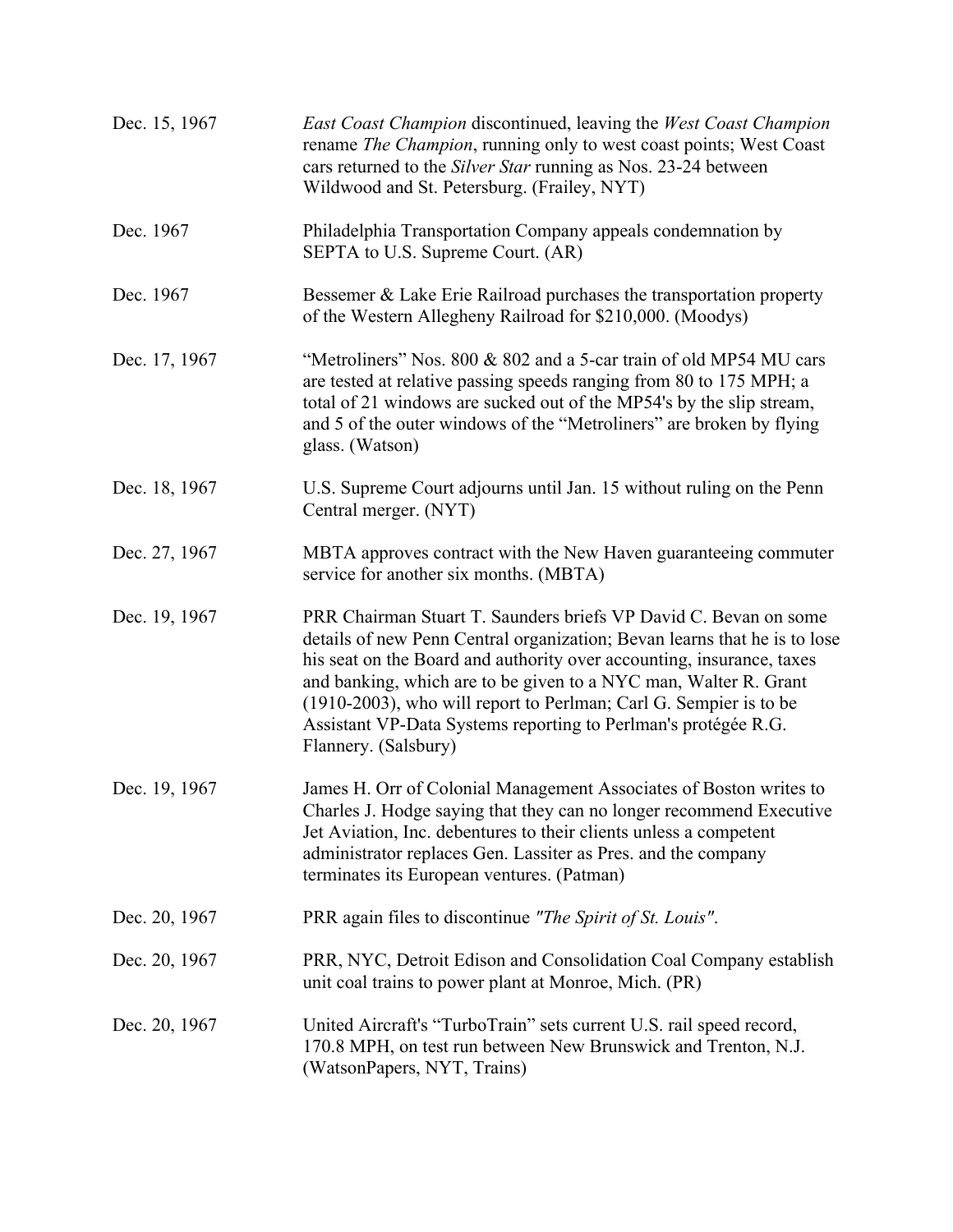| Dec. 21, 1967 | PRSL single-track line between West Haddonfield and Kirkwood<br>opens on permanent relocation next to new High Speed Line. (AR)                                                                                                                                                                                                                                                                                                                                                                                                                                                                                       |
|---------------|-----------------------------------------------------------------------------------------------------------------------------------------------------------------------------------------------------------------------------------------------------------------------------------------------------------------------------------------------------------------------------------------------------------------------------------------------------------------------------------------------------------------------------------------------------------------------------------------------------------------------|
| Dec. 22, 1967 | PRR Chairman Stuart T. Saunders announces that the PRR's non-<br>railroad subsidiaries and real estate have contributed \$20 million to the<br>company's consolidated profit. (NYT)                                                                                                                                                                                                                                                                                                                                                                                                                                   |
| Dec. 22, 1967 | Civil Aeronautics Board rejects Executive Jet Aviation, Inc.'s<br>divestiture plan and orders PRR to place stock in a liquidating trust.<br>(SEC, Patman)                                                                                                                                                                                                                                                                                                                                                                                                                                                             |
| Dec. 24, 1967 | VP David C. Bevan learns that Penn Central's Treasurer is to be NYC<br>Treasurer Raymond McCron, who will report to Walter R. Grant; this<br>means Bevan will lose control of bank deposits; PRR Budget Manager<br>Bruce Relyea is to report to ex-NYC man, J. J. McTiernan. (Salsbury)                                                                                                                                                                                                                                                                                                                               |
| Dec. 29, 1967 | Bradenville Branch abandoned from Derry Yard to terminus (3.51)<br>miles). $(GO)$                                                                                                                                                                                                                                                                                                                                                                                                                                                                                                                                     |
| Dec. 29, 1967 | United Aircraft Corporation's "TurboTrain" is sent back to Chicago via<br>the B&O from South Philadelphia. (WatsonPapers)                                                                                                                                                                                                                                                                                                                                                                                                                                                                                             |
| Dec. 29, 1967 | Pittsburgh & West Virginia Railroad acquires property of the<br>Pittsburgh & West Virginia Railway. (Moodys)                                                                                                                                                                                                                                                                                                                                                                                                                                                                                                          |
| Dec. 30, 1967 | Seaboard Coast Line discontinues The Palmetto, No. 77-78, operating<br>Richmond-Florence, S.C. southbound and Florence-Washington<br>northbound. (A-sheet)                                                                                                                                                                                                                                                                                                                                                                                                                                                            |
| Dec. 31, 1967 | Dunreith Tower (Ind.) closed at the end of the day.<br>(Alltimeinterlockingtowerlist)                                                                                                                                                                                                                                                                                                                                                                                                                                                                                                                                 |
| 1967          | Leveling off of economy and inflationary surge in wages, benefits and<br>supply costs cause PRR net earnings to fall from \$90.3 million profit in<br>1966 to \$89.2 million loss in 1967; NYC net earnings fall from \$60.3<br>million profit to \$118 million loss; passenger revenues fall to lowest<br>level since 1940; mail revenue cut by 10% as Post Office cuts most<br>RPO service and diverts mail to planes and trucks; return on investment<br>in PRR + NYC railroad properties falls from 2.7% in 1966 to 0.8%.<br>(other sources have NYC from "over \$50 million" to \$1.2 million profit<br>in 1967) |
| 1967          | PRR pays dividends totaling 232% of the railroad's net income;<br>dividends, which continue until the $4th$ quarter of 1969, are henceforth<br>paid with borrowed money. (Patman)                                                                                                                                                                                                                                                                                                                                                                                                                                     |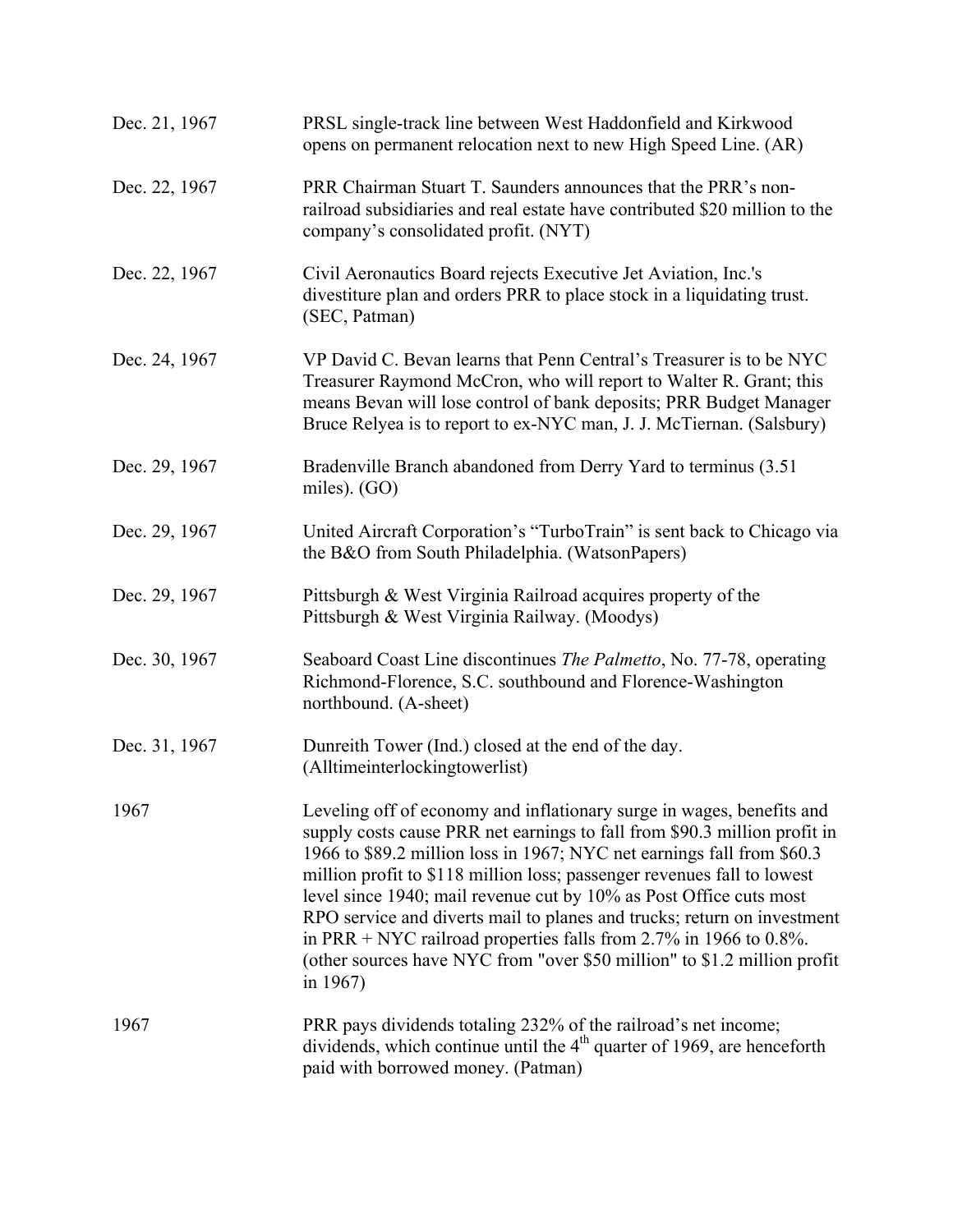| 1967 | Last parcels sold for development at Penn Center; construction of 10th<br>building starts.                                                                                                                                                                                                                                                                                                                                                                         |
|------|--------------------------------------------------------------------------------------------------------------------------------------------------------------------------------------------------------------------------------------------------------------------------------------------------------------------------------------------------------------------------------------------------------------------------------------------------------------------|
| 1967 | Two Penn Plaza office tower completed at Penn Station.                                                                                                                                                                                                                                                                                                                                                                                                             |
| 1967 | Housing starts in southern California fall to lowest level since World<br>War II, presaging trouble for Macco Realty Company despite current<br>profits.                                                                                                                                                                                                                                                                                                           |
| 1967 | New Jersey State Highway Dept. issues the first five-year, integrated<br>master plan for transportation; calls for \$1.2 billion to be spent, \$1<br>billion for roads and \$200 million for mass transit; with anticipated<br>federal grants, this will provide \$325 million for transit projects; the<br>plan includes bringing the Erie Lackawanna electric lines into Penn<br>Station and electrifying the NY&LB and the CNJ main line to Raritan.<br>(NJDOT) |
| 1967 | New Jersey authorizes capital improvement program for NY&LB,<br>including extending electrification, new stations, and 35 new MU cars.                                                                                                                                                                                                                                                                                                                             |
| 1967 | PRR discontinues passenger stop at Genasco, N.J., on Perth Amboy<br>Branch; NY&LB discontinues passenger stop at Cliffwood, N.J.<br>(JCNews - verify)                                                                                                                                                                                                                                                                                                              |
| 1967 | NY&LB station at Avon-by-the-Sea razed.                                                                                                                                                                                                                                                                                                                                                                                                                            |
| 1967 | PRR abandons and removes the "Back Road" line between<br>Birmingham and Toms River, N.J. (Kozempel)                                                                                                                                                                                                                                                                                                                                                                |
| 1967 | Westbound Narberth station demolished and replaced with a<br>commercial building. (LMHS)                                                                                                                                                                                                                                                                                                                                                                           |
| 1967 | Assistant VP, Operations, ____ presents report for large, modern "DV"<br>freight yard for Northeast Corridor freight east of Perryville, Md., to<br>eliminate manual hump yards at Greenville, Waverly, Edge Moor and<br>Bay View; cost projected at \$43 million. (Rept)                                                                                                                                                                                          |
| 1967 | PRR abandons the center of the Lewisburg & Tyrone Branch between<br>Mifflinburg and Coburn. (Railpace)                                                                                                                                                                                                                                                                                                                                                             |
| 1967 | PRR abandons Crestline Engine Terminal. (Pennsy West)                                                                                                                                                                                                                                                                                                                                                                                                              |
| 1967 | U.S. Circuit Court overturns ICC award to eastern railroads in Southern<br>Division Case on suit of southern railroads; new rates remain in effect<br>pending appeal to Supreme Court.                                                                                                                                                                                                                                                                             |